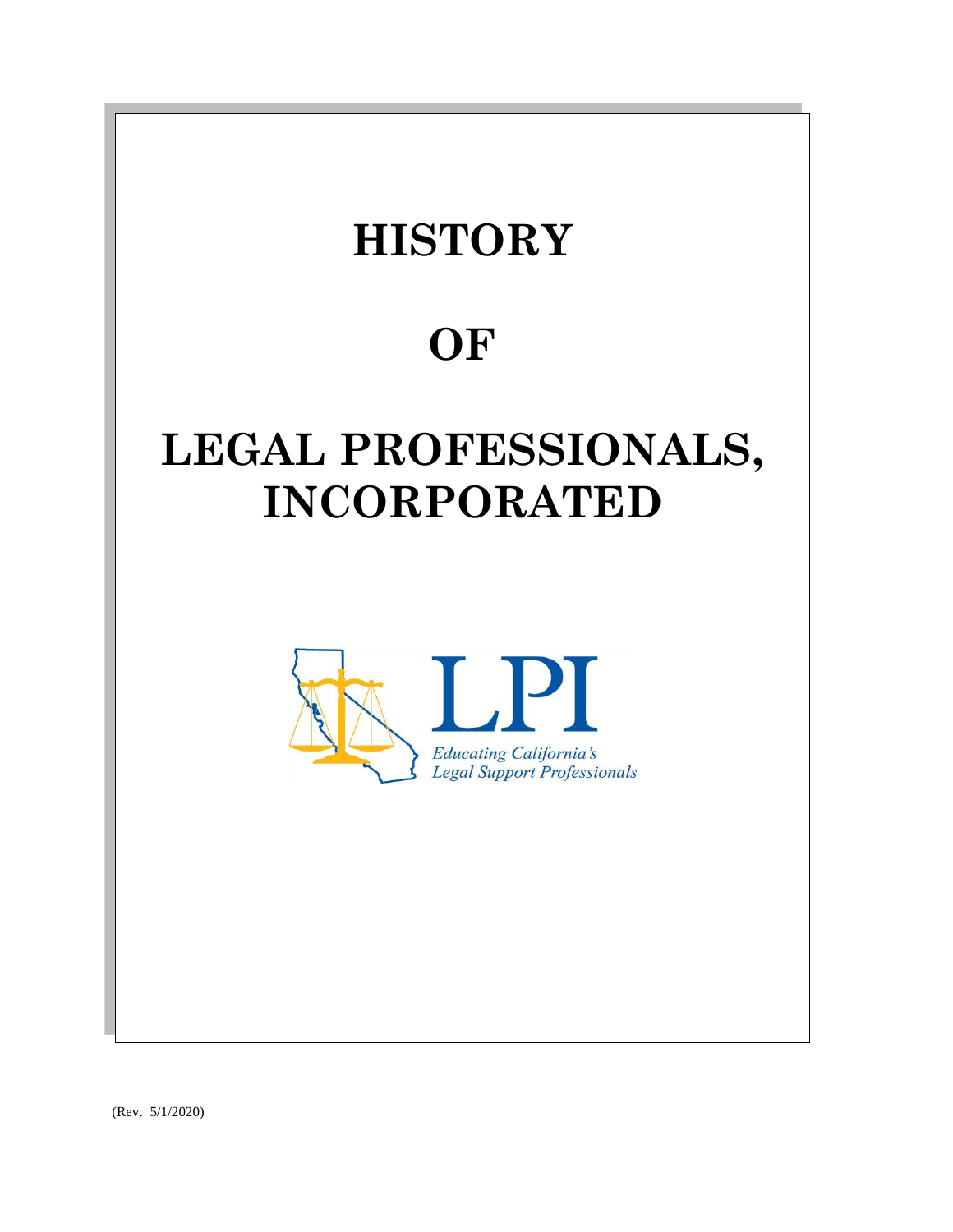### **AD HOC HISTORY COMMITTEE 1982:**

**CATHARINE RYAN, PLS, Chairman, San Francisco LSA HELEN G. BANGS, Orange County LSA DARLENE JONES, Glendale-Burbank LSA JUDITH SCHNITZER, Long Beach LSA**

**Revised:**

**1986 - RHODA C. SPENCER, PLS, CCLS, LSI Executive Advisor 1993 - CAROLINE E. VAN DE POL, PLS, CLA/CAS, CCLS LSI Executive Advisor 1996 - CHERYL WOODSON, CCLS LSI Executive Advisor 1997 - LINDA DUARTE LSI Executive Advisor 2000 - DEANNA A. PEPE, CCLS, PLS LSI Executive Advisor 2002 - PATRICIA E. MILLER, PLS, CCLS LSI Executive Advisor 2004 - YVONNE WALDRON-ROBINSON, CCLS LSI Executive Advisor 2006 - KAY J. THORNBURG LSI Executive Advisor 2008 - MARY S. ROCCA, CCLS LSI Executive Advisor 2010 - LORRAINE BETTEN COURT, PLS, CCLS LSI Executive Advisor 2012 - CHRISTA DAVIS LSI Executive Advisor 2014 – SANDRA T. JIMENEZ, CCLS LSI Executive Advisor 2016 – MARY J. BEAUDROW, CCLS LSI Executive Advisor 2019 – JENNIFER L. PAGE, CCLS LSI Executive Advisor** 

> **Dedicated to The members of LEGAL SECRETARIES, INCORPORATED**

**Dedication made in 1982 under the direction of JOAN M. MOORE, PLS, CCLS LSI President 1980-1982**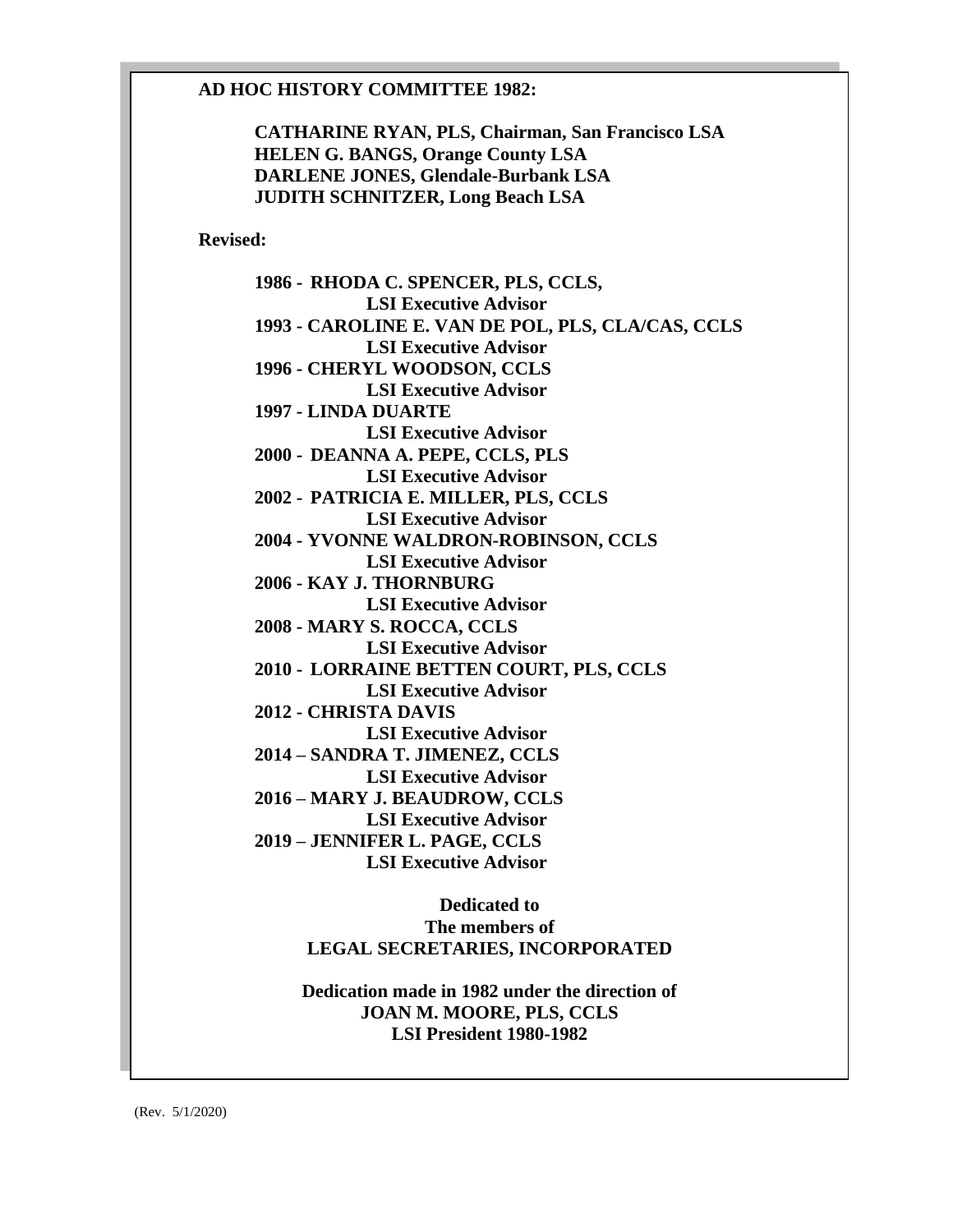# **TABLE OF CONTENTS**

# **Title**

# **Page Number**

| Ad Hoc Committee to Investigate Adding Student Membership Category 35 |  |
|-----------------------------------------------------------------------|--|
|                                                                       |  |
|                                                                       |  |
|                                                                       |  |
|                                                                       |  |
|                                                                       |  |
|                                                                       |  |
|                                                                       |  |
|                                                                       |  |
|                                                                       |  |
|                                                                       |  |
|                                                                       |  |
|                                                                       |  |
|                                                                       |  |
|                                                                       |  |
|                                                                       |  |
|                                                                       |  |
|                                                                       |  |
|                                                                       |  |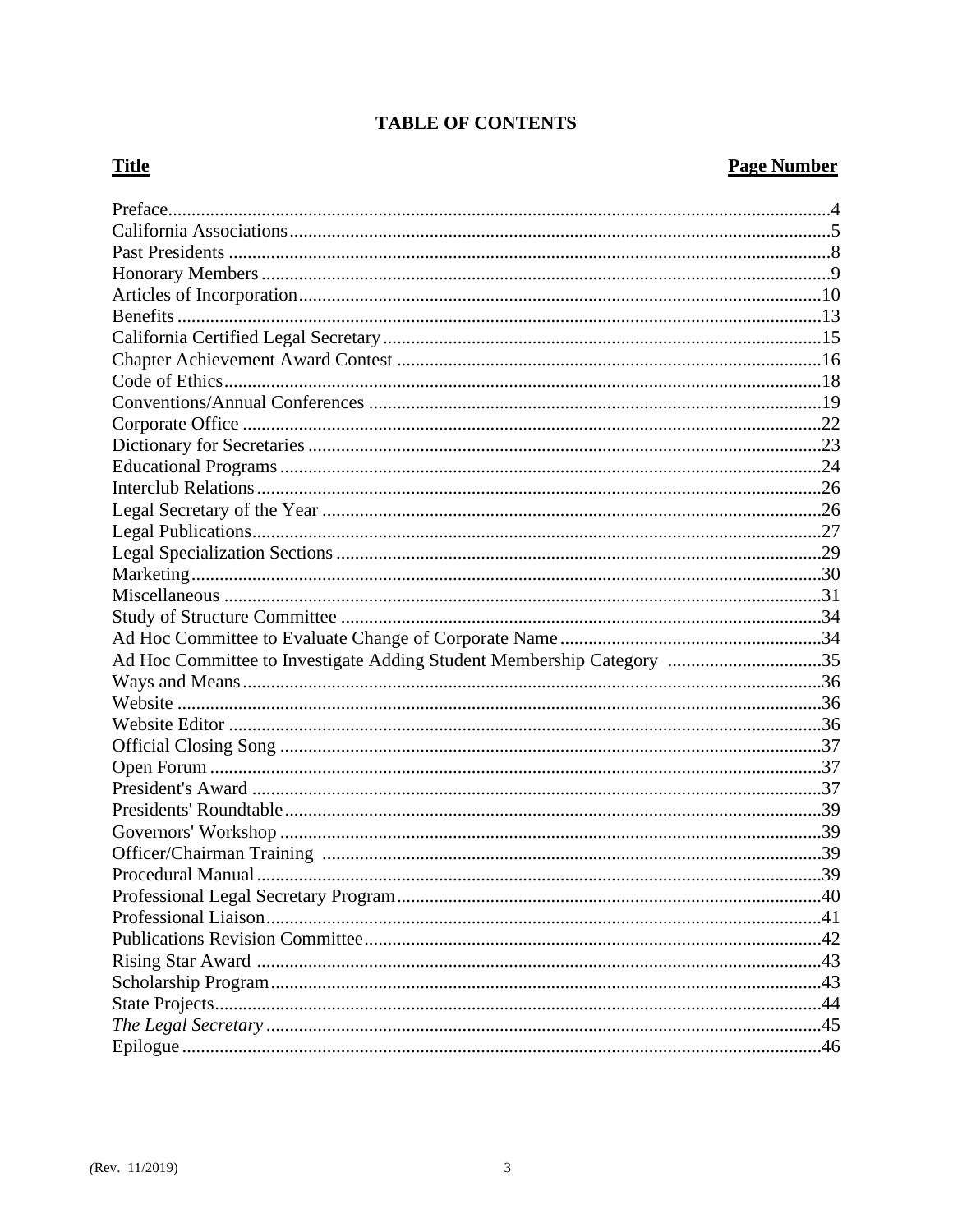#### **PREFACE**

One day in 1929 a young legal secretary was chagrined to find that a paper she brought to the office of the County Clerk had not been properly prepared and it was necessary for the Clerk's staff to correct it so it could be filed. The County Clerk suggested that it would be very helpful if the legal secretaries throughout the county would get together and learn what was required in the preparation and filing of legal documents.

That suggestion was taken to heart by the secretary in question, Eula Mae (Smith) Jett, and she mentioned it to her co-workers in Long Beach. The idea was enthusiastically received and soon they were meeting on a regular basis to increase their knowledge. Those meetings revealed that there were problems common to all legal secretaries and it was a good forum for discussion and resolution of many of them.

Soon news of the Long Beach meetings spread to neighboring counties where legal secretaries displayed interest in forming similar organizations. In 1934 representatives from Long Beach, Los Angeles, Pasadena and San Diego met to consider banding together into one association. At the conclusion of a two-day session, the California Federation of Legal Secretaries had been organized with the aim of educating legal secretaries in legal procedure and the preparation of a loose-leaf procedural notebook.

After organizational details were completed and the Federation was functioning, applications for membership were processed from throughout California. An Out-of-State Membership Chairman was appointed to encourage communities in other states to form similar associations, the seed of a national association being planted.

Soon a Code of Ethics as well as a slogan, motto and the official colors of blue and gold were adopted.

The Federation flourished and by 1940 had 12 member chapters throughout California. In July 1940 the California Federation of Legal Secretaries formed a California nonprofit corporation known as LEGAL SECRETARIES, INCORPORATED.

The projects begun by the Federation were continued, expanded and increased. Bylaws and rules for the smooth functioning and growth of the corporation were prepared and adopted.

During the years of World War II, the efforts of the officers were of necessity directed towards holding this new organization together since travel was curtailed. In addition, many members enlisted in the armed services or went to work in war plants, but they could retain their membership status under those circumstances. Despite the difficulties encountered and thanks to the untiring efforts of the leadership, the association did continue and in post-war years began to grow.

By 1949 there were 23 local associations and much thought was given to the way in which a national association could be established. At the Board of Governors meeting in October 1949, the necessary action was taken and Articles of Incorporation were prepared and filed for the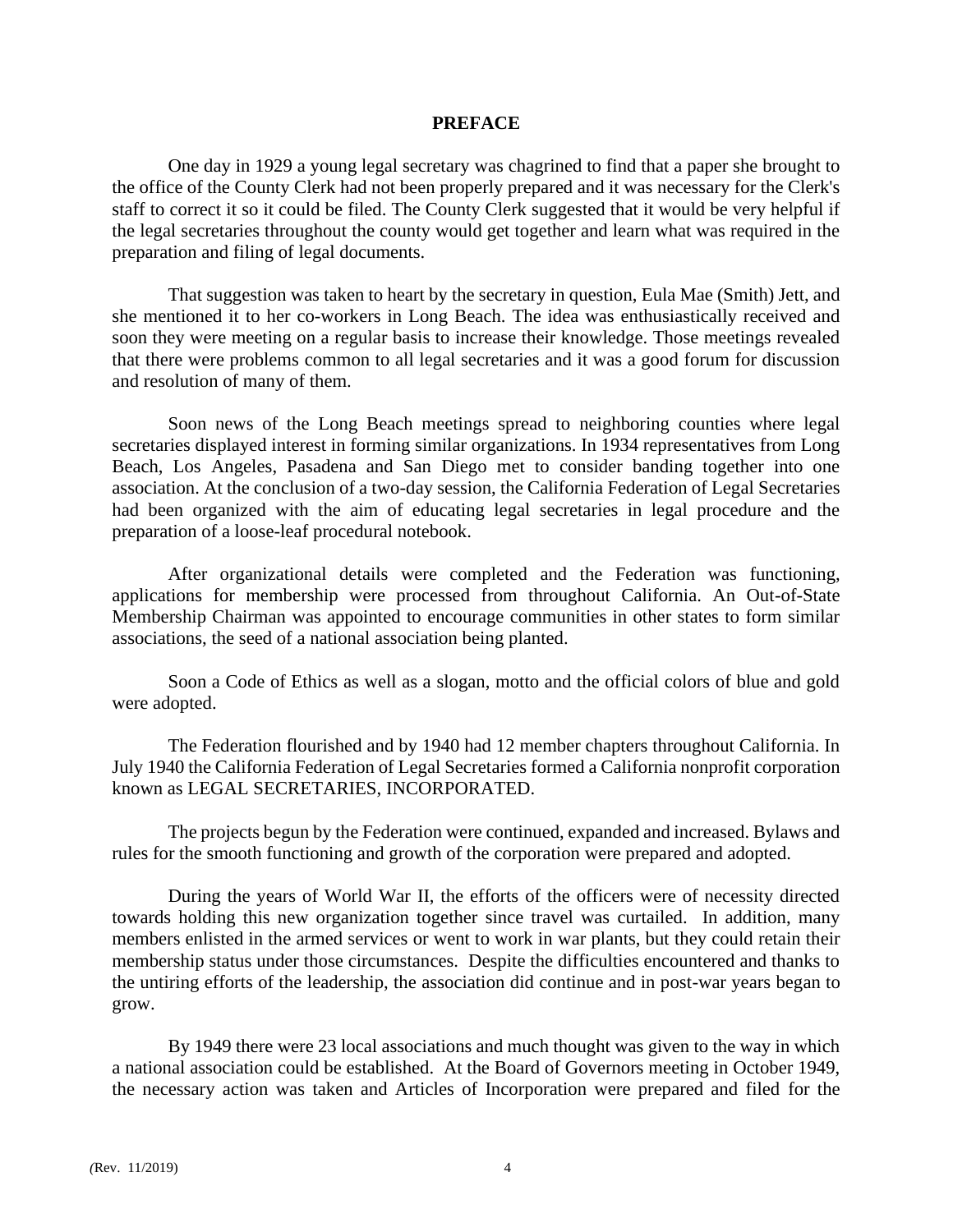National Association of Legal Secretaries, thus bringing to reality the dream of the founders of the organization. Membership in the National Association of Legal Secretaries ("NALS") eventually became mandatory for each member, so it became a tri-level organization, i.e. local, state and national. Legal Secretaries, Incorporated, contributed much to the growth and prosperity of the National Association, both through per capita tax and personnel. However, in 1981 because of insurmountable differences, Legal Secretaries, Incorporated, voted to withdraw from the National Association.

After the withdrawal from NALS in 1981, LSI once again set out to increase membership and by May 1992 there were 60 associations and almost 4000 members. In the mid 1990s LSI began to see a decline in membership due to a struggling economy.

As Legal Secretaries, Incorporated, continued to thrive, it expanded existing projects and adopted new ones, all of which are discussed in other sections of this history. The basic structure and aims and purposes for which it was organized have remained the same. In 2003 with the resignation of the Executive Secretary, the Executive Committee evaluated the structure of LSI officers and determined that with membership declining it was no longer necessary to have two vice presidents. In November 2003 the Board of Governors voted to eliminate the position of Second Vice President and create the position of Vice President. The duties of the Second Vice President were added to the duties of the Vice President and other members of the Executive Committee.

In 2006, the governors discussed changing the name of the corporation. The ad hoc committee appointed by the LSI President consisting of Mary S. Rocca, CCLS of Alameda County LPA, Cheryl Ewing of Capitol City LPA, and Cindy Gardner of Ventura County LPA recommended the corporation keep its name on an internal level, but instead use the acronym LSI for marketing purposes with an addition of a tag line. The governors voted in 2007 to use the tag line Educating California's Legal Professionals as its name for marketing purposes. The governors voted in 2014 to use a new tag line Educating California's Legal Support Professionals as its name for marketing purposes.

In August 2016, LSI made history with the election of its first male officer, Rod Cardinale, Jr. of Santa Clara County Legal Professionals Association to the office of LSI Treasurer.

Much credit goes to Eula Mae Jett and to Evelyn Atwood, who were characterized in bygone years as "founder" and "mother" respectively.

The Executive Advisor will update the history of LSI to reflect significant events that took place during her or his term of office as President of LSI.

# **CALIFORNIA ASSOCIATIONS**

Listed below are the names of the associations which were members of Legal Secretaries, Incorporated, as of fiscal years  $2016 - 2017$  and  $2017 - 2018$ , together with the years in which their charters were issued.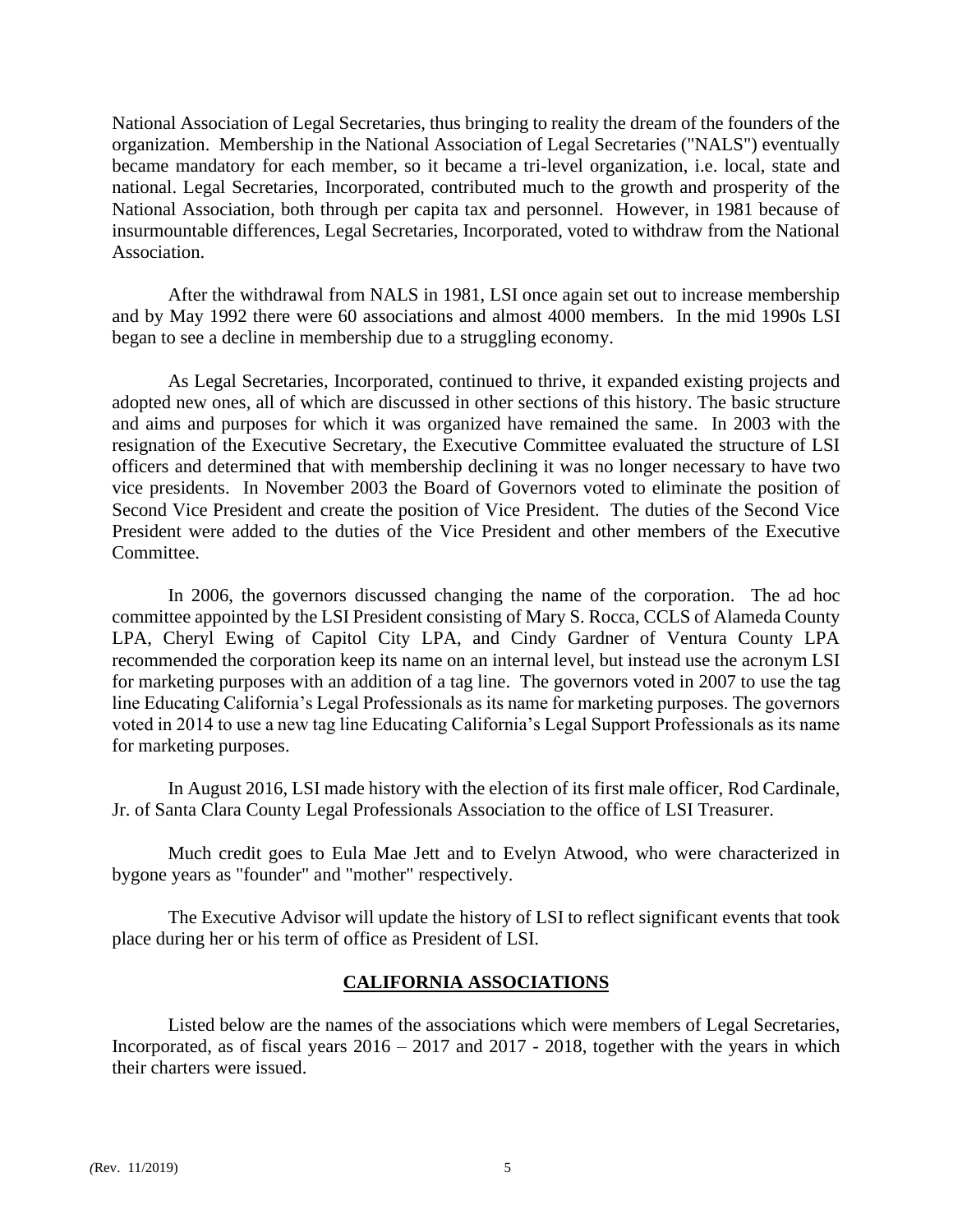| <b>Chartered</b> | <b>Association</b>                                                             |
|------------------|--------------------------------------------------------------------------------|
| 1934             | Long Beach                                                                     |
| 1934             | Los Angeles                                                                    |
| 1934             | San Diego                                                                      |
| 1936             | San Francisco                                                                  |
| 1936             | Alameda County                                                                 |
| 1938             | Fresno County (formerly Fresno)                                                |
| 1938             | Santa Barbara                                                                  |
| 1940             | Santa Clara County (formerly San Jose)                                         |
| 1940             | Stockton-San Joaquin County (formerly Stockton)                                |
| 1941             | Sacramento                                                                     |
| 1946             | <b>Stanislaus County</b>                                                       |
| 1948             | Beverly Hills Century City (formerly Beverly Hills)                            |
| 1949             | San Fernando Valley                                                            |
| 1949             | San Gabriel Valley                                                             |
| 1949             | Rio Hondo District                                                             |
| 1949             | <b>Orange County</b>                                                           |
| 1949             | Riverside (formerly Riverside County)                                          |
| 1953             | Desert Palm (withdrew 1954, rechartered 1961, withdrew 1982, rechartered 1996) |
| 1955             | <b>Marin County</b>                                                            |
| 1956             | Sonoma County                                                                  |
| 1960             | Santa Cruz County (formerly Santa Cruz)                                        |
| 1966             | <b>Imperial County</b>                                                         |
| 1966             | San Mateo County                                                               |
| 1967             | Placer County (withdrew then rechartered in 1980)                              |
| 1969             | Mt. Diablo                                                                     |
| 1970             | Napa County                                                                    |
| 1971             | <b>Humboldt County</b>                                                         |
| 1971             | Santa Maria (formerly Santa Maria-Lompoc)                                      |
| 1976             | Livermore-Amador Valley                                                        |
| 1978             | <b>Trinity County</b>                                                          |
| 1981             | Southern Butte County                                                          |
| 1982             | <b>Merced County</b>                                                           |
| 1987             | Conejo Valley                                                                  |
| 2016             | Contra Costa County                                                            |

Charters were issued in the years indicated to the following associations which are no longer active.

# **Chartered Association**

| 1938 | Ventura County – withdrew $2018$                                           |
|------|----------------------------------------------------------------------------|
| 1939 | Bakersfield - withdrew 1982; rechartered 1996; withdrew 2004               |
| 1947 | San Bernardino - dissolved 1997                                            |
| 1948 | Glendale-Burbank (formerly Glendale, reactivated in 1992) - dissolved 2001 |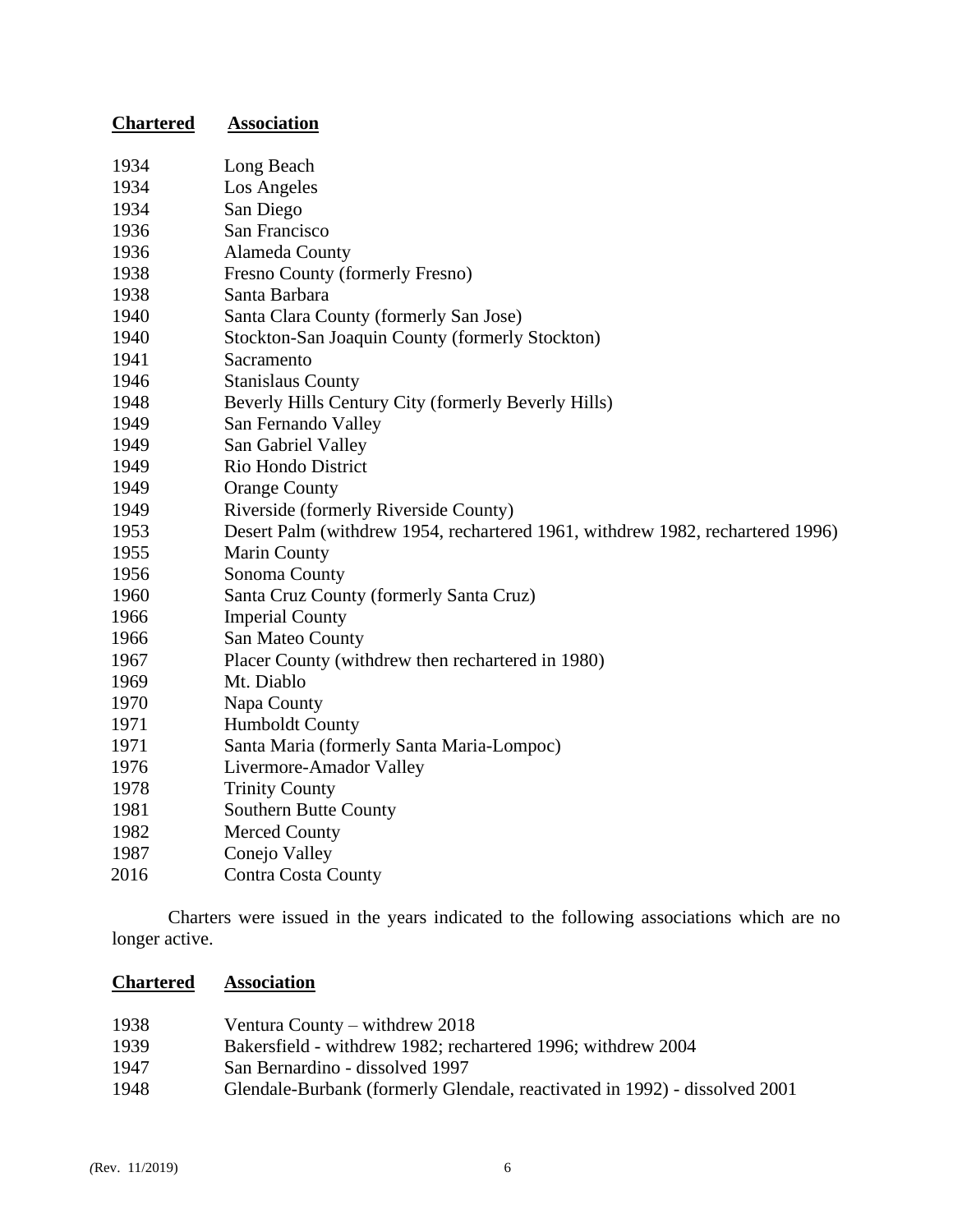| 1949 | Inglewood (name changed to Los Angeles County, Southwest District              |
|------|--------------------------------------------------------------------------------|
| 1949 | Santa Monica) - withdrew 1968                                                  |
| 1950 | Madera County - disbanded 1956; Charter reissued in 1973; withdrew 1980        |
| 1950 | Kings County - suspended 1992                                                  |
| 1950 | Los Angeles County, Southeast District (formerly Inglewood) - disbanded 1997   |
| 1950 | Tulare County - dissolved 2006                                                 |
| 1951 | South District (name changed to Compton District, merged with Southeast        |
|      | District) - disbanded 1961                                                     |
| 1952 | Butte County - dissolved in 2015                                               |
| 1952 | Pomona Valley (changed to Pomona Valley Citrus 1972) - withdrew 1982           |
| 1953 | Antelope Valley (withdrew 1959; chartered as Los Angeles County Antelope       |
|      | Valley in 1964, changed back to Antelope Valley LSA in 1996)                   |
| 1954 | Contra Costa - dissolved in 2007                                               |
| 1956 | Contra Costa County, Second District - withdrew 1965                           |
| 1956 | Mendocino County - withdrew 1957; reissued 1964 - withdrew 1974                |
| 1959 | Shasta County - withdrew 1967                                                  |
| 1959 | Ontario, formerly Ontario-Upland-Chino - withdrew 1987 (rechartered as Ontario |
|      | Inland Valley in 1994) - dissolved 2000                                        |
| 1960 | Nevada County - dissolved 2002                                                 |
| 1960 | Southern Alameda County - dissolved 2003                                       |
| 1961 | Monterey County – revoked 2015                                                 |
| 1962 | San Bernardino County, Second District - withdrew 1965                         |
| 1963 | Plumas-Sierra Counties - suspended 1965                                        |
| 1963 | Northern San Diego County - dissolved in 2007                                  |
| 1963 | Los Angeles County - South Bay District - dissolved in 2007                    |
| 1964 | San Luis Obispo County - dissolved in 2007                                     |
| 1965 | Glenn-Colusa Counties - dissolved 2002                                         |
| 1967 | Orange County, Harbor Area - withdrew 1988                                     |
| 1967 | Pasadena - dissolved 1985                                                      |
| 1968 | Solano County - dissolved in 2006                                              |
| 1972 | Yolo County - withdrew 1975                                                    |
| 1973 | Indio Desert Oasis - withdrew 1988                                             |
| 1973 | Redding – revoked 2015                                                         |
| 1977 | Palo Alto – dissolved 2014                                                     |
| 1979 | Los Angeles County, Santa Clarita Valley - withdrew 1982                       |
| 1979 | Gilroy-Hollister - Morgan Hill (Gilroy-Morgan Hill) - dissolved 2000           |
| 1988 | Newport Beach - dissolved 1999                                                 |
| 1988 | Tri-County (split into Tuolumne County and Amador/Calaveras in 1991)           |
| 1988 | Tahoe-Truckee - dissolved 1991                                                 |
| 1988 | Mt. San Jacinto - dissolved 1993                                               |
| 1989 | East Kern County - dissolved 1996                                              |
| 1989 | Sutter-Yuba - dissolved 2004                                                   |
| 1991 | Amador/Calaveras - dissolved 1999                                              |
| 1991 | Tuolumne County - dissolved 2004                                               |
| 1991 | Lompoc/Santa Ynez Valley - dissolved 1993                                      |
| 1992 | El Dorado County - charter revoked 2017                                        |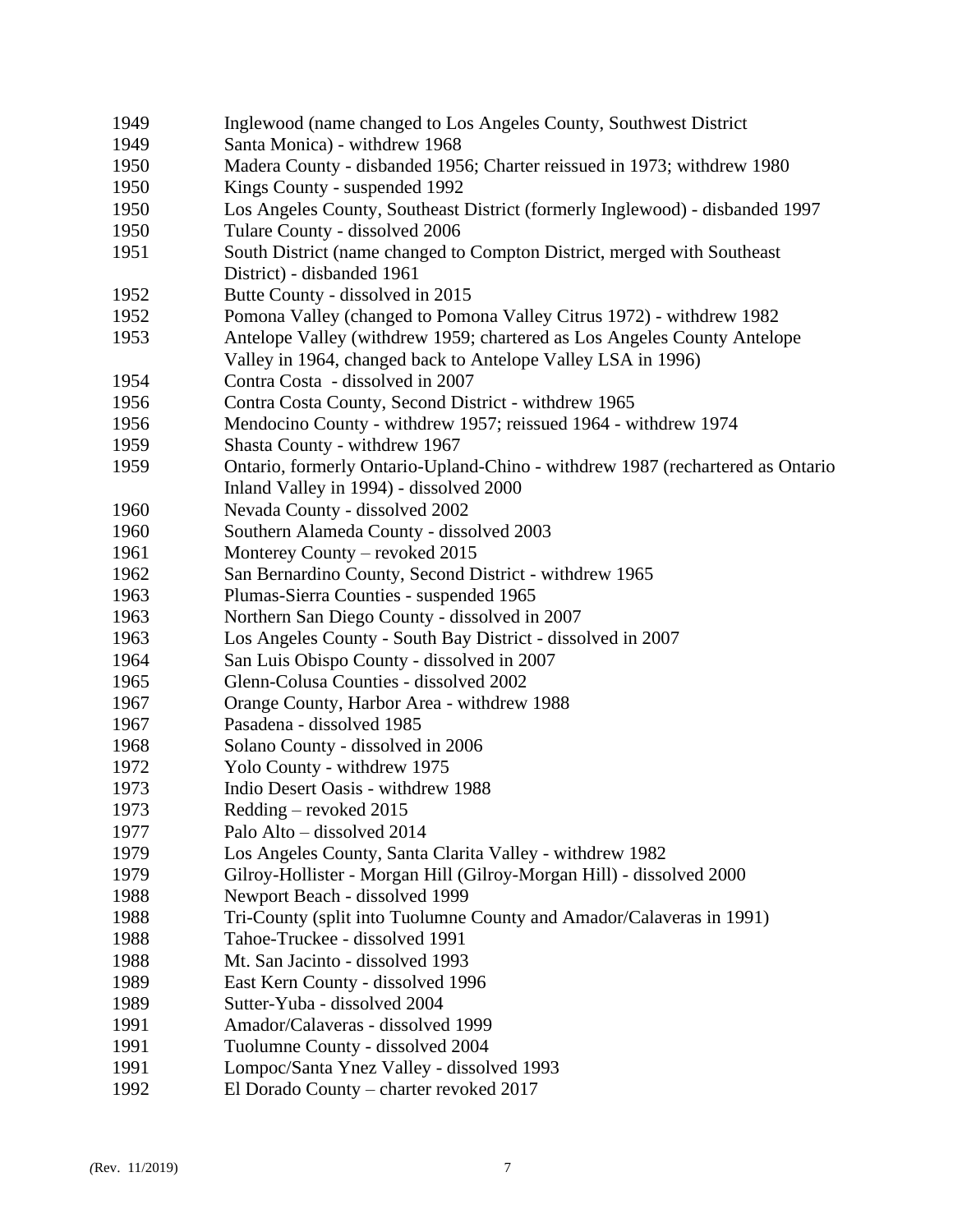| 1992 | Del Norte County - dissolved 1998          |
|------|--------------------------------------------|
| 1992 | Siskiyou County - dissolved 2006           |
| 1993 | San Diego-Golden Triangle - dissolved 1996 |
| 1997 | Tehama County - dissolved 2003             |
| 1994 | Capitol City – dissolved 2013              |
|      |                                            |

# **PAST PRESIDENTS**

| *Louise B. Cord, San Diego LSA                                     | 1934-1936 |
|--------------------------------------------------------------------|-----------|
| *Ruth Bauchet, Long Beach LSA                                      | 1936-1938 |
| *Leta Lyle Niccum, Los Angeles LSA                                 | 1938-1940 |
| *Lillian Wollitz, San Francisco LSA                                | 1940-1942 |
| *Mildred Drost, Alameda County LSA                                 | 1942-1944 |
| *Mabel Reynolds, Santa Barbara LSA                                 | 1944-1946 |
| *Velma Tougaw, Sacramento LSA                                      | 1946-1948 |
| *Evelyn Atwood, Los Angeles LSA                                    | 1948-1950 |
| *Molly Poole (Lauck), Fresno LSA                                   | 1950-1951 |
| *Elsie Riner, Bakersfield LSA                                      | 1951-1953 |
| *Gloria Soares (Massi), Sacramento LSA                             | 1953-1955 |
| *Jean Hecker, Los Angeles LSA                                      | 1955-1957 |
| *Margaret Wolfe (Hudson), San Bernardino LSA                       | 1957-1958 |
| *Bernice Tabbert, PLS, Stanislaus County LSA                       | 1958-1960 |
| Patricia S. Brady, PLS, CCLS, Beverly Hills LSA                    | 1960-1962 |
| *Kathryn Wright, Contra Costa County LSA                           | 1962-1963 |
| *Arleen Neuhs, Southeast District LSA                              | 1963-1964 |
| *Helen Harney (Crittenden), Stockton LSA                           | 1964-1966 |
| <i>*Gladys W. Plato, Los Angeles LSA</i>                           | 1966-1967 |
| Lucille M. Thornton, San Fernando Valley LSA                       | 1967-1968 |
| *Bette Barton, Kings County LSA                                    | 1968-1970 |
| *Ivy W. Person, Bakersfield LSA                                    | 1970-1972 |
| Betty Lou West, San Francisco LSA                                  | 1972-1974 |
| Dee Downs (Buzzard), San Fernando Valley LSA                       | 1974-1976 |
| Patricia A. Greene, Pasadena LSA                                   | 1976-1978 |
| Suzanne M. Allen PLS, CCLS, Santa Barbara LSA                      | 1978-1980 |
| *Joan M. Moore, PLS, CCLS, Stockton-San Joaquin Co. LSA            | 1980-1982 |
| *Rhoda C. Spencer, PLS, CCLS, San Diego LSA                        | 1982-1984 |
| Diana E. Estabrook, PLS, CCLS, Sonoma Co. LSA                      | 1984-1986 |
| Joyce I. Seymour, PLS, CCLS, San Francisco LSA                     | 1986-1988 |
| *Patricia A. Parson, Alameda County LSA                            | 1988-1990 |
| Caroline E. Van De Pol, PLS, CLA/CAS, CCLS, Santa Clara County LSA | 1990-1992 |
| Cheryl Woodson, CCLS, Long Beach LSA                               | 1992-1994 |
| Linda Duarte, Long Beach LSA                                       | 1994-1996 |
| Deanna A. Pepe, CCLS, PLS, Beverly Hills/Century City LSA          | 1996-1998 |
| Patricia E. Miller, PLS, CCLS, Santa Cruz County LPA               | 1998-2000 |
| Yvonne Waldron-Robinson, CCLS, San Francisco LPA                   | 2000-2002 |
| Kay J. Thornburg, San Diego LSA                                    | 2002-2004 |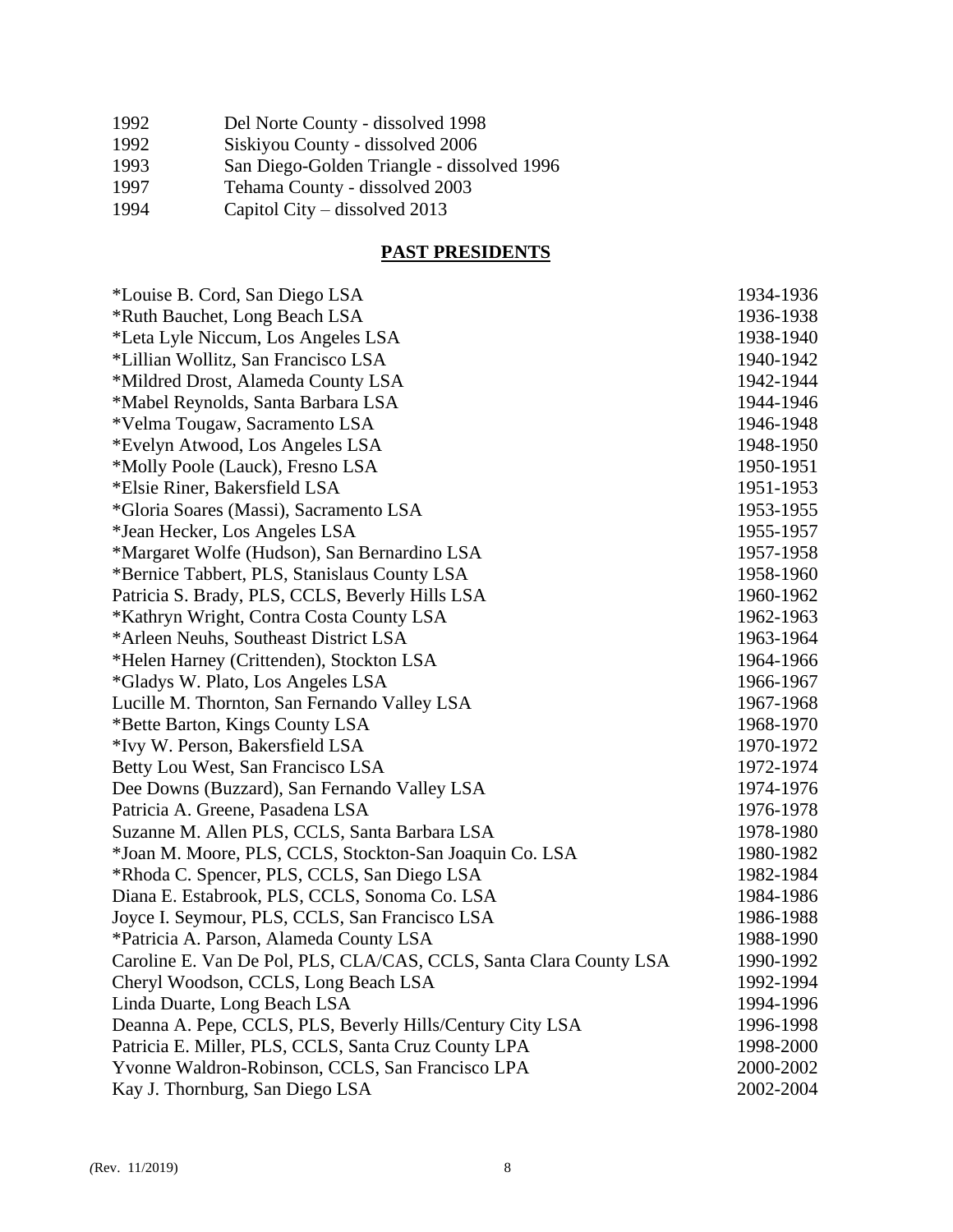| 2004-2006 |
|-----------|
| 2006-2008 |
| 2008-2010 |
| 2010-2012 |
| 2012-2014 |
| 2014-2016 |
| 2016-2018 |
|           |

# \*Deceased

#### **HONORARY MEMBERS**

Throughout its existence, Legal Secretaries, Incorporated, has been the recipient of many favors and outstanding services. To express its appreciation, the Board of Governors has from time to time voted to elect to honorary membership in this association those individuals who were responsible for such contributions. The names of those persons and the years in which they were elected are as follows:

| *The Honorable B. Rey Schauer  | 1948 |
|--------------------------------|------|
| *The Honorable Emmet H. Wilson | 1948 |
| *Eula Mae Jett                 | 1949 |
| *Inez Ingram                   | 1949 |
| *Stuart F. Cooper              | 1952 |
| *Robert M. Parker              | 1961 |
| *Harold F. Bennett             | 1962 |
| Patricia S. Brady, PLS         | 1967 |
| *George S. Pratt               | 1967 |
| Jack Lamp                      | 1968 |
| *Golda J. Cooper               | 1969 |
| *Robert J. Brady               | 1972 |
| William E. Brown               | 1972 |
| Fred George                    | 1974 |
| *Ada M. Walsh                  | 1974 |
| Richard M. Fowler              | 1975 |
| *Helen A. Wright               | 1979 |
| *Mertie M. Yinger              | 1984 |
| Henry Scarpelli                | 1984 |
| <b>Steven Daitch</b>           | 1990 |
| George M. Allen                | 1994 |
| Carl R. Brown                  | 1995 |
| *Jack Janney                   | 1997 |
| *Sharon Irish, CCLS            | 2007 |
| *Kalman Zempleny II            | 2009 |
| Don Lee                        | 2011 |
| Deechen Horton                 | 2019 |
| *Deceased                      |      |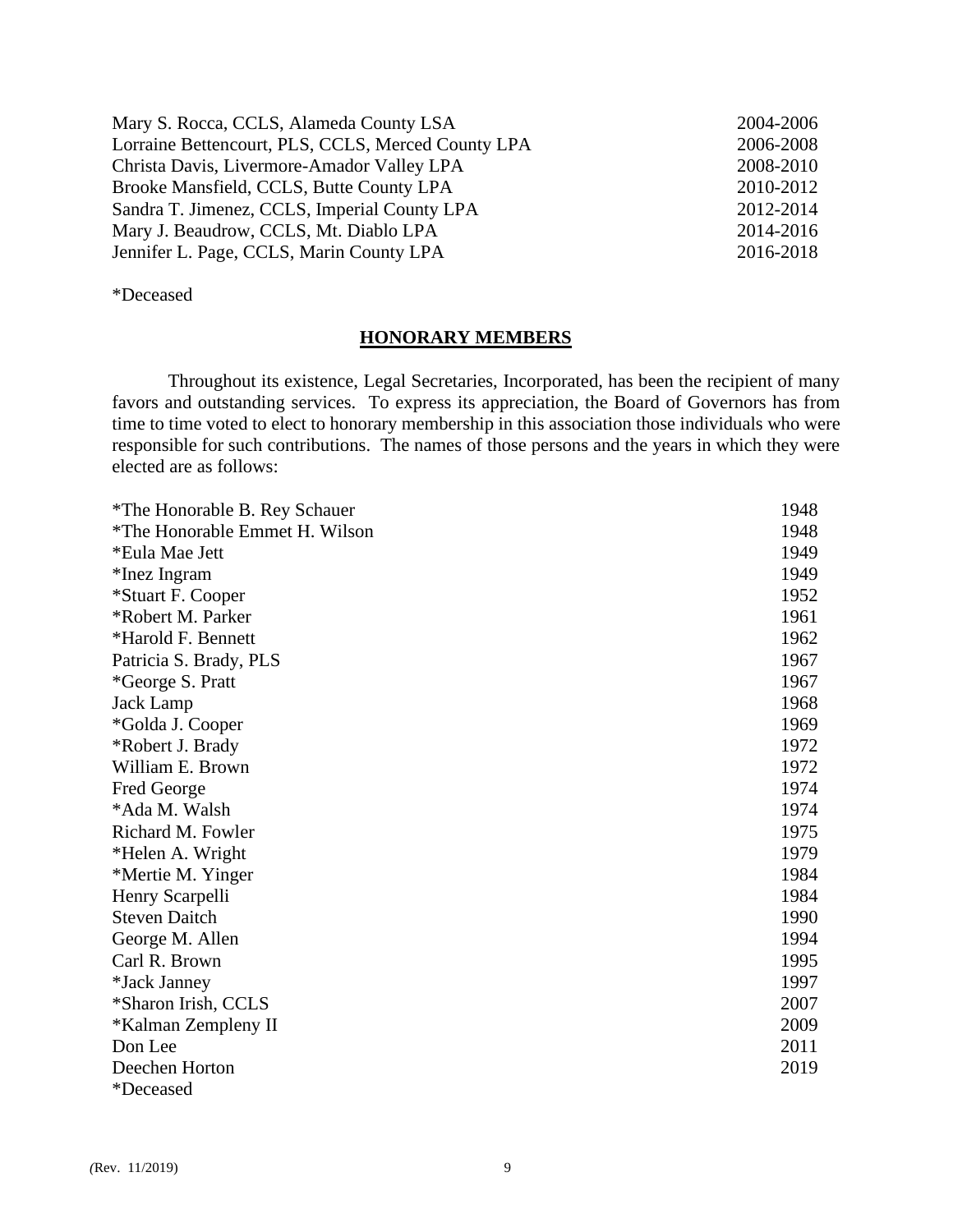# ARTICLES OF INCORPORATION OF LEGAL SECRETARIES, INCORPORATED

## KNOW ALL MEN BY THESE PRESENTS:

That the undersigned have this day associated ourselves together for the purpose of forming a corporation under the laws of the State of California.

# AND WE HEREBY CERTIFY:

FIRST: That the name of this corporation is

# LEGAL SECRETARIES, INCORPORATED

SECOND: That this corporation does not contemplate pecuniary gain or profit to its members.

THIRD: That the purposes for which said corporation is formed are:

To incorporate the existing unincorporated California Federation of Legal Secretaries.

To promote feelings of mutual good will and harmony between the various individual associations of legal secretaries and to unite in one body all legal secretaries associations.

To cooperate with the various Bar Associations.

To secure combined and expeditious action among the legal secretaries associations.

To stimulate the growth of legal secretaries associations and the education of its members.

To charter legal secretaries associations.

To foster mutual helpfulness among members of the legal secretaries associations.

To promote the interests of employees of legal offices and courts.

To provide a medium under which any member association or group of member associations may at any time present suggestions or inquiries in the interest of mutual benefit to the legal secretaries comprising the associations.

To correlate activities of chartered groups of legal secretaries.

To encourage social activities among its members.

To adopt a Code of Ethics for legal secretaries and to provide for the enforcement of such Code of Ethics by its Bylaws.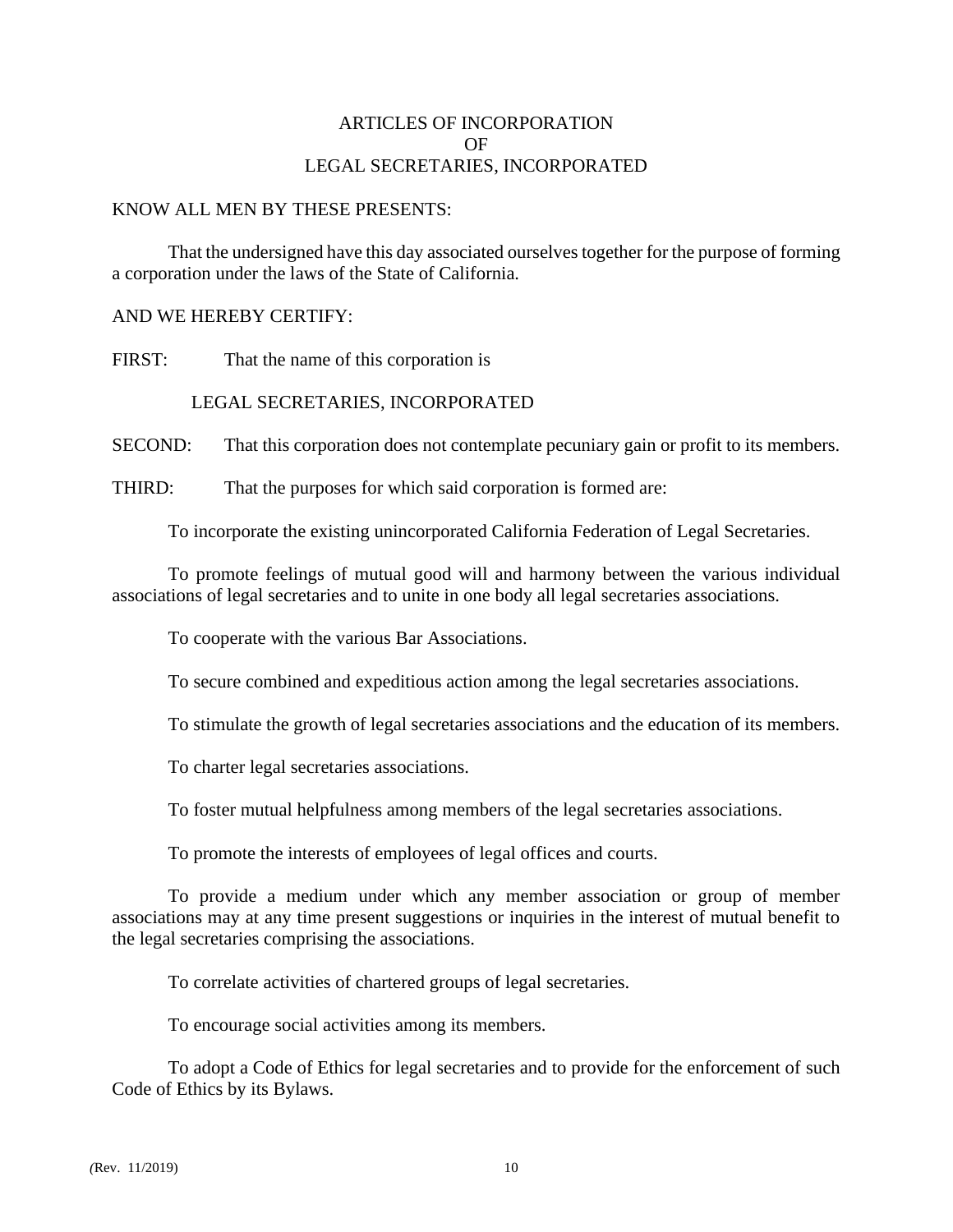To possess and exercise all rights and powers not prohibited non-profit corporations by the law.

Generally to do any and all things necessary, convenient, advisable, suitable and proper for the accomplishment of any of the purposes or the attainment of any of the objects or the furtherance of any of the powers of this corporation; provided the same is not inconsistent with laws under which this corporation is organized.

FOURTH: The County in this State where the principal office for the transaction of the business of the corporation is to be located in the County of Los Angeles.

FIFTH: That the number of its directors who shall be designated as Governors, shall be eleven; provided, however, that this corporation may increase or decrease the number of its directors by bylaws or amendments thereto, provided, however, that there shall be no less than three; and that the names and addresses of the Governors who are appointed to act as such Governors until the selection and qualification of their successors, are as follows:

| Name                  | Address                                                    |
|-----------------------|------------------------------------------------------------|
| Edna High             | 714 Heartwell Building<br>Long Beach, California           |
| Rosa True             | 1100 Hall of Records<br>Los Angeles, California            |
| Ottilie Wendel        | 909 First National Bank Building<br>San Diego, California  |
| <b>Louise Watters</b> | 860 Waller Street<br>San Francisco, California             |
| Mary Q. Lilinthal     | 914 Easton Building<br>Oakland, California                 |
| <b>Bernell Warren</b> | Court House, c/o County Clerk<br>Santa Barbara, California |
| Helen Drennan         | 814 Pacific Southwest Building<br>Fresno, California       |
| <b>Beth Baker</b>     | 404 Haberfelde Building<br>Bakersfield, California         |
| <b>Emlyn Dahlberg</b> | 91 Grant Building<br>San Jose, California                  |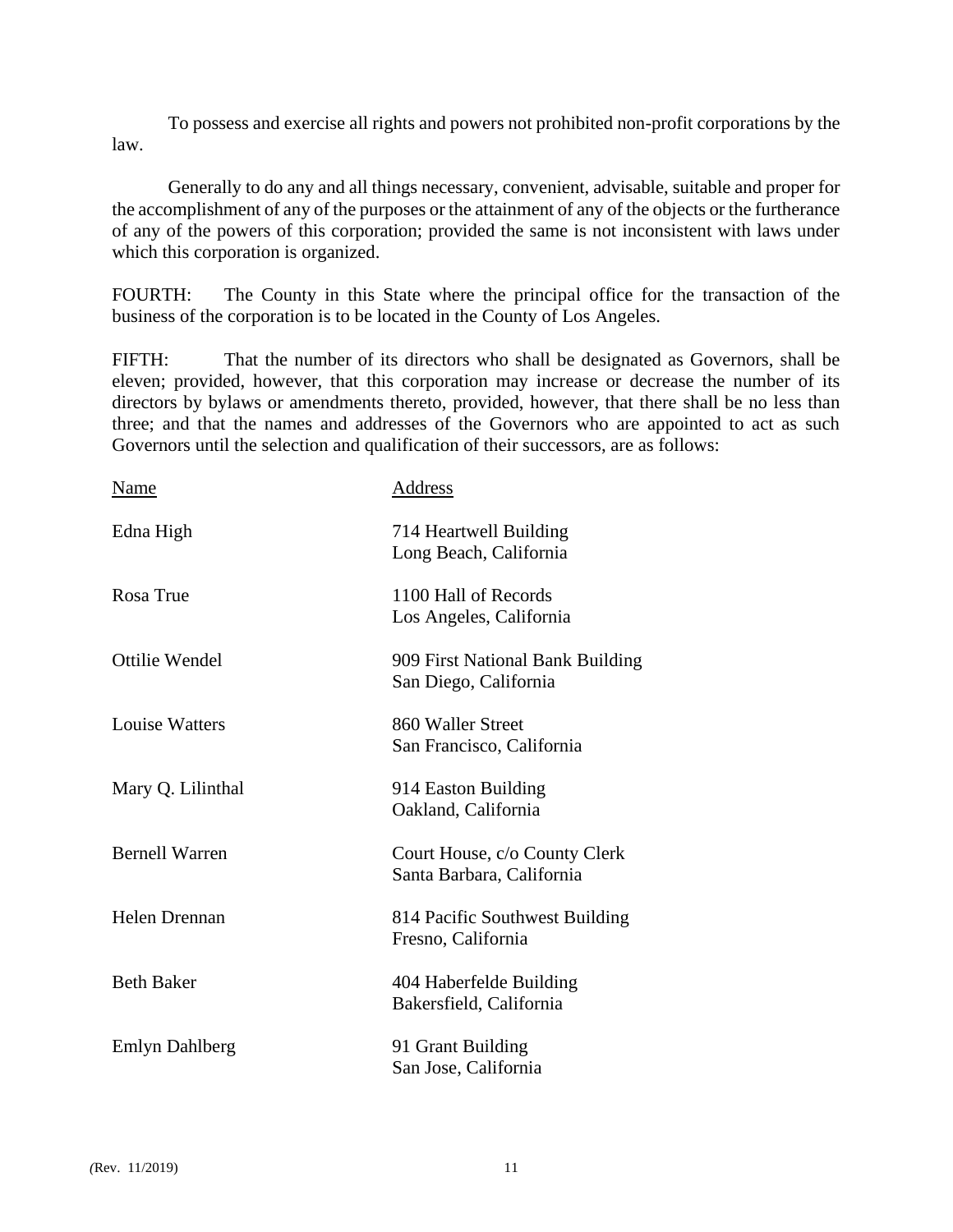| Myrna I. May | 306 Bank of America Building<br>Ventura, California |
|--------------|-----------------------------------------------------|
| Lyla Warren  | <b>Belding Building</b><br>Stockton, California     |

SIXTH: The number and qualifications of members, the different classes of membership, if any, the property, voting and other rights and privileges, the duties and the liabilities of each or all classes of members, shall be as set forth in the Bylaws of this corporation.

SEVENTH: That the name of the existing unincorporated association, which is being incorporated, is California Federation of Legal Secretaries.

EIGHTH: That these articles of incorporation may be amended or the name of the corporation changed or the principal place of business changed in any manner prescribed by law, and in the absence of any provision in law prohibiting such change, then a resolution of the Board of Governors and approval of two-thirds of the member associations shall be sufficient authorization.

IN WITNESS WHEREOF said incorporators have hereunto set their hands and seals this 5th day of May, 1940.

> LETA NICCUM, President HELEN STEELE, Executive Secretary

Leta Niccum and Helen Steele, individually, each for herself, being first duly sworn, deposes and says:

That Leta Niccum is the President and that Helen Steele is the Executive Secretary of the California Federation of Legal Secretaries, an unincorporated association, and that the said association has duly authorized the incorporation of such association, and that affiants have executed the foregoing Articles of Incorporation by authority of such association.

> LETA NICCUM, President HELEN STEELE, Executive Secretary

Subscribed and sworn to before me this 5th day of May, 1940

(Seal) EARL GLEN WHITEHEAD Notary Public in and for the County of Los Angeles, State of California STATE OF CALIFORNIA (1)

) ss.

COUNTY OF LOS ANGELES )

On this 5th day of May, 1940, before me, EARL GLEN WHITEHEAD, a Notary Public in and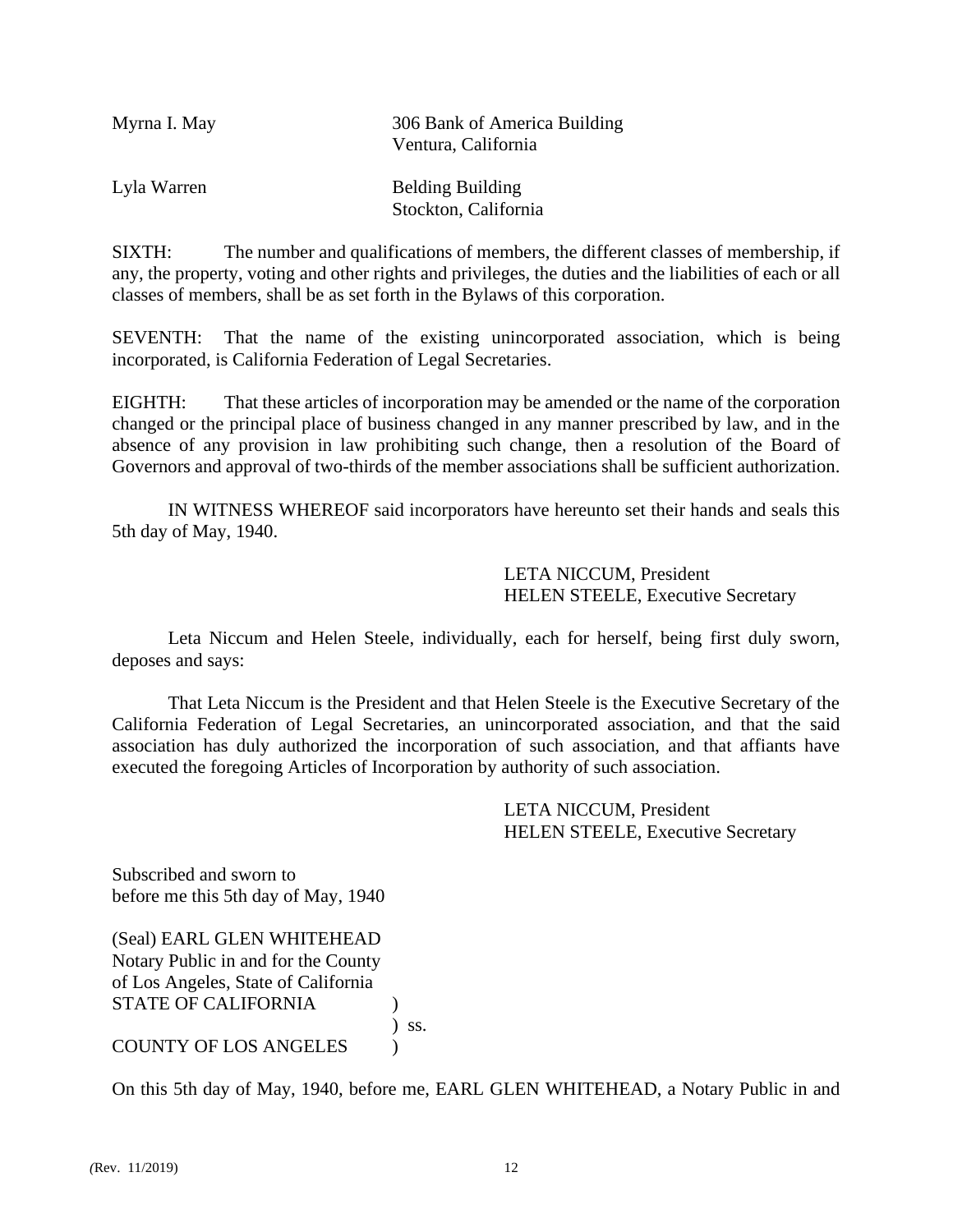for the said County and State, personally appeared Leta Niccum, known to me to be the President, and Helen Steele, known to me to be the Executive Secretary of the California Federation of Legal Secretaries, and known to me to be the persons whose names are subscribed to the foregoing instrument, and acknowledged to me that they executed the same.

EARL GLENN WHITEHEAD (Seal) Notary Public in and for the County of Los Angeles, State of California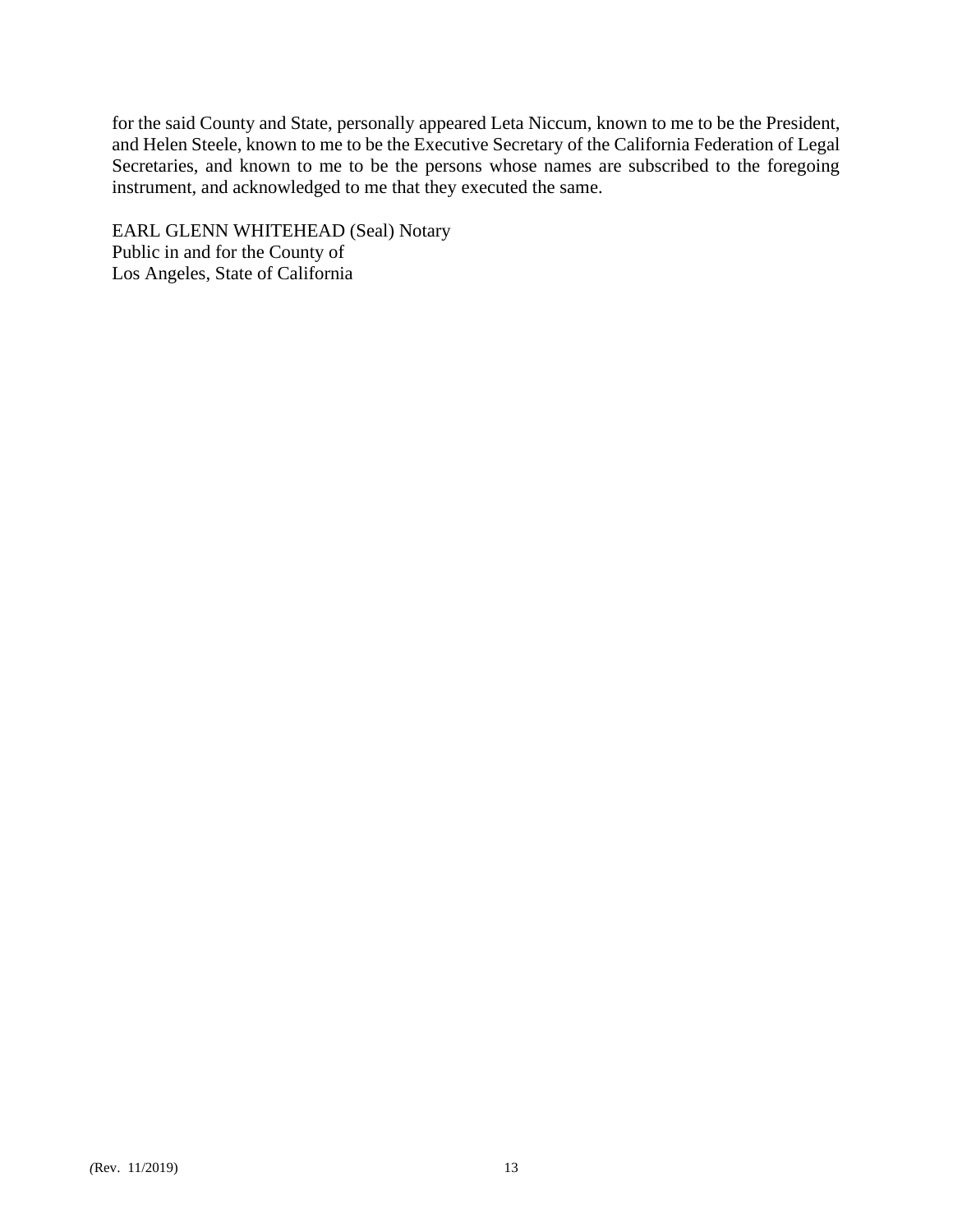#### **BENEFITS**

#### CREDIT UNION

In 1962, during Kathryn Wright's term of office, a Credit Union for the benefit of members of Legal Secretaries, Incorporated, was organized by five members of the Riverside Legal Secretaries Association. In January 1963 the Credit Union was in operation with Mertie Yinger as Manager and the organizers acting as the Board of Directors, all serving without compensation. The Credit Union quickly outgrew the initial office (a corner of a dining room) and ultimately had a three-room office with two employees in addition to the manager, as well as assets of approximately one half million dollars.

Rapidly increasing dividends paid by other financial institutions made it impossible for a small Credit Union to survive and in 1979 it was merged with San Bernardino County Central Credit Union. During the entire 16 years of its existence, Mertie Yinger acted as Manager.

In 1986, LSI was approved as an association sponsor of the Provident Central Credit Union and withdrew its sponsorship in the San Bernardino County Central Credit Union.

#### BLOOD BANK

In 1968, President Lucille M. Thornton appointed Maurean McGuckin, Los Angeles County, Southwest District Legal Secretaries Association, chairman of the newly-created Blood Bank Program, which was to operate in conjunction with the American Red Cross. Subsequently a co-chairman was appointed for the northern part of the state.

This project was undertaken for the benefit of members of Legal Secretaries, Incorporated, and their families. Efforts were made to coordinate donations of and requests for blood, all of which involved considerable record keeping. Because of difficulties encountered in administration, this worthwhile program, which proved to be beneficial to many members, was terminated in 1977. This project was reactivated in 1985 during the presidency of Diana E. Estabrook, PLS, CCLS, under the guidance of LSI's Benefits Chairman. It is currently not an active LSI program.

#### INSURANCE

Over the years Legal Secretaries, Incorporated, has sought to provide group insurance for its members, with a particular view towards those who are employed in offices with no insurance plan. Many plans were presented and considered and in 1959 a master group plan proposed by Washington National Insurance Company was approved. Currently, a disability income plan, a major medical plan, a cancer care plan, an intensive hospital care plan and an IRA pension plan are available to members of Legal Secretaries, Incorporated.

In 2011, Legal Secretaries, Incorporated welcomed MWG Financial & Insurance Services as a benefits provider.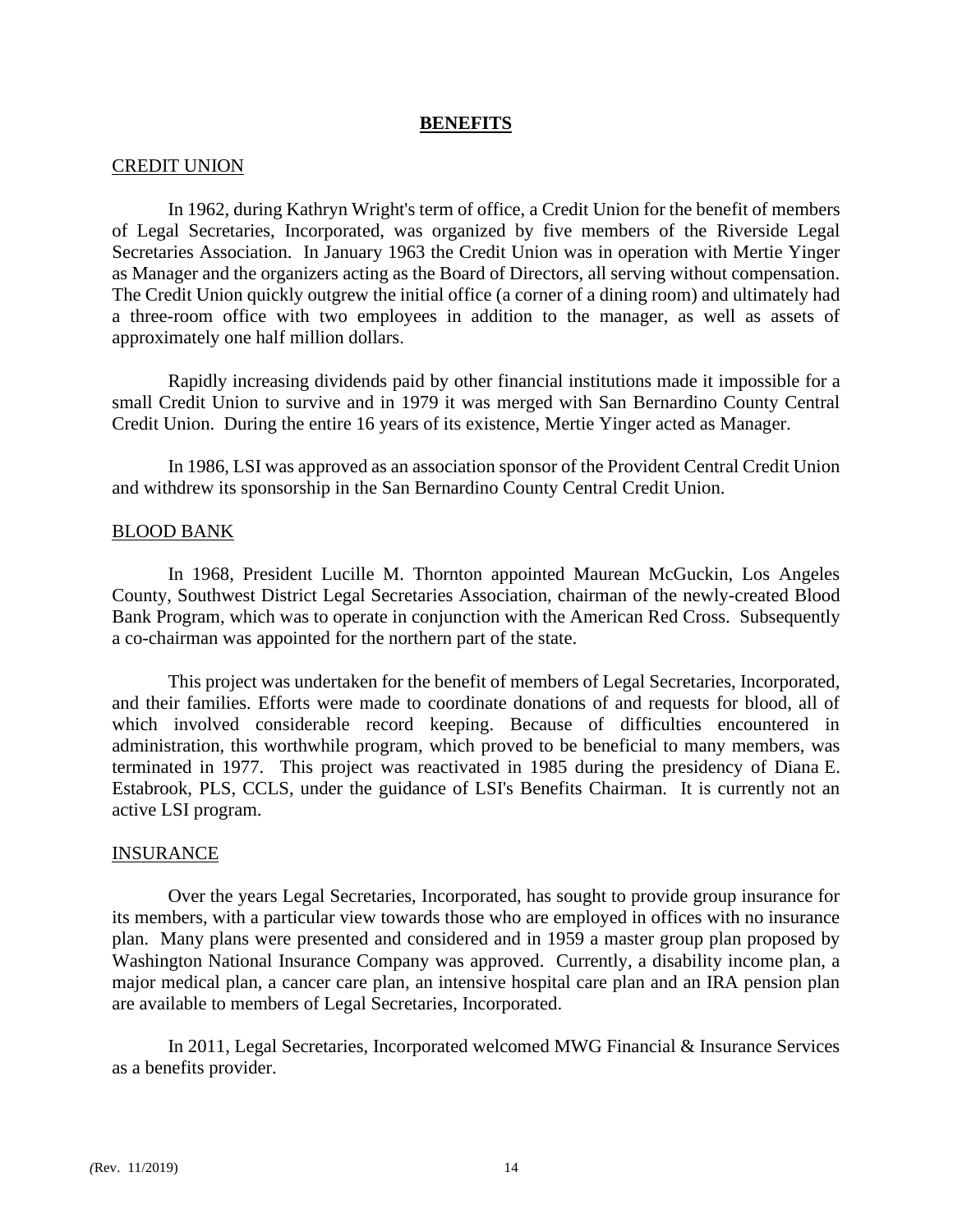#### HERTZ RENT-A-CAR

In the early 1990's, Legal Secretaries, Incorporated entered into an agreement with Hertz Corporation, whereby a special rate for car rentals was provided to LSI members. In addition, a percentage of the revenue generated by such rentals were rebated back to Legal Secretaries, Incorporated.

## MAGIC KINGDOM CLUB

In the late 1990's, Legal Secretaries, Incorporated became a member of Disneyland's Magic Kingdom Club, which entitled LSI members to receive special discount entry rates at Disneyland theme parks and special discount prices at Disney stores. In 2000, the name of the benefit was changed to Disney Club. Effective December 2003 The Disney Club was discontinued.

## WORKING ADVANTAGE

In 2008, the members were offered an opportunity to join Working Advantage and obtain discount rates to events, retail stores, etc.

# **CALIFORNIA CERTIFIED LEGAL SECRETARY (CCLS)**

In May 1986, an ad hoc committee was appointed to study the feasibility of a California certification program. In November 1986, the California Certified Legal Secretary (CCLS) program was approved and by February 1987, the CCLS Certifying Board was appointed. The first CCLS Certifying Board consisted of Rosa Frank, CCLS, of Beverly Hills/Century City LSA, as chairman; Alan Mund, sole practitioner of Los Angeles; Dennis Kahane of Pillsbury, Madison and Sutro; Patricia Miller, PLS, CCLS, of Santa Cruz County LSA; Judy Choate, CCLS, of Alameda County LSA; Diane Beaver, CCLS, of Stockton-San Joaquin County LSA; Peggy Vota, professor, City College of San Francisco; and Marie Zenker, CCLS, of San Diego LSA. Rules were established for grandfathering in the current PLSs. In 1987, a logo contest was held with the winning design being a composite of entries by Linda Duarte and Judy Wagner-Estrin. In 1988, a contract with Martha Brumbaugh, marketing consultant was signed. LSI also purchased a computer to maintain the confidentiality of the exam and applicant list.

The first examination was offered in March 1989. In May 1989, 152 PLSs were grandfathered in as CCLSs. Rules were established for the continuing education of CCLSs requiring 15 hours of approved education within three years and in May 1992, 187 CCLS were recertified.

The CCLS examination is an all-day examination given twice a year in March and October in Los Angeles and San Francisco covering the following subjects: Ability to Communicate Effectively; Legal Computation; Reasoning and Ethics; Legal Terminology; California Legal Procedure; Skills; and Law Office Administration.

The CCLS logo is only to be used by the CCLS Certifying Board or those who have become certified as CCLSs.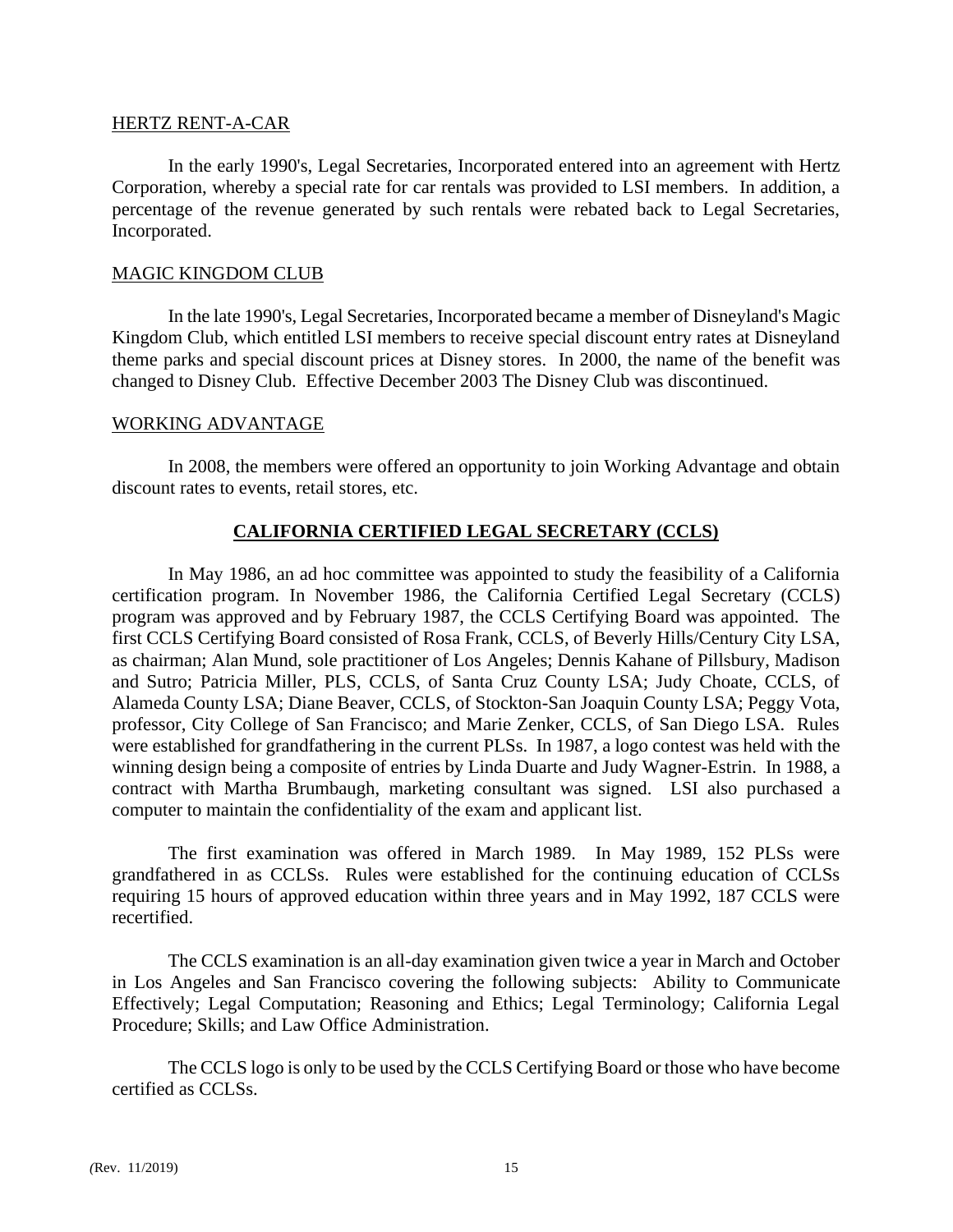In May 1989, the successful CCLSs were awarded a portion of the scholarship fund presented by Advocate Legal Services. In 1992, Legal Directories Publishing Company sponsored a \$1,500 annual scholarship to be given to the successful CCLSs for the current year.

The first mock exam was prepared by Rosa Frank, CCLS, in 1989. Thereafter, the Continuing Education Council (CEC) prepared a more comprehensive mock exam, which was first available in 1990, and additional editions were printed in 1998 and 2000. In 1992, the CEC started preparation of a Study Guide to assist those who wish to study for the CCLS examination. In 1996 the CEC developed a Study Kit for its members' use, which contained the Mock Exam, a disk and study kits.

In 1990, the CCLS Mock Exam was dedicated in the memory of Virginia Haines, PLS, CCLS. In 1992, the CCLS Certifying Board added the opportunity for applicants who pass a minimum of four sections at one sitting to retake the remaining three or fewer sections at the next examination. In 2012, the CCLS Mock Exam was renamed to the CCLS Study Guide.

In September of 2008, the CCLS Chair, Astrid Watterson, CCLS of Sacramento LSA held a 23-week statewide study group. Eleven local associations participated in the study group, and received lesson plans and testing materials from the CCLS Chair. This statewide study group was continued again during the 2009-2010 fiscal year.

In August 2013, the CCLS Chair, Terrie Quinton, CCLS of San Diego LSA, commenced an 8-week online CCLS study class. The class to be held twice a year prior to each exam. The exams are held in October and March of each year.

In November 2016, the Executive Committee and the Governors voted to rename the CCLS Luncheon to the Kalman S. Zempleny II CCLS Luncheon to honor Kalman's dedication to LSI and the CCLS Program. Kalman sadly passed away earlier that year.

# **CHAPTER ACHIEVEMENT AWARD CONTEST**

In 1972, during Ivy Person's term, a Chapter Achievement Award Contest was established. The purpose of this project was to encourage local association participation at the state and national levels. Points are given for activities during the fiscal year in certain designated categories.

Entry forms are provided each local association, which are to be completed and returned to the First Vice President of Legal Secretaries, Incorporated, who is in charge of this contest. Monetary awards are given at annual conference to the winners in the various groups, the group into which each association falls being based upon its total membership.

Golda J. Cooper of Stuart F. Cooper Co. passed away in 1989. Because of her dedication to LSI and the contribution of Stuart F. Cooper Co. through the Chapter Achievement Contest, the contest was renamed the "Golda J. Cooper Chapter Achievement Contest."

In 1992, a category on the Golda J. Cooper Chapter Achievement Contest was added encouraging local associations to sponsor charitable projects.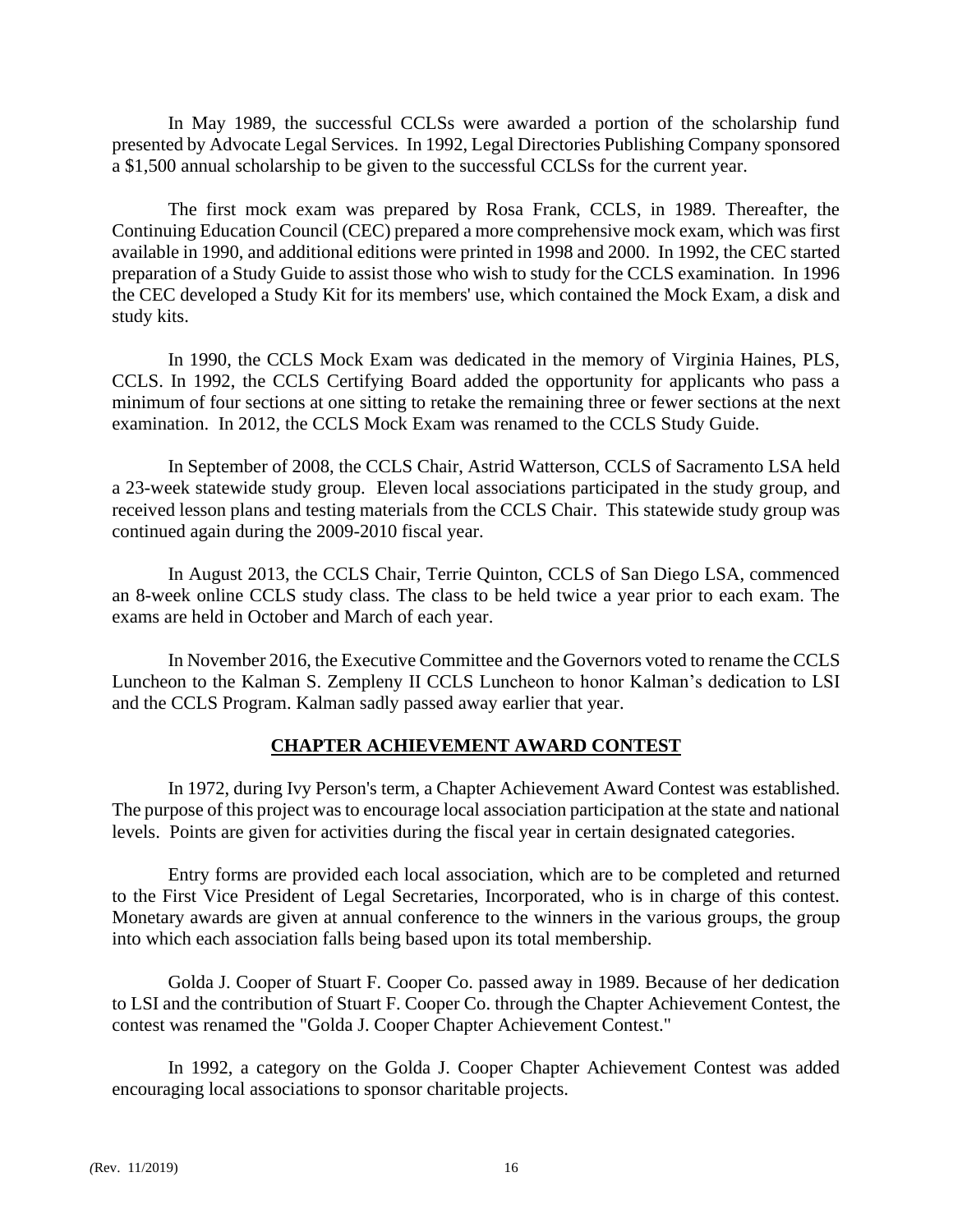The following is the story of Golda J. Cooper as presented by Monte Justesen, President of Stuart F. Cooper Company, at the 1997 Annual Conference:

> Golda Marie Justesen was born on January 8, 1903 in Audubon, Iowa. She was the only child of Christina and Just Justesen who were both immigrants from Denmark. The family moved to Reedley, California, a small farm town southeast of Fresno, shortly after her birth. She attended Reedley schools and moved to Los Angeles to attend Woodbury College. She married Stuart F. Cooper in 1928. So Golda Marie Justesen became Golda J. Cooper. They had one child, Susan Frances, who was born in 1933 and passed away in 1975.

> Stuart F. Cooper was the son of Milton G. Cooper who owned a very large wholesale clothing business. The Milton G. Cooper Company catered to the old southern California firms that have since disappeared - Broadway, Bullocks, Buffums and Robinsons. The only remnant of the Milton G. Cooper Company is the Cooper Building in the downtown Los Angeles garment district.

> Golda and Stuart co-founded the Stuart F. Cooper Company in 1929; a very good year to start a business. Needless to say, they struggled during the depression and relied on old friends for business and there was Broadway, Bullocks, Buffums and Robinsons not to forget Jorgensen Steel, Byron Jackson Pumps and Purex whose founder, Adrian Pelletier, went to business school with Golda. The war years were rough primarily because of paper rationing, but by 1947 the company had bought some engraving presses and decided to look into the legal market. Harold Bennett, who worked for the company for 47 years, was instrumental in pointing the company to the legal profession. By the early 1950's, Stuart F. Cooper had heard of a group of legal secretaries that he thought would be a good organization to support. Well, there was an employee named Jack Lamp who worked for the company and that is when it all started.

> On February 14, 1958, Stuart F. Cooper passed away. Shortly after his death, Golda returned to the company. Jack Lamp continued to represent the Stuart F. Cooper Company at Legal Secretaries functions, but Golda decided to become active also; and active she was. By the early 1960's she was attending conferences, board of governors meetings and going to business meetings, seminars and installations as if she were a voting member. She was an ardent supporter and she made genuine friends with the membership. She loved to party and have fun. She never lacked enthusiasm and was active into her 80's. Golda loved to correspond and never forgot to write a thank you note. Those of you who received her letters know that reading them was like having her in the room with you. They were alive. She was an honorary member of LSI and received many proclamations from the local associations. Jack Lamp left the company after 25 years of service in 1972. The following years, Golda was assisted by Dick Fowler, who worked for the company for 40 years; Bob Paskus who became president of the Stuart F. Cooper Company; Art Prosser, who was the son of a long-time member, Frances Prosser; and Monte Justesen.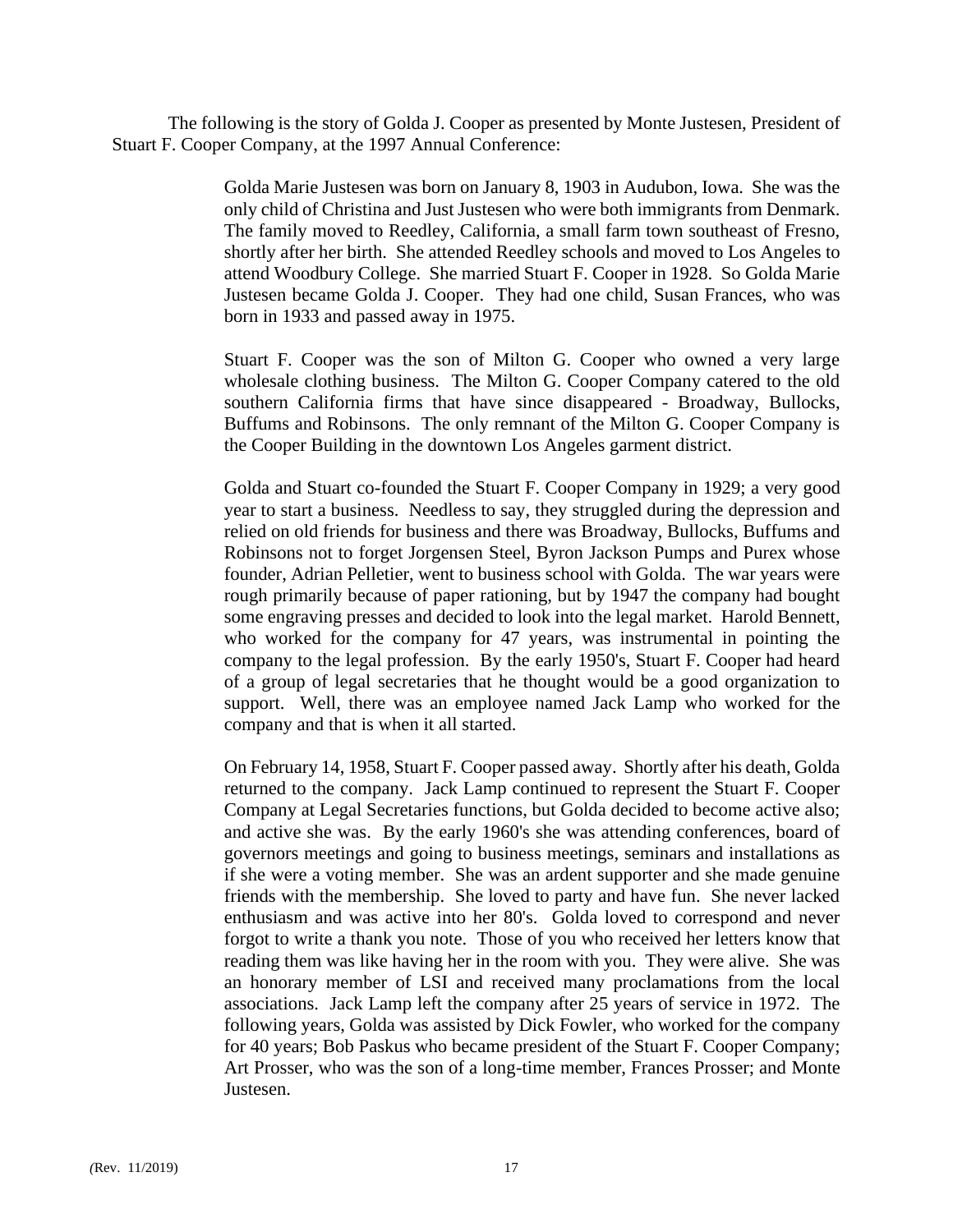Golda's last conference was in Fresno in 1987. She was 84, had had a stroke, and was in a wheelchair, but that didn't stop her. She had over 20 good years supporting LSI and loved the organization and its members. She continued her friendships until she passed away on December 22, 1989.

So now you know the story of Golda J. Cooper and, in her memory, the Chapter Achievement Contest will continue to be remembered in her spirit

In 2013, Stuart F. Cooper Company stopped funding the Golda J. Cooper Chapter Achievement Contest and LSI currently funds the contest.

# **CODE OF ETHICS**

At a meeting of the Board of Governors of California Federation of Legal Secretaries on December 8, 1934, the following Code of Ethics composed by Evelyn Atwood was considered and adopted:

> The first duty of a legal secretary is loyalty to her employer. It shall be the duty of every legal secretary to maintain at all times a high standard of courtesy in all contacts with law offices, clients, courts and any and all persons.

It shall be unethical for any legal secretary to violate any statute now in effect or to be enacted governing privileged communications.

It shall be unethical for any secretary or employee of any law office to divulge the contents of any documents in the possession of her employer without first having obtained the consent of said employer, or to discuss, maliciously or otherwise, with any person, matters of a confidential nature, knowledge of which may come to her by virtue of her employment.

It shall be the duty of every legal secretary to maintain harmonious cooperation with her associates.

Each member of Legal Secretaries, Incorporated, and the National Association of Legal Secretaries agreed to be bound by the foregoing Code of Ethics, which remained in effect until 1976. During that period circumstances arose which prompted consideration of a revised Code of Ethics, e.g., male members objected to the use of the feminine pronoun and many members felt that the Code of Ethics should be somewhat more affirmative.

At the annual convention of the National Association of Legal Secretaries in Denver in July 1976, a committee, of which Ivy W. Person, of Bakersfield, California, was chairman, presented a new Code of Ethics for consideration. The following version was adopted and became binding upon all members:

Members of the National Association of Legal Secretaries (International) are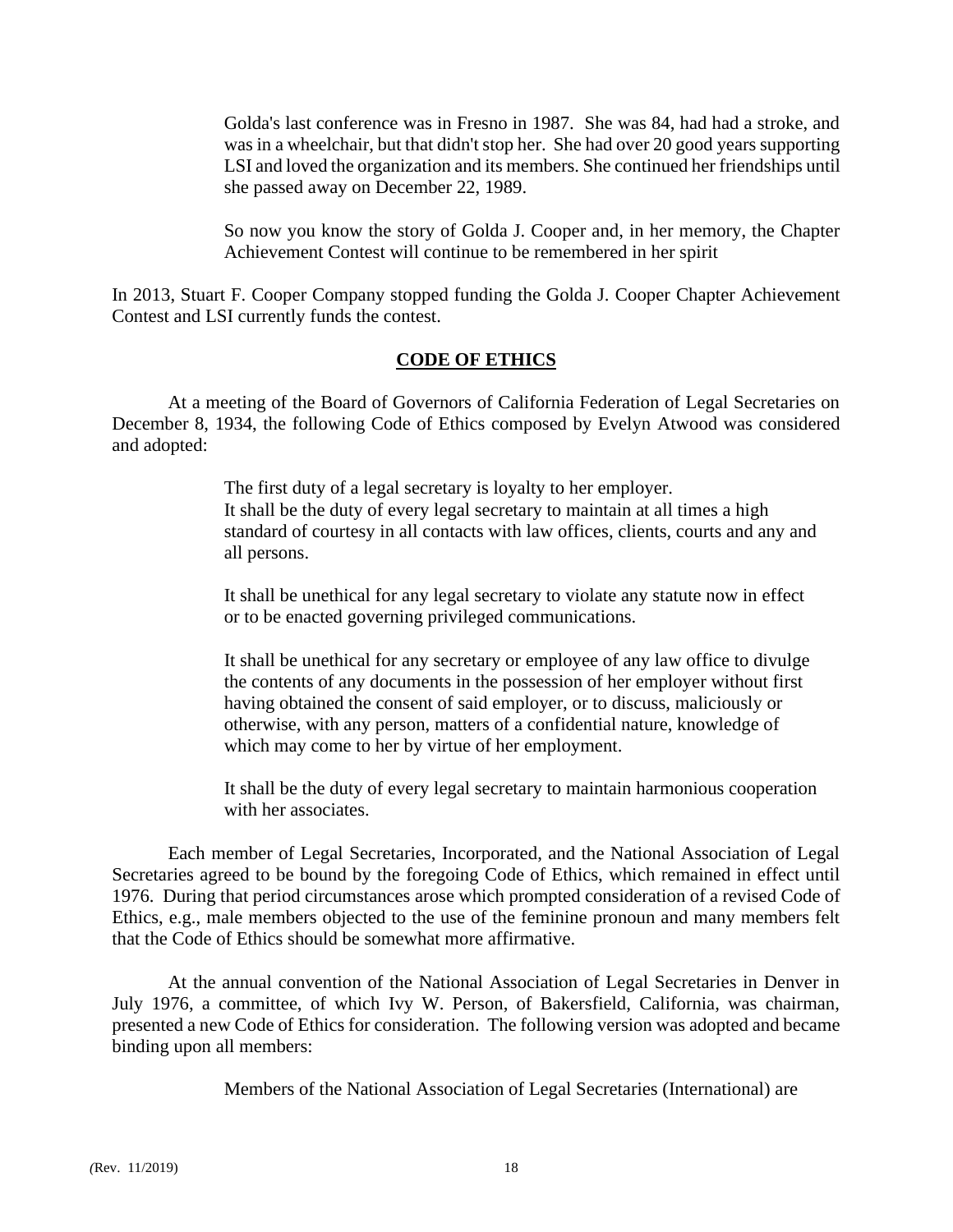bound by the objectives of this Association and the standards of conduct required of the legal profession. Every member shall:

Encourage respect for the law and the administration of justice; observe rules governing privileged communications and confidential information;

Perform all duties of the profession with integrity and competence; Promote and exemplify high standards of loyalty, cooperation and courtesy; and Pursue a high order of professional attainment.

Because of the action taken by the Board of Governors at the November 1981 meeting to withdraw from the National Association of Legal Secretaries, it became necessary to adopt a new Code of Ethics. A committee comprised of Virginia G. Haines, PLS, Chairman (San Francisco LSA), Helen Kouns (Alameda County LSA) and Bonnie Bustad (Ventura County LSA) was appointed to draft such a Code and at the February 1982 Board of Governors meeting the following Code of Ethics was adopted:

> It shall be the duty of each member of LEGAL SECRETARIES, INCORPORATED, to observe all laws, rules and regulations now or hereafter in effect relating to confidentiality and privileged communication, acting with loyalty, integrity, competence and diplomacy, in accordance with the highest standards of professional conduct.

By order of the vote of the Board of Governors, the Code of Ethics of Legal Secretaries, Incorporated was dedicated to the memory of Joan M. Moore, PLS, LSI President 1980-1982.

# **CONVENTIONS/ANNUAL CONFERENCES**

The annual meetings of the Federation and Legal Secretaries, Incorporated, have always been held in May, with each local association entitled to three delegates. In the early days there was almost always 100 percent representation despite the fact that neither the local associations nor Legal Secretaries, Incorporated, had funds to pay expenses of those attending.

The convention was scheduled for Saturday and Sunday and at least in one year (1944) the convention did not open until 3:30 p.m. on Saturday to accommodate delegates unable to arrive earlier. Soon the entire day on Saturday was devoted to meetings and most delegates arrived at the convention city on Friday evening. In 1968, when the convention was held at Monterey, for the first time a workshop was scheduled for Friday afternoon. Since then the convention has events scheduled for both Friday morning, Friday afternoon and Friday evening, with the actual business of the convention getting underway on Saturday morning. Beginning in 1975 a newcomers' event has been held at each convention.

In 1938, at Long Beach, when there were only seven local associations, approximately 300 attended both the banquet and the brunch. The banquet has traditionally been a large, festive affair, except for World War II years when travel was curtailed and hotel accommodations were almost non-existent. Guests of honor at some of the early conventions included: Lieutenant Governor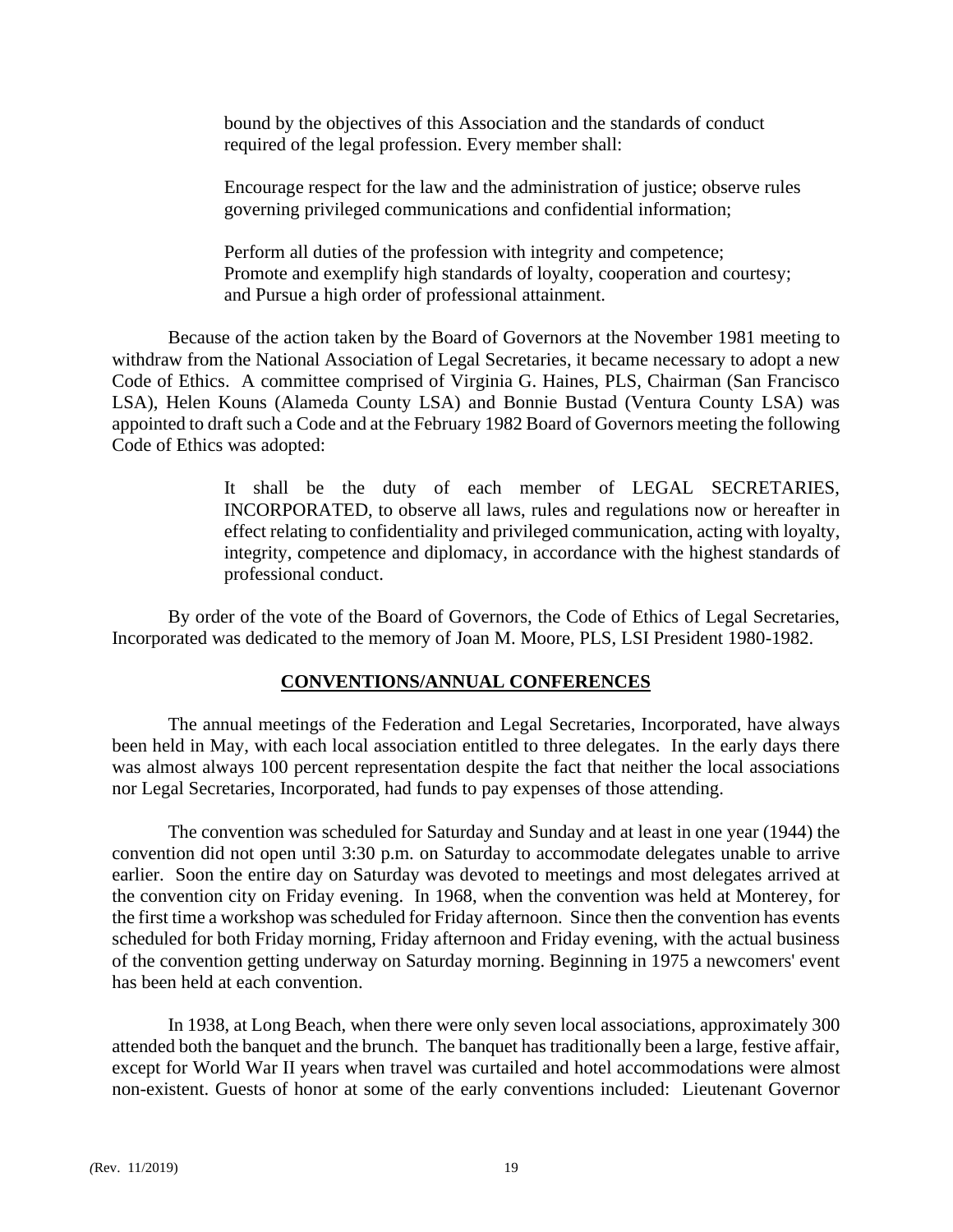George J. Hatfield, Governor Culbert L. Olson, and Acting Governor Goodwin J. Knight. In 1959, Perry Mason and Della Street highlighted the banquet at the convention in Stockton. The keynote speaker at the 1981 convention was Robert Raven, President of The State Bar of California.

In 1989, the rules were changed concerning the Resolutions Committee. Only a chairman was appointed for the 1990 Convention. In 1992, the duties of the Resolutions Chairman was taken over by the Executive Secretary and the Resolutions Committee was eliminated.

Effective 1991, the term "Convention" was changed to "Annual Conference." Listed below are the years, places and names of the hostess associations for the Annual Conferences.

| <u>Year</u> | <b>Location</b>      | <b>Hosting Association</b> |
|-------------|----------------------|----------------------------|
| 1935        | San Diego            | San Diego                  |
| 1936        | Santa Monica         | Los Angeles                |
| 1937        | San Francisco        | San Francisco              |
| 1938        | Long Beach           | Long Beach                 |
| 1939        | Oakland              | Alameda County             |
| 1940        | Los Angeles          | Los Angeles                |
| 1941        | San Jose             | San Jose                   |
| 1942        | Fresno               | Fresno                     |
| 1943        | Santa Barbara        | Santa Barbara              |
| 1944        | San Jose             | San Jose                   |
| 1945        | Pasadena             | Los Angeles                |
| 1946        | Sacramento           | Sacramento                 |
| 1947        | <b>Bakersfield</b>   | <b>Bakersfield</b>         |
| 1948        | San Diego            | San Diego                  |
| 1949        | San Jose             | San Jose                   |
| 1950        | Long Beach           | Long Beach                 |
| 1951        | Fresno               | Fresno                     |
| 1952        | San Francisco        | San Francisco              |
| 1953        | Los Angeles          | Los Angeles                |
| 1954        | Sacramento           | Sacramento                 |
| 1955        | San Diego            | San Diego                  |
| 1956        | <b>Bakersfield</b>   | <b>Bakersfield</b>         |
| 1957        | San Jose             | San Jose                   |
| 1958        | Santa Barbara        | Santa Barbara              |
| 1959        | Stockton             | Stockton                   |
| 1960        | Long Beach           | Long Beach                 |
| 1961        | Fresno               | Fresno                     |
| 1962        | <b>Beverly Hills</b> | <b>Beverly Hills</b>       |
| 1963        | Santa Barbara        | Santa Barbara              |
| 1964        | Sacramento           | Sacramento                 |
| 1965        | Anaheim              | <b>Orange County</b>       |
| 1966        | Lake Tahoe           | Stockton                   |
| 1967        | Los Angeles          | Los Angeles                |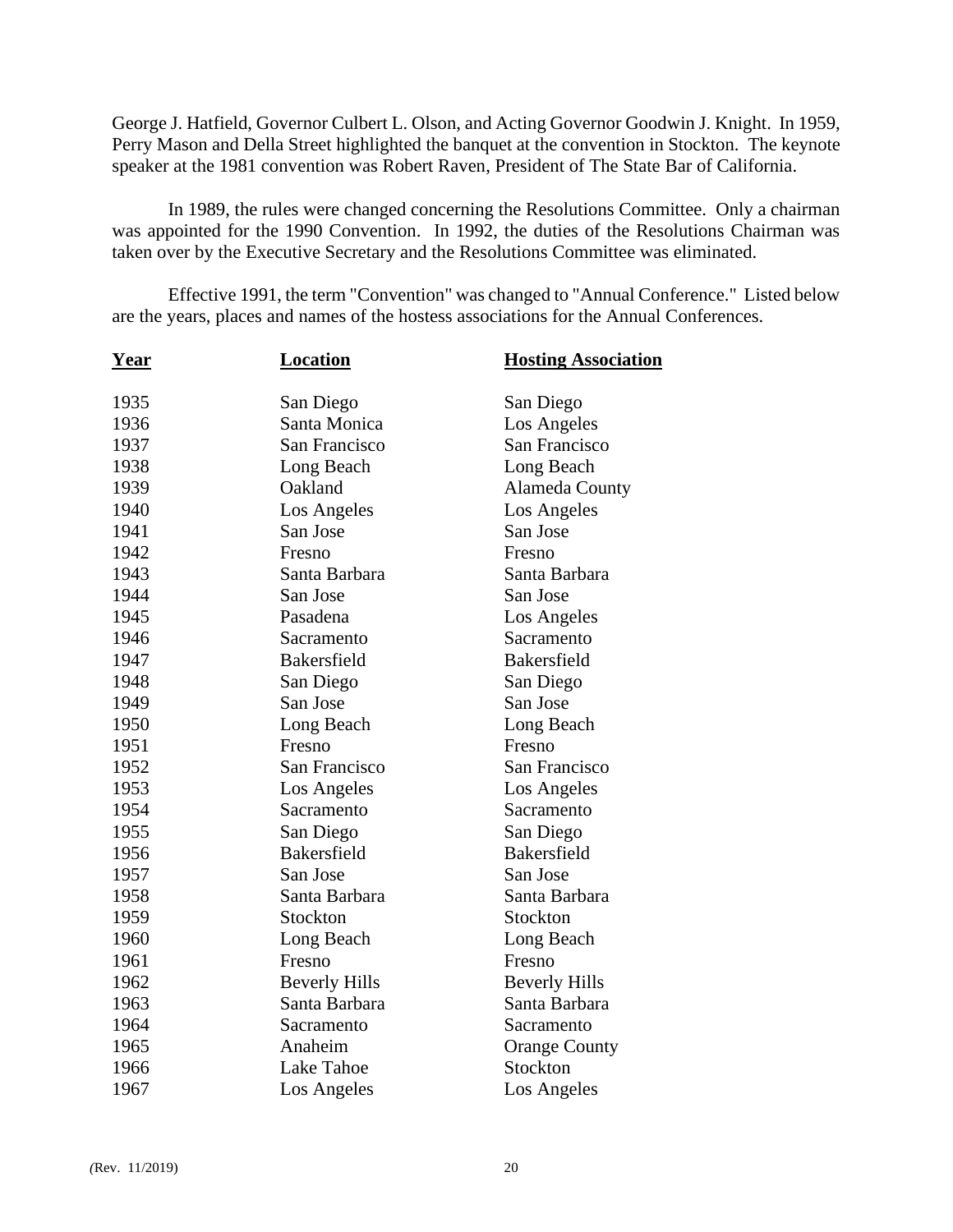| <u>Year</u> | Location              | <b>Hosting Association</b>         |
|-------------|-----------------------|------------------------------------|
| 1968        | Monterey              | <b>Monterey County</b>             |
| 1969        | San Diego             | San Diego                          |
| 1970        | <b>Bakersfield</b>    | <b>Bakersfield</b>                 |
| 1971        | Burlingame            | San Mateo County                   |
| 1972        | Long Beach            | Long Beach                         |
| 1973        | Fresno                | Fresno                             |
| 1974        | San Francisco         | San Francisco                      |
| 1975        | Newport Beach         | Orange County Harbor Area          |
| 1976        | San Jose              | San Jose                           |
| 1977        | Reno                  | <b>Stockton-San Joaquin County</b> |
| 1978        | Anaheim               | <b>Orange County</b>               |
| 1979        | San Diego             | Northern San Diego County          |
| 1980        | Santa Monica          | <b>Beverly Hills</b>               |
| 1981        | Sacramento            | Sacramento                         |
| 1982        | San Diego             | San Diego                          |
| 1983        | Los Angeles           | <b>Beverly Hills</b>               |
| 1984        | Long Beach            | Long Beach                         |
| 1985        | San Bernardino        | San Bernardino                     |
| 1986        | San Francisco         | San Francisco                      |
| 1987        | Fresno                | <b>Fresno County</b>               |
| 1988        | Oakland               | Alameda County                     |
| 1989        | Redding               | <b>Redding/Trinity County</b>      |
| 1990        | San Jose              | Santa Clara County                 |
| 1991        | Sacramento            | Sacramento                         |
| 1992        | Newport Beach         | Newport Beach                      |
| 1993        | Oakland               | Alameda County                     |
| 1994        | Long Beach            | Long Beach                         |
| 1995        | San Diego             | San Diego                          |
| 1996        | <b>Culver City</b>    | Beverly Hills/Century City         |
| 1997        | <b>Universal City</b> | San Fernando Valley                |
| 1998        | Oakland               | Alameda County                     |
| 1999        | Monterey              | Santa Cruz County                  |
| 2000        | San Francisco         | San Francisco                      |
| 2001        | Sacramento            | Capitol City                       |
| 2002        | San Diego             | San Diego                          |
| 2003        | Anaheim               | <b>Orange County</b>               |
| 2004        | Oakland               | Alameda County                     |
| 2005        | Santa Clara           | Santa Clara County                 |
| 2006        | Modesto               | <b>Merced County</b>               |
| 2007        | Palm Springs          | Desert Palm                        |
| 2008        | Pleasanton            | Livermore-Amador Valley            |
| 2009        | Long Beach            | Long Beach (75th Anniversary)      |
| 2010        | Sacramento            | <b>Sacramento and Butte County</b> |
| 2011        | Los Angeles           | Los Angeles                        |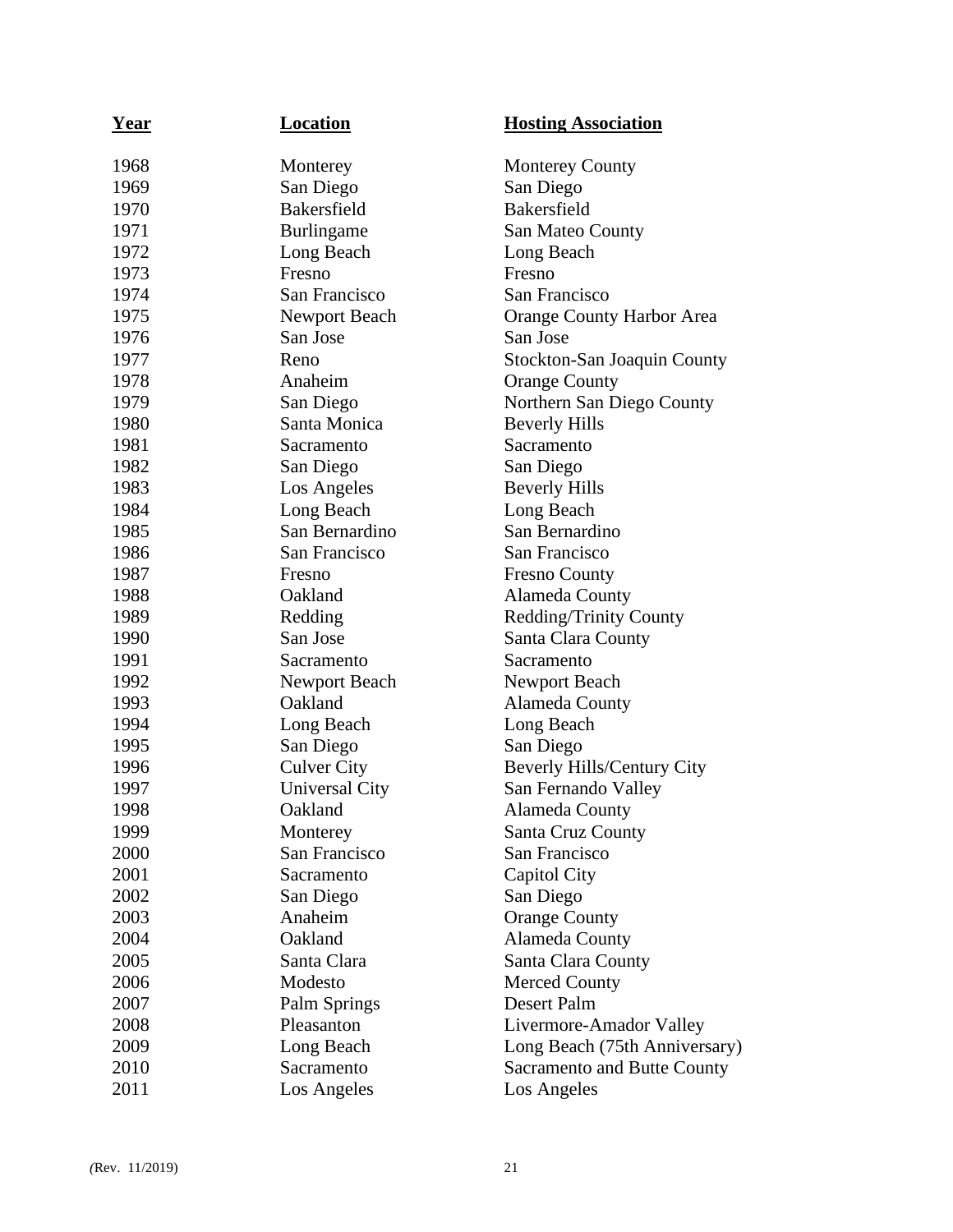| Year | Location        | <b>Hosting Association</b>     |
|------|-----------------|--------------------------------|
| 2012 | San Diego       | San Diego and Imperial County  |
| 2013 | San Jose        | Santa Clara County             |
| 2014 | Concord         | Mt. Diablo                     |
| 2015 | San Diego       | San Diego                      |
| 2016 | Santa Rosa      | Marin County and San Francisco |
| 2017 | Modesto         | <b>Stanislaus County LPA</b>   |
| 2018 | North Hollywood | San Fernando Valley            |
|      |                 |                                |

# **CORPORATE OFFICE**

It was concluded that the establishment of a central office would fill a need of Legal Secretaries, Incorporated. In May 1977, Sharon Baker Eastman, a former member of Contra Costa County LSA was engaged as part-time Administrator and such an office was set up in her home until her resignation effective in 1982.

With the purchase of a new photocopier for Corporate Office, LSI was given two Memory writer typewriters--one for the President to use and one for the Executive Secretary. With the advent of computers, the use of the typewriters has lessened and they were donated to charitable organizations.

Joy Carleton, a former member of Riverside LSA, was selected as LSI's second Administrator, and the office was relocated to 4807-A Jackson Street, Riverside, California. During the presidency of Rhoda C. Spencer, PLS, CCLS, negotiations were commenced for LSI to enter into an independent contractor agreement with LSI's Administrator, and the contract was formalized on May 2, 1983.

The office serves as a place for the safekeeping of the records and supplies of the corporation. The membership list, formerly under the duties of the Registrar, is now maintained and updated by the Administrator. Other duties include reproducing and processing the directives and reports of all LSI officers and chairmen and the dissemination of all membership inquiries to the appropriate local associations.

Joy Carleton continued to serve as Administrator until 1989, when she retired. An announcement was made for a replacement administrator. The Executive Committee interviewed the candidates, and in November 1989, Sharon R. Irish, CCLS, an honorary member of Beverly Hills/Century LSA, became the third Administrator. The LSI Administrator's office was moved to 12842 Hortense Street, Studio City, California.

In August 1999, the Governors approved the expenditure to convert the database at Corporate Office from Profile DOS to Microsoft Access.

Sharon R. Irish retired as LSI Administrator effective April 30, 2007. An announcement was again made for a replacement administrator, and applications were forwarded to independent administrators throughout the state. The members of the Executive Committee interviewed the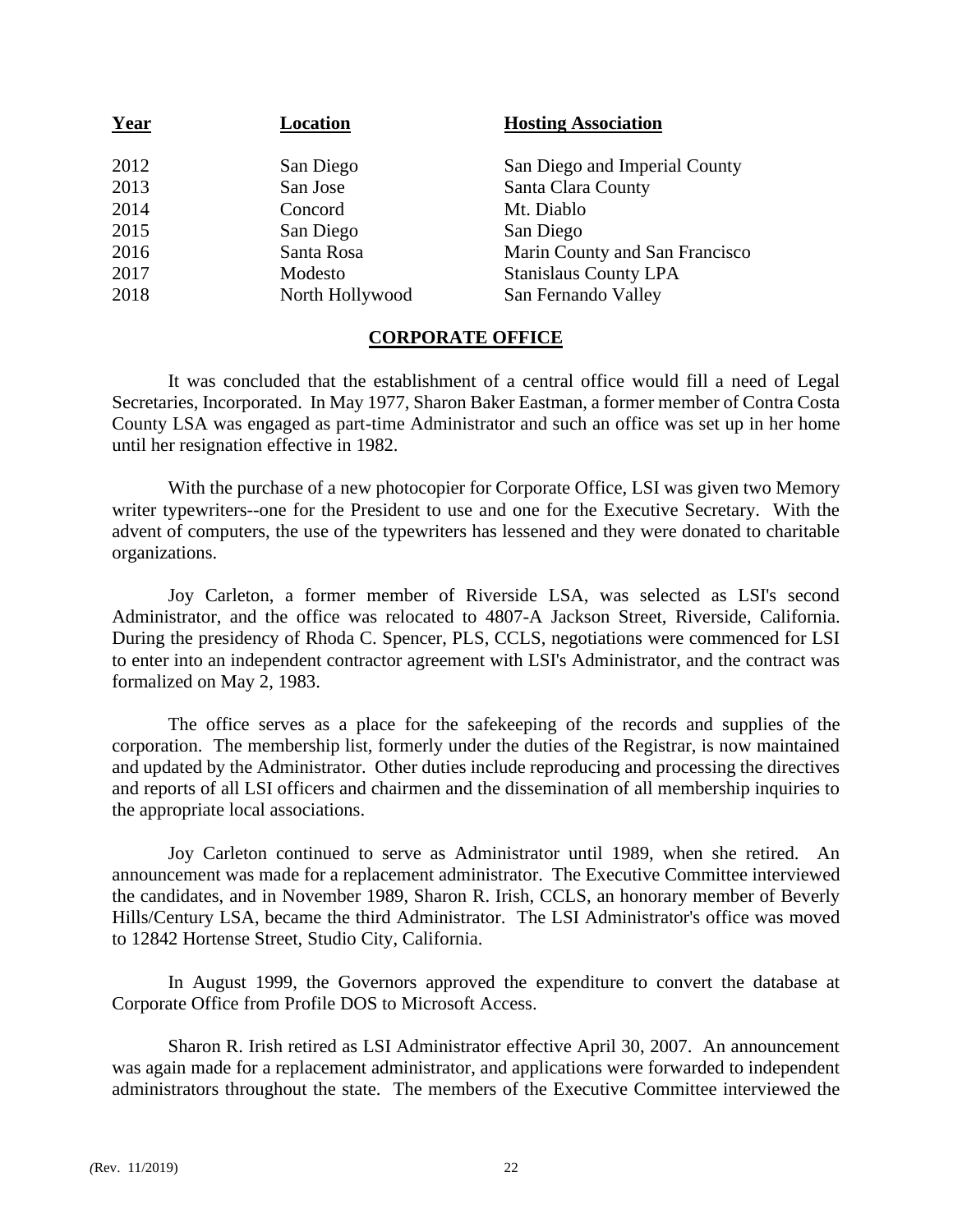candidates, and in February 2007, Catherine Culver, CCLS, a member of Humboldt County LPA, became LSI's fourth administrator. The LSI Administrator's office was moved to 1150 Vista Drive, Fortuna, California. In 2011, the LSI Administrator requested to be deemed an employee instead of an independent contractor. The Executive Committee researched the matter and hired an attorney. It was decided that the duties performed by the LSI Administrator were those of an employee, and thus the LSI Administrator was deemed and employee. In order to avoid having to calculate payroll taxes and insurance, the Legal Secretaries, Incorporated contracted with Robert Half International to handle all payroll and insurance issues pertaining to the LSI Administrator.

In 2012, LSI goes green and the LSI Administrator no longer collates packets for Conferences for Governors, Officers and Chairmen. All directives, reports and agendas are posted on the LSI website seven (7) days before conference. All Governors, Officers and Chairmen are required to download and review all information in advance of conference to prepare any comments and/or motions for smoother flow of business.

Catherine Culver, CCLS, retired as LSI Administrator effective June 15, 2015. An announcement was sent out for a replacement administrator, and applications were forwarded to independent administrators throughout the state. The members of the Executive Committee interviewed candidates for the position of LSI Administrator, and with the approval of the governors at the Post Board of Governors meeting in May 2015, California Advocates Management Services entered into contract to be LSI's fifth administrator. The LSI Administrator's office was to 2520 Venture Oaks Way, Suite 150, Sacramento, California.

# **DICTIONARY FOR SECRETARIES**

In a search for some appropriate fund-raising plan, the compilation and publication of a legal secretary's dictionary was proposed and a committee was appointed to investigate the feasibility of such an undertaking. In 1964 the Board of Governors approved the proposal and Virginia G. Haines, PLS, of San Francisco, was appointed editor.

A list of frequently used words was chosen and distributed among eighteen members of Legal Secretaries, Incorporated, who had agreed to be of assistance. All of those participating were full-time legal secretaries and it took until 1971 before a compact, blue, hardbound book with gold lettering was off the press. It contained 7,735 words with clear, concise definitions and proper word division.

Substantial royalties were received by Legal Secretaries, Incorporated, from the sale of the dictionary. This project also served to enhance the image of Legal Secretaries, Incorporated, among the attorneys, judges and deans of law schools who had indicated that there was an urgent need for this type of publication.

In 1980, shortly after the *Legal Secretary's Resource* was first published by Parker & Son Publications, Inc., the Executive Committee elected to discontinue the publication of the dictionary because many of its terms were incorporated into the glossary sections of the *Legal Secretary's Resource* (now *Law Office Procedures Manual*).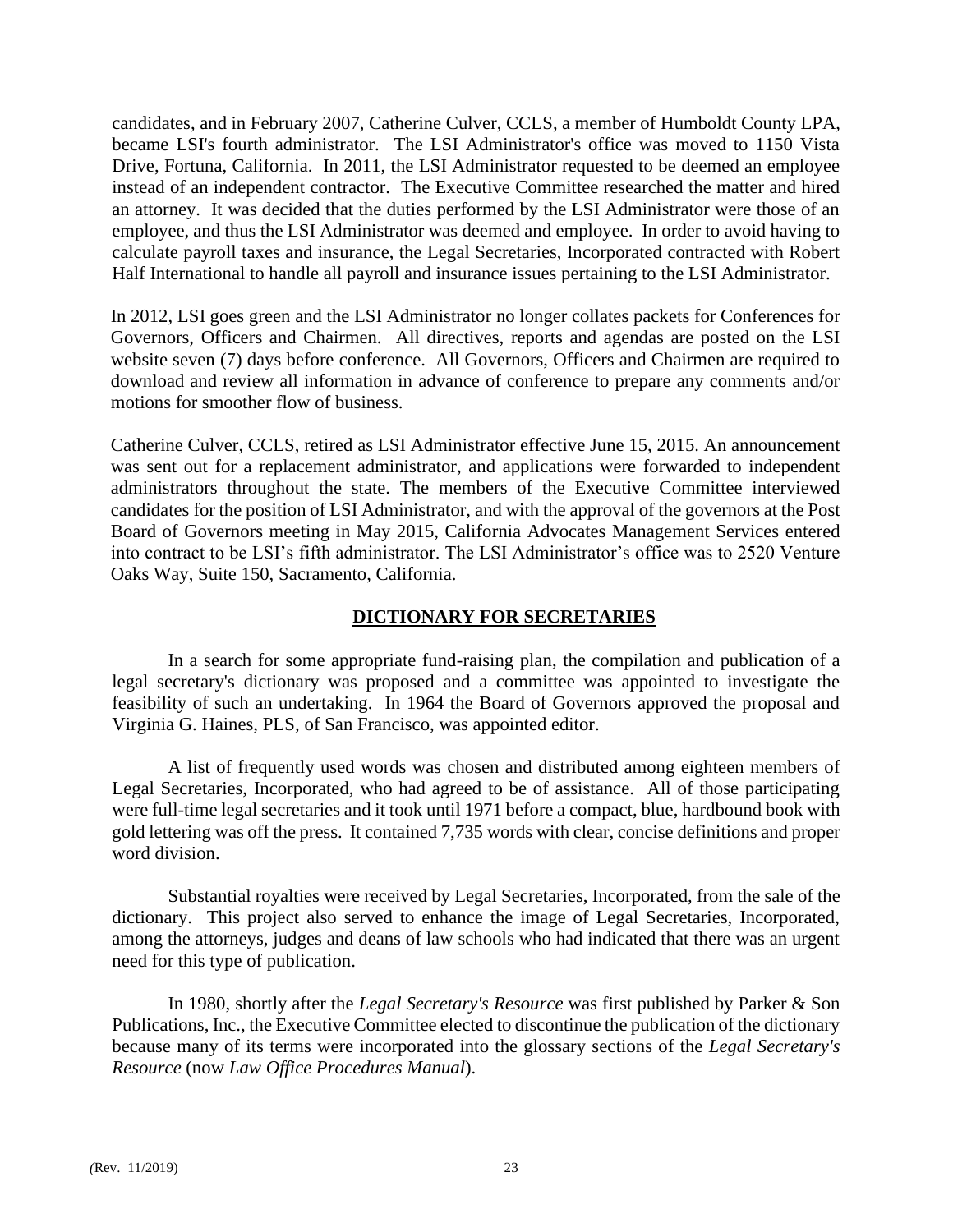In 2002 the Publications Revision Committee began the task of recreating the Dictionary for Legal Secretaries; however, the project has been put on hold.

# **EDUCATIONAL PROGRAMS**

The primary purpose for forming the legal secretaries association was to keep legal secretaries informed of current requirements for the preparation and filing of forms and pleadings. In this connection, various types of educational programs have been sponsored and undertaken.

# LEGAL SECRETARIAL TRAINING COURSE

Originally known as the Student Guidance Course, in 1954 the name was changed to Legal Secretarial Training Course. The State Chairman worked with and encouraged local associations to sponsor and conduct training courses for the benefit of their members and other legal secretaries in the community. A *Curriculum For Training of Prospective Legal Secretaries* was adopted by the Board of Governors and copyrighted in 1951. This was provided to local associations to assist them in conducting training courses. Certificates of completion issued by Legal Secretaries, Incorporated were furnished. In 1990, the Certificates of Completion were changed to Certificates of Attendance. In 1969 a teaching guide was prepared and copyrighted for distribution to members qualified to teach such courses. This guide has been revised and updated and in recent years workshops have been held at Board of Governors meetings to inform members how to establish and conduct a training course.

In 1978 a manual, known as *Legal Secretary's Resource*, along with a guide for the instructor, was prepared for use in connection with training courses. It contained court forms and other instruments with which a legal secretary should be familiar. Soon there was a widespread demand for the *Resource* among secretaries in law offices. This has resulted not only in revenue for Legal Secretaries, Incorporated, but brought the expertise of its members to the attention of the legal profession. In 1990, the *Resource* was renamed the *Law Office Procedures Manual*.

# EDUCATIONAL PROGRAM COORDINATOR

Over the years efforts were made to present programs of an educational nature at Board meetings and Annual Conferences and these were well received by the members. It became apparent, however, that coordination was required to maintain quality programs. In 1974 Helen Wright, of Merced County Legal Secretaries Association, was appointed the first chairman of this program. She worked closely with the hostess associations and the program flourished.

The Educational Program Coordinator, now an appointed officer acts as chairman of the Continuing Educational Council, as well as liaison between the conference hosting association and Legal Secretaries, Incorporated. The Council selects the programs to be presented taking into consideration suggestions from members as to what subjects should be covered and outstanding programs are presented. To aid in securing well-qualified speakers and the preparation of handout material, substantial sums have been authorized to defray expenses. These programs were discontinued in 2006 with a change in the conference schedule.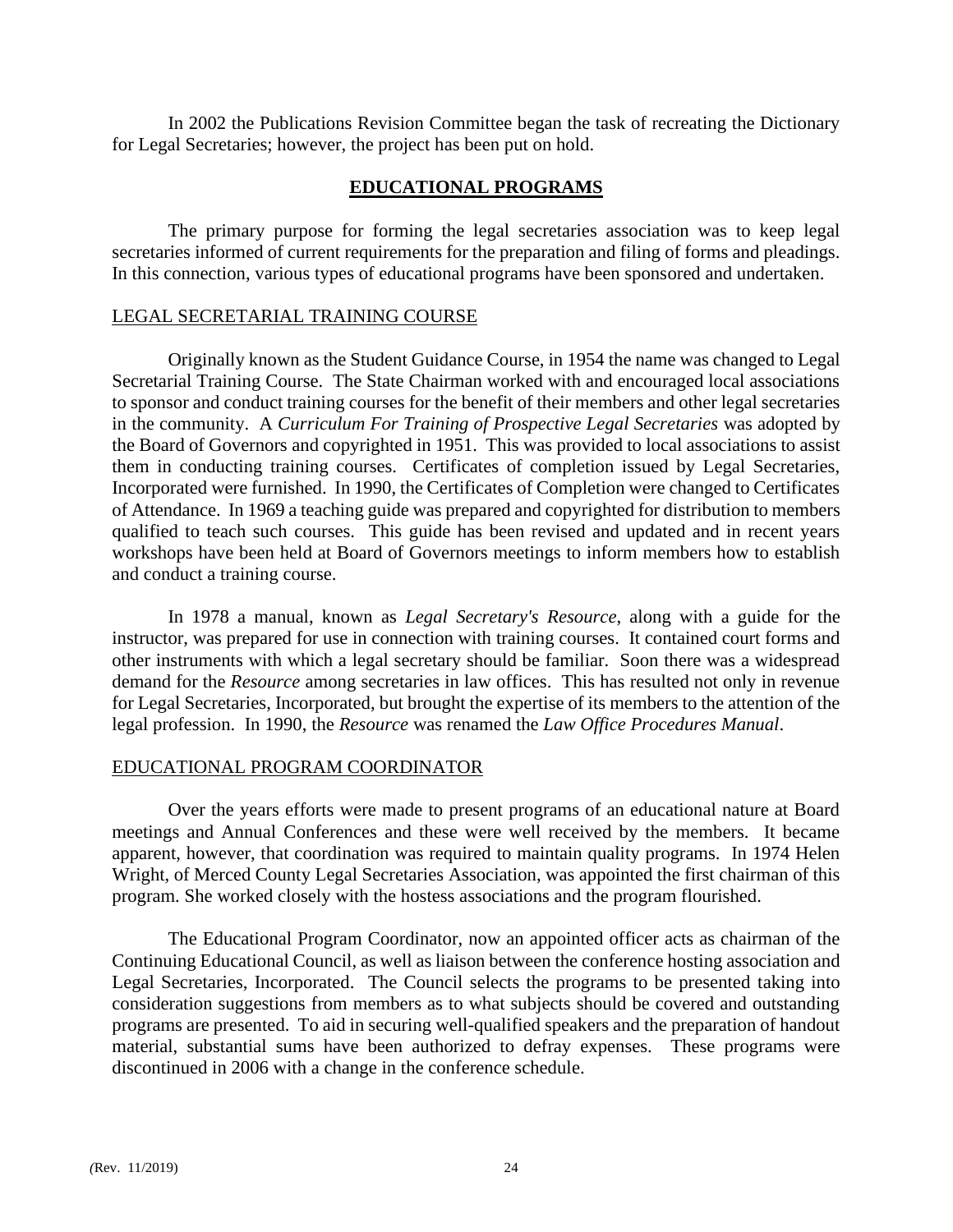# CONTINUING EDUCATION COUNCIL

Initially, the Continuing Education Council was comprised of the Educational Program Coordinator, the Editor and Assistant Editor of the *Legal Secretary's Handbook*, Editor of the *Legal Secretary's Resource*, the Continuing Education Seminar Chairman, and the Chairmen of Legal Procedure, Legal Secretarial Training, Professional Legal Secretary, and Professional Liaison Committees, with the Second Vice President serving as liaison for Legal Secretaries, Incorporated.

In 1986, with the formation of the Publications Revision Committee, the chairmanship of Assistant Editor was discontinued.

The Council was established to provide comprehensive continuing education programs throughout California; to provide mutual assistance for the chairmen concerned with the various facets of education; to prevent duplication of efforts by the chairmen or neglect of any area of education; and to assist local associations in their educational endeavors.

In 1992, the Council was comprised of the Educational Program Coordinator, the Second Vice President as liaison with the Executive Committee, the CCLS Chairman, the Editor-in-Chief, the Legal Procedure Chairman, the Legal Secretarial Training/Seminar Chairman, the Legal Specialization Sections Coordinator, and the Professional Liaison. In November 1999, the Professional Liaison position was removed from the Council. Later, when the position of LSI Second Vice President was eliminated, the LSI Executive Advisor adopted the role of liaison to the Continuing Education Council.

In 2012, the Council established educational seminars scheduled on Friday evenings at every quarterly conference.

# CONTINUING EDUCATION SEMINARS

In 1976 Legal Secretaries, Incorporated, entered into a contract with the Extension Service of the University of California in a cooperative venture to present statewide quality continuing education for legal secretaries on a one-year trial basis. From 1977 to 1979 seminars were held at various locations throughout the state with the cooperation of local associations, Legal Secretaries, Incorporated, and the University.

By 1980, it was determined that attendance at these seminars did not warrant continued work with the University of California and Legal Secretaries, Incorporated embarked on its own continuing education program. Seminars have been, and are, held at various locations throughout California with the cooperation of local associations in the area. When the Legal Specialization Sections were formed, the seminars put on by the Continuing Education Council ceased and in place thereof Spring and Fall Regional seminars were put on by the Legal Specialization Section Leaders throughout California at various locations. The LSS Regionals were discontinued in the 2009-2010 fiscal year.

Originally the continuing education seminars were offered as one program in each different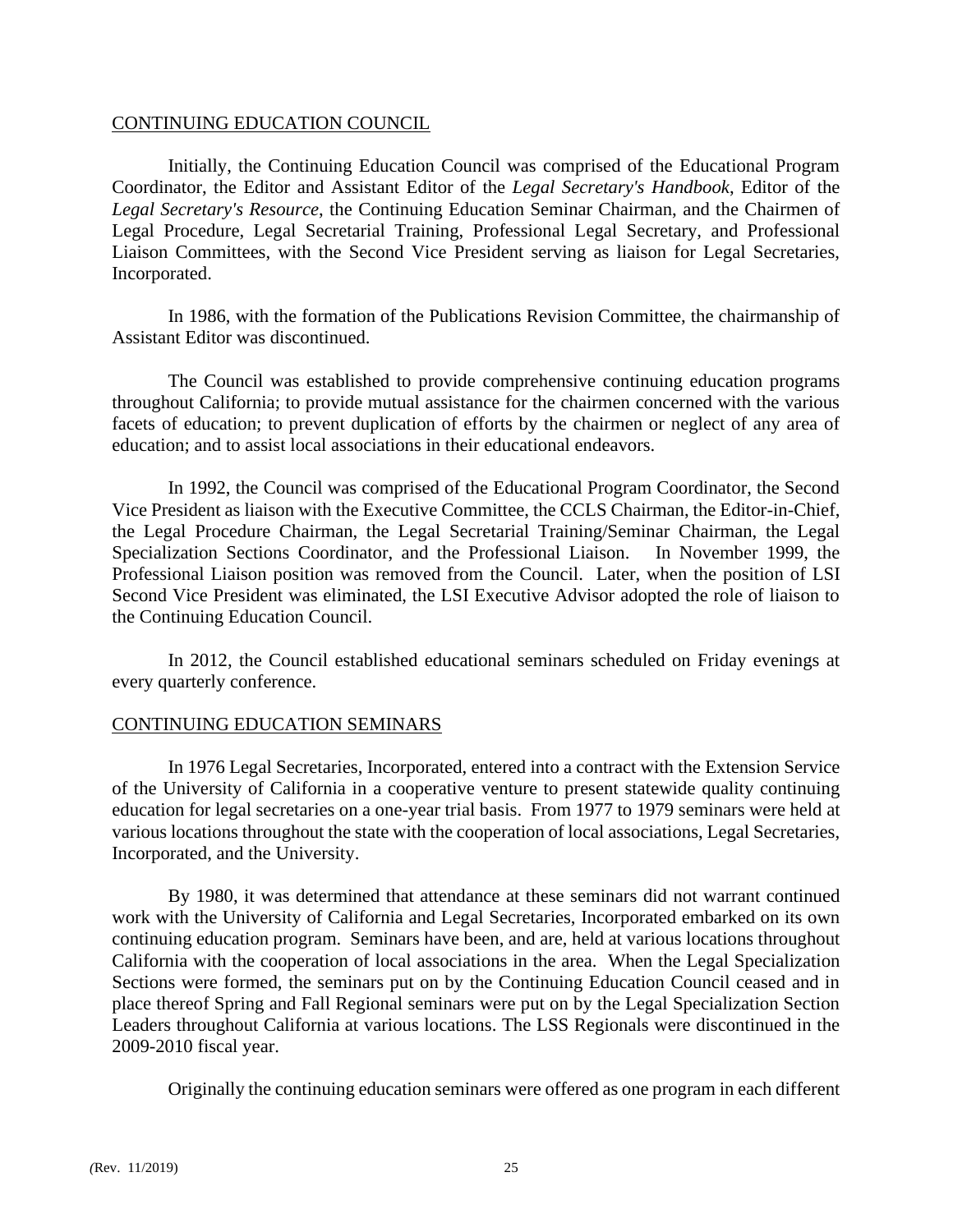location throughout the state at different times during the year. Then, two workshops were offered simultaneously in each location at different times during the year. Thereafter the seminars were offered in eight locations throughout the state on the same date. Starting in 1988, the continuing education seminars would only be offered at the request of a local association. One such request from Orange County LSA promulgated the development of a syllabus entitled "The Beginning Legal Secretary." The syllabus is revised and updated by the Council and offered for sale to assist local associations with educational programs. In 1996 the name of the syllabus was changed to the "Legal Secretary's Reference Guide."

In 1997, the Council distributed a new publication entitled, "Guidelines For Preparation of A Legal Educational Program," which contains the guidelines used for MCLE credit, along with other information needed for presenting a successful seminar.

# **INTERCLUB RELATIONS**

Prior to 1940, an Interclub Relations Committee was established as a means of promoting closer relationships among associations. Local associations were encouraged to work with other groups in their community and to plan functions with neighboring associations at which the members could become better acquainted and ideas could be exchanged.

Because of the distances involved, it was difficult to schedule truly statewide events. In 1964, however, an interclub luncheon was held at the Highlands Inn, Carmel, in honor of past state presidents and members of Legal Secretaries, Incorporated, who then held office in the National Association of Legal Secretaries. There was a large attendance of members from throughout the state.

As a direct outgrowth of the Interclub Committee, an organization known as "Los Angeles Coordinating Council" was formed. This was later designated the "Los Angeles County Forum of Legal Secretaries," a name suggested by then President Evelyn Atwood. Other such organizations include the Bay Area Legal Secretaries Forum, the Southern Counties Forum, and the Northern Central Valley Forum. On March 11, 1989, the Southern Counties Forum was disbanded and in 1990 the North State Legal Symposium in Redding was added.

For several years a variety of statewide events were scheduled and in an attempt to avoid conflict a calendar of such events was prepared and published.

In 1979, this chairmanship was abolished but reinstated in 1983 under the duties of the Executive Advisor. Now known as *Inter-association Chairman*, the Executive Advisor prepares a "master calendar" listing all local association Inter-association activities, as well as items sponsored by local association groups and outside groups.

In 2012, the "master calendar" is now posted on the LSI website.

# **LEGAL SECRETARY OF THE YEAR**

A plan for a contest to select the California Legal Secretary of the Year was proposed and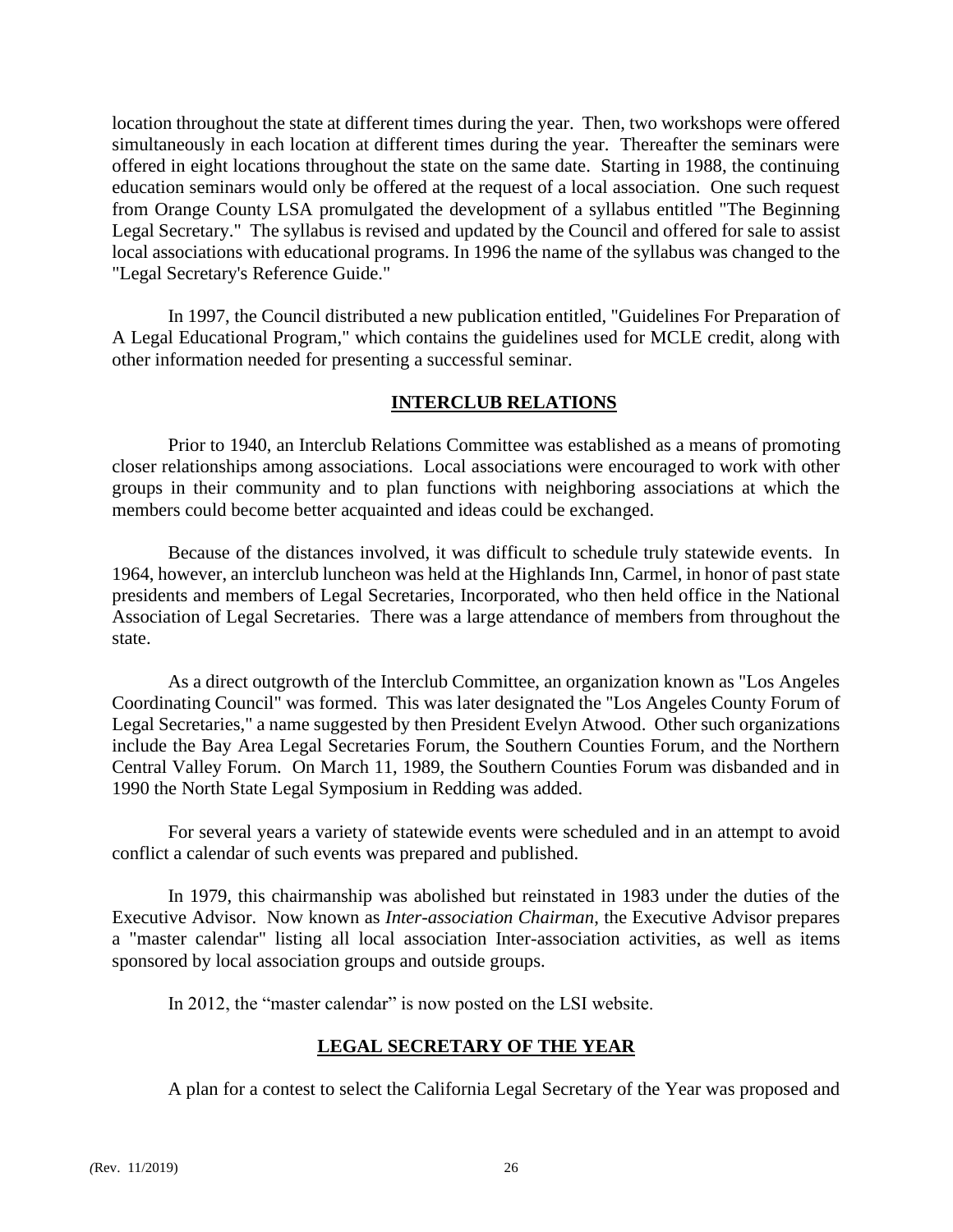adopted in 1969. Each local chapter was encouraged to submit the name of a contestant and each year a panel of judges was selected to determine the winner. Their decision was based on scores attained in the following areas:

| Qualities pertaining to being a legal secretary   | 60% |
|---------------------------------------------------|-----|
| Service to local, state and national associations | 30% |
| Civic, charitable or religious activities         | 10% |

The contest was continued for five years but was terminated in May 1974. The winners were:

| UNA CLARK, San Diego LSA                | 1970 |
|-----------------------------------------|------|
| VAL PERRY, Los Angeles LSA              | 1971 |
| RHODA SPENCER, San Diego LSA            | 1972 |
| DORIS ARBUCKLE, Butte County LSA        | 1973 |
| <b>GLORIA NOREN, Alameda County LSA</b> | 1974 |

Stuart F. Cooper Company generously provided and presented the award each year.

# **LEGAL PUBLICATIONS**

# *LSI LEGAL PROFESSIONAL'S HANDBOOK*

Quoting from "Handbook, Legal Secretaries, Incorporated, California", published in 1956 (a handbook of procedure for local and state officers):

> "It was during 1931 that Zillah Stanton, a member of the first legal secretaries association which had just been organized in Long Beach, conceived and developed the idea of a secretary's outline of legal procedure in loose-leaf form. These sheets were called 'Aids to Legal Secretaries'."

Later, the San Diego Association, with the assistance of Louise Cord, first Federation President, enlarged upon the idea and produced a similar loose-leaf booklet bearing the same title; the Los Angeles Association likewise commenced the preparation of similar material.

During her administration, Ruth M. Bauchet, second Federation President (1936-1938), Zillah Stanton and the San Diego Association, turned over to Inez Ingram, Chairman of the Legal Procedure Committee, all available material with the hope that a book of substantial value to legal secretaries throughout the state would result. Subjects were assigned to members of that committee in fields in which they were particularly well qualified and who had access to outstanding authorities. Such assignments were completed with the aid of other members of their associations, members of the Bench and Bar, and court attaches. This material was then revised and supplemented by Miss Ingram, for the secretaries, and by The Honorable B. Rey Schauer, Justice of the California Supreme Court, for the profession, with the generous assistance of other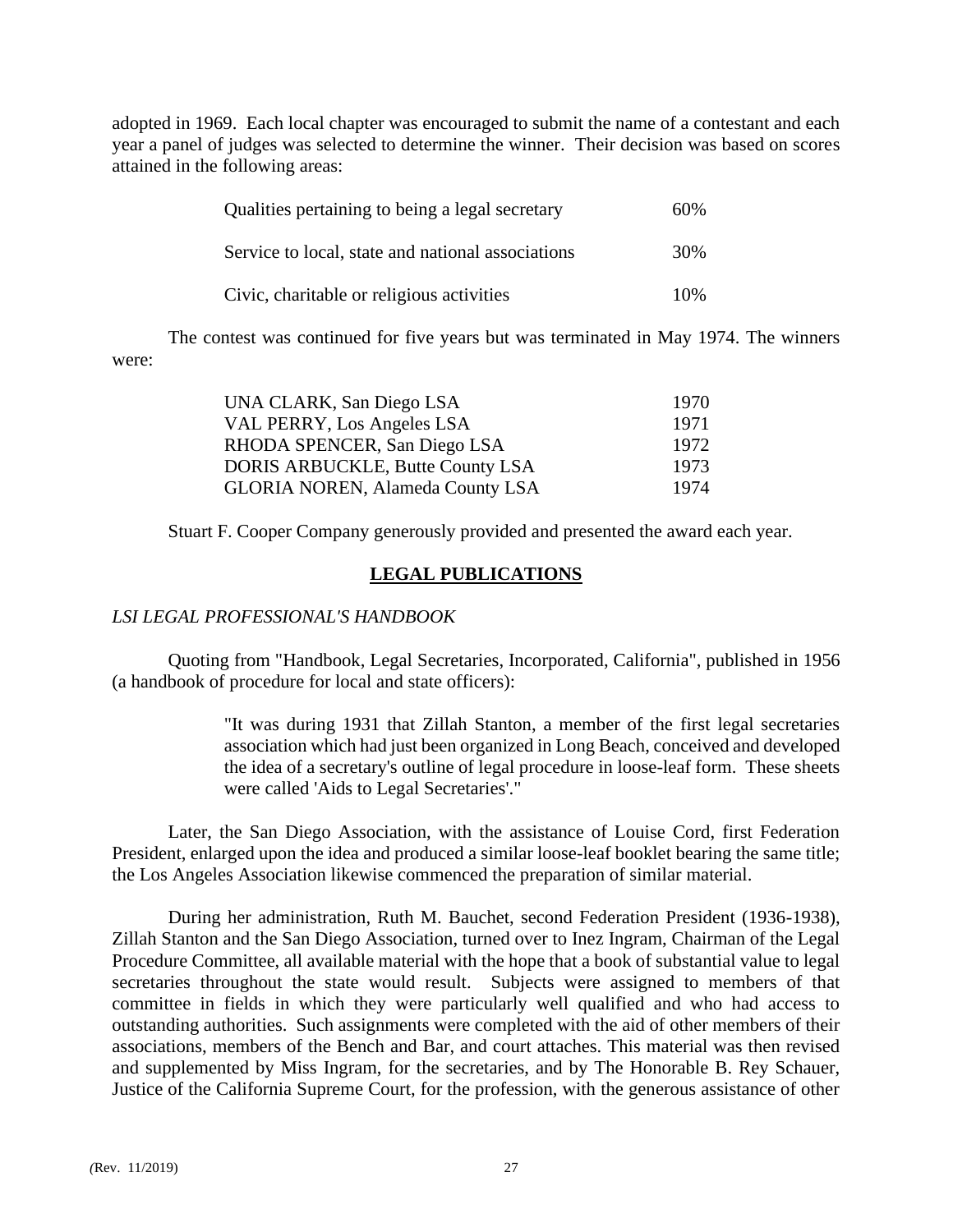prominent legal authorities.

A contest was held to select a title for the book. From the fifty-two proposed titles, the Executive Board of the Federation chose "*Legal Secretary's Handbook* (California)", which Leta Lyle Niccum, who became the third Federation President, had submitted. The *Legal Secretary's Handbook* (California) was first published and copyrighted in 1940. It was priced at \$4.89 which included tax and free delivery anywhere. There were three printings of the first edition and a revised edition was soon published. Special mention should be made of Parker and Baird, and its successor Parker & Son Publications, Inc., who demonstrated their confidence in the success of the handbook by publishing it at their expense, relying upon recovering the cost from sales.

By May 1942, there were approximately 1500 Handbooks in use, relied upon not only by legal secretaries but by members of the legal profession. During World War II when the publisher suffered a shortage of personnel, Inez Ingram handled the details connected with the forthcoming amendments, including receiving orders, accounting for money collected, and distributing the amendments.

In September 1948, the University of Southern California began its administrative course for legal secretaries and the *Legal Secretary's Handbook* (California) was chosen as its text.

Before October 1959, when Inez Ingram retired, seven editions of the Handbook had been published. Patricia S. Brady, Beverly Hills Legal Secretaries Association, who had worked with Inez Ingram, was appointed editor in November 1959. In 1960, the eighth edition was published. Due to Mrs. Brady's dedication and efforts, subsequent revised editions followed, with the tenth edition published in 1971. It became apparent that it would be beneficial to have supplements prepared for that edition to reflect the ever-increasing changes enacted by the Legislature. Such supplements were published in 1972, 1974 and 1975.

Work on the eleventh edition was begun by Mrs. Brady, assisted by Marian R. Freeman, Stockton-San Joaquin County Legal Secretaries Association, who was appointed Editor in 1976. In 1977, that edition was published and supplemented in 1979, 1980 and 1981.

To bring the twelfth edition of the handbook to fruition, the handbook revisions committee was created during the presidency of Diana E. Estabrook, PLS, CCLS, in 1985. This was a drastic change from the single editor to a team concept. This concept proved so successful that the Publications Revision Committee was formalized in 1986. Members of this committee are the Editor, *Legal Secretary's Handbook*; Editor, *Law Office Procedures Manual*; and three assistant editors.

The twelfth edition was published in 1985 and first supplemented in 1986.

From the very beginning the *Legal Secretary's Handbook* (California) has been extremely well received by all levels of the legal community. There are copies in law offices throughout the state and they have been, and are, referred to by attorneys as well as by legal secretaries. The compilation and publication of this book has served to enhance the image of Legal Secretaries, Incorporated. In addition, it has produced revenue in excess of \$725,000 for Legal Secretaries,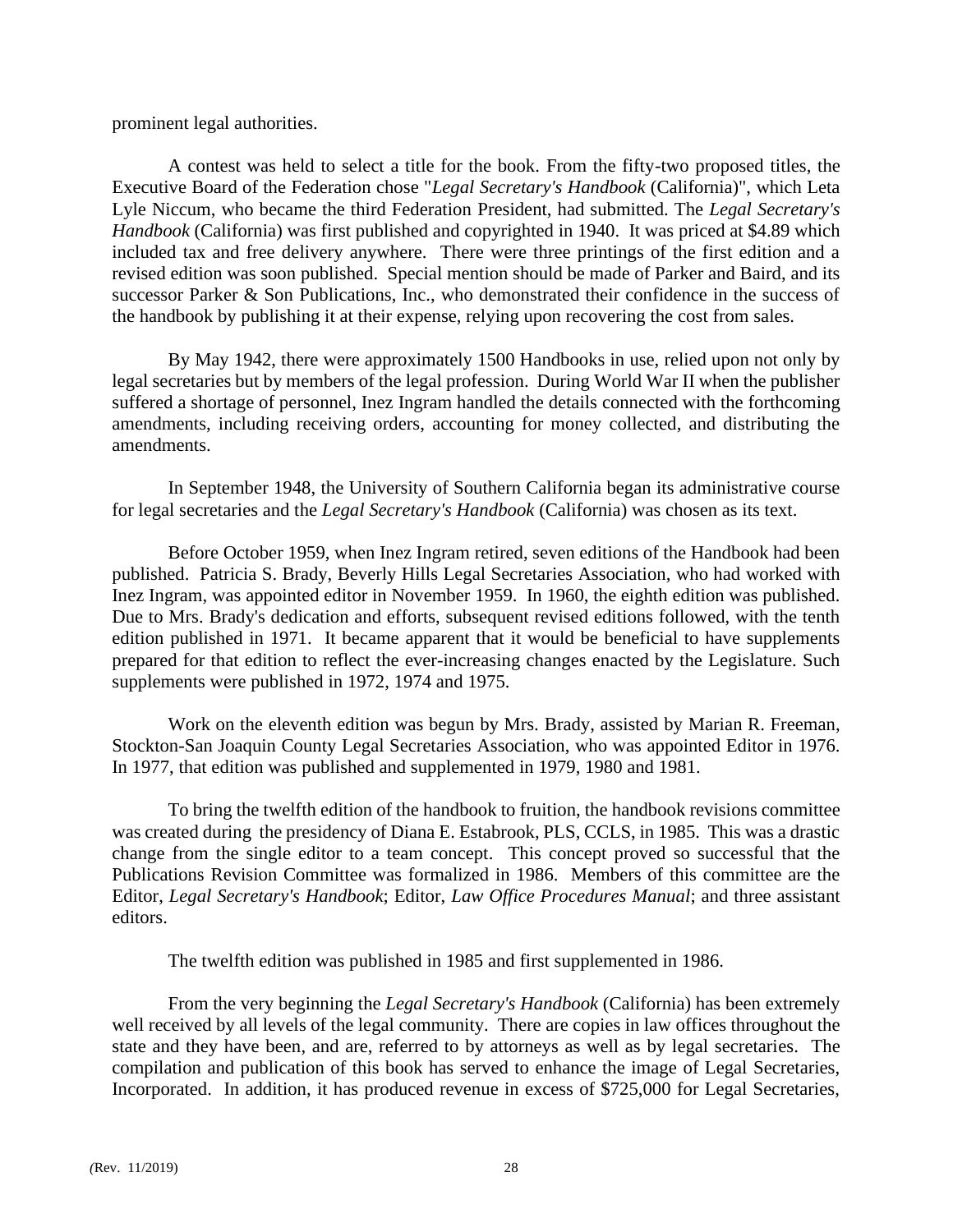Incorporated, which has enabled the association to keep its dues at a minimum and to participate in many varied and worthwhile programs.

In 1989, the agreement to publish the *Legal Secretary's Handbook* with Parker & Son Publications, Inc. was terminated. After receiving several bids, the new publisher was The Rutter Group. Several promotionals were utilized to bring the book back into the law offices. The agreement was drawn up by Steve Waldo, Esq. of Severson & Werson in San Francisco.

In 1997, the Board of Governors voted to change the name of the publication to *LSI Legal Professional's Handbook*. The title was selected through a contest won by Diane Madison-Jones of Northern San Diego County LSA.

# *LAW OFFICE PROCEDURES MANUAL*

When Parker & Son Publications, Inc. ceased publishing the *Legal Secretary's Resource*, requests for bids were sent to printers. The governors selected The Rutter Group. The Rutter Group suggested changing the name of the publication from *Legal Secretary's Resource* to *Law Office Procedures Manual* in order to win a broader-based subscribers list. *The Law Office Procedures Manual* is a teaching tool to be used as a companion to the *LSI Legal Professional's Handbook*. The agreement was also drawn up by Steve Waldo, Esq. of Severson & Werson in San Francisco.

In 1985, the Instructor's Guide for use with the *Resource* was revised. Then in 1988, it was determined that the Instructor's Guide needed to be expanded and in February 1989 work began on a comprehensive guide based on responses to surveys submitted to schools who had used the *Resource* in the past. In May 1991, the Civil Procedure and Teacher's Training sections of the Guide were distributed to the governors. The Court Structure chapter was distributed at the November 1991 Conference. By 1997, Instructor's Guides for all chapters were completed for use. The Instructor's Guides are updated as needed by the Continuing Education Council.

In 1990, Legal Solutions, Inc. donated computer software for preparation of the Judicial Council forms. LSI will have to purchase the updates. In 1990, the new edition of the *Law Office Procedures Manual* was dedicated in memory of Ellen Molick, PLS, CCLS, of San Francisco LSA.

In February 2014, new Royalty Agreements were executed between LSI and The Rutter Group for the Legal Professionals Handbook and the Law Office Procedures Manual.

# **LEGAL SPECIALIZATION SECTIONS**

In February 1987, five legal specialization sections were formed to offer specialization for legal secretaries similar to that offered by The State Bar of California. The first sections included Family Law, Law Office Administration, Litigation, Probate/Estate Planning and Real Estate. In February 1988, it became a standing committee. The Criminal Law Section was added in 1989 and the Corporate/Business Law section was added in 1990. In 1995, the Real Estate and Corporate Sections were combined and renamed as the Transactional Law Section. In 2016,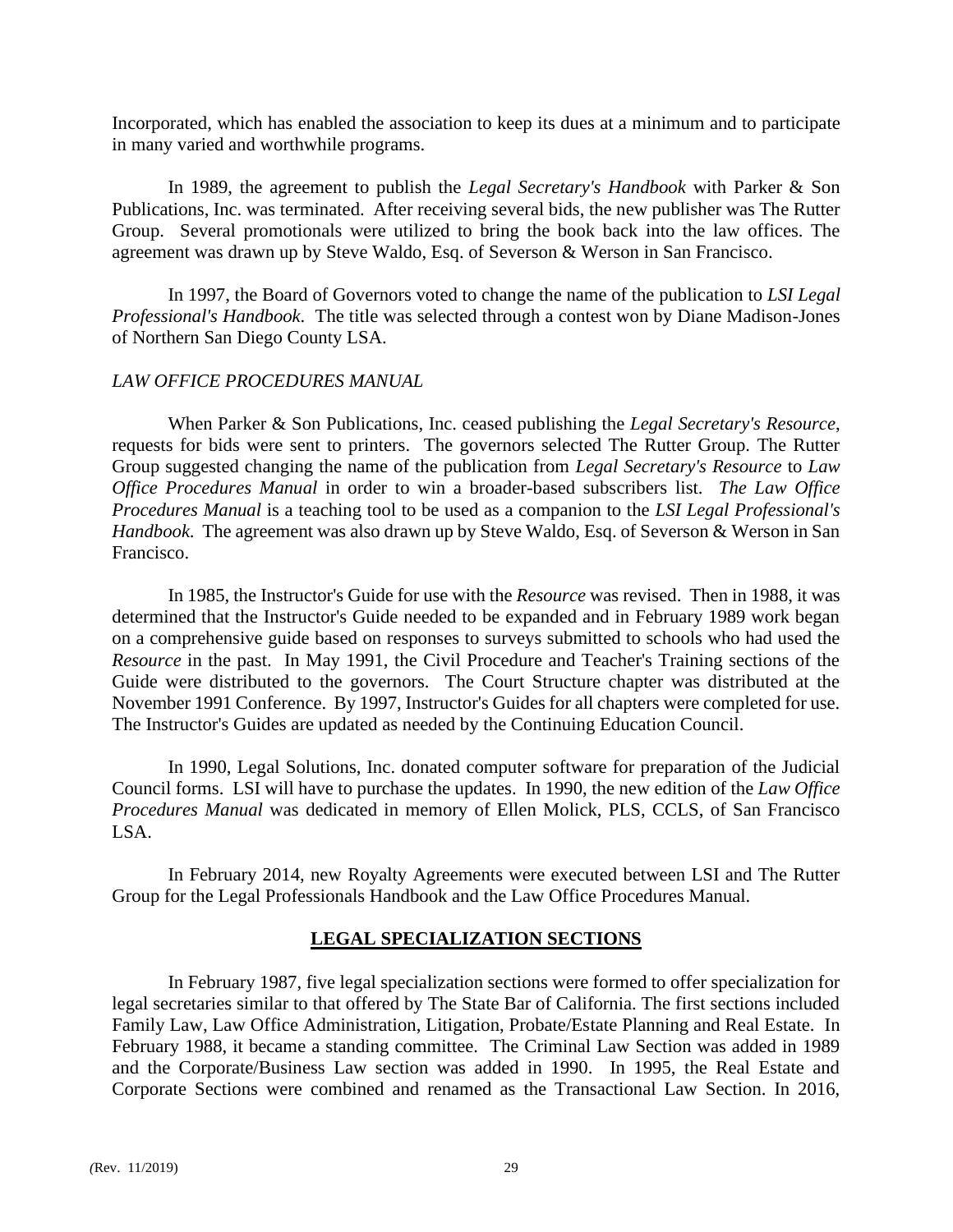Family Law and Criminal Law sections were combined and the Federal Law section was added.

In 1989, the sections offered the first regionals with five programs on two different dates in Northern California and three different dates in Southern California. In 1990, the sections offered workshops in Family Law, Real Estate, Civil Litigation and Probate/Estate Planning in Costa Mesa; the one planned for Northern California was not held due to lack of a suitable location.

The following is a table of locations of the Spring and Fall Regionals, respectively, commencing with 1990:

| 1990  | Costa Mesa                         |
|-------|------------------------------------|
| 1991  | Los Angeles/Oakland                |
| 1992  | Fresno/Santa Clara                 |
| 1993  | Eureka                             |
| 1994  | Solvang/Monterey                   |
| 1995  | Oxnard/Tahoe                       |
| 1996  | Anaheim/Tahoe                      |
| 1997  | Ontario/Redding                    |
| 1998  | Solvang/Eureka                     |
| 1999  | Palm Springs/Chico                 |
| 2000. | Palm Springs/Fresno                |
| 2001. | Palm Springs/Redding               |
| 2002. | Palm Springs/Redding               |
| 2003. | Palm Springs/Chico                 |
| 2004. | Irvine/Redding                     |
| 2005. | Palm Springs/Rocklin               |
| 2006. | Palm Springs/Rocklin               |
| 2007  | Ontario/Rocklin                    |
| 2008  | Palm Springs/Roseville (cancelled) |
| 2009  | <b>Orange County</b>               |

\*LSS Regionals were discontinued during the 2009-2010 fiscal year.

### **MARKETING**

In February 1990, it was recommended that LSI have an Ad Hoc Marketing Committee. In May 1990, a special committee entitled "Marketing Committee" was established, consisting of a chairman, three regional directors and an outside consultant to market LSI and all its programs statewide. The first Marketing Committee consisted of the Executive Advisor, as Coordinator, the Director of Public Relations, the Professional Liaison, the Advertising Manager and Jack Lamp. The Marketing Committee consulted Carole Jordan of Altman & Weil, a marketing consultant.

The Marketing Committee is responsible for the LSI Booth at the State Bar Annual Meeting under direction of the Professional Liaison. By August 1990, the Marketing Committee prepared a new membership brochure and a "canned" speech for presentation by local associations. The Marketing Committee presented a workshop at the November 1990 Conference with Carole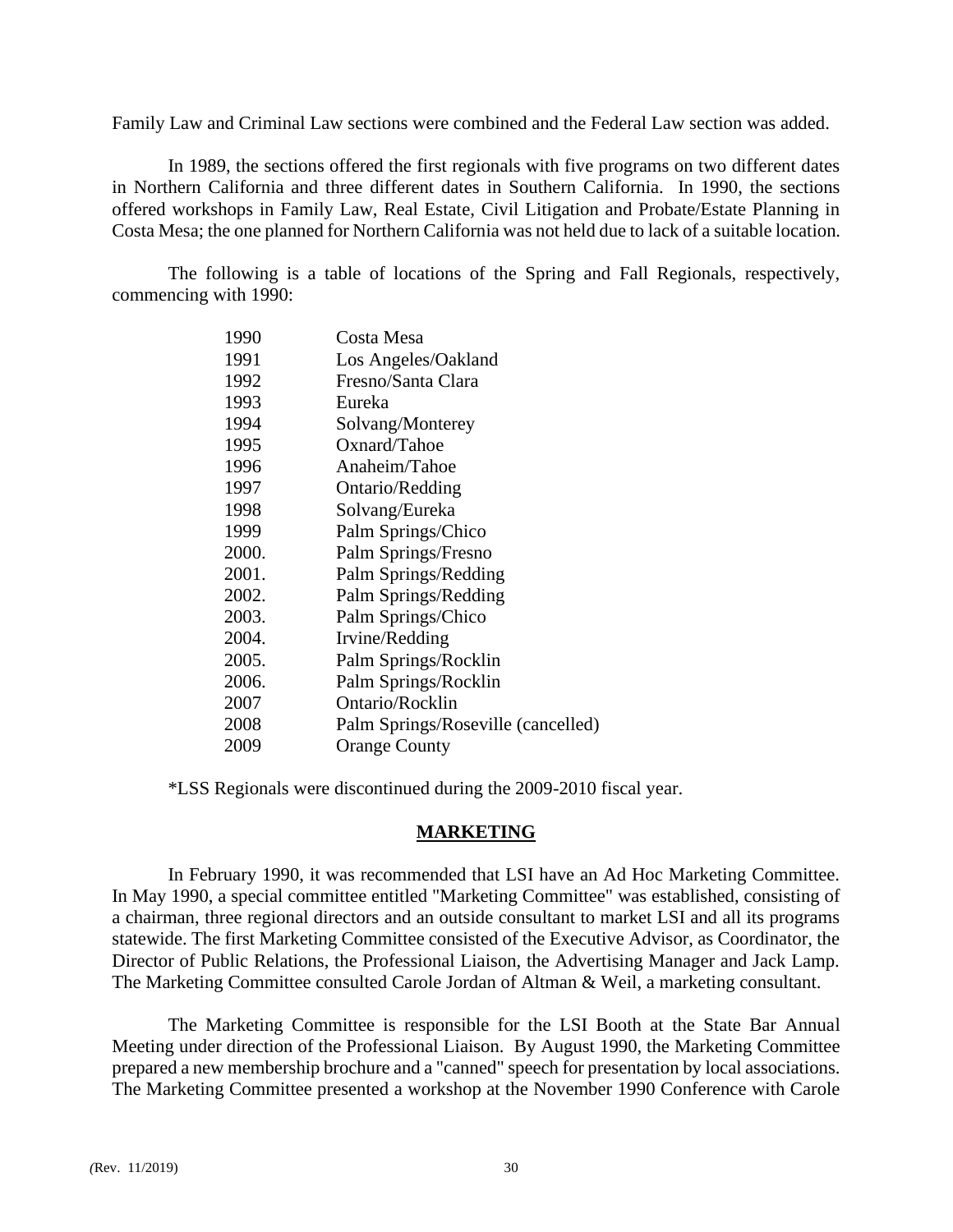Jordan as the speaker. At the 1991 Annual Conference, the Marketing Committee presented "Operation Motivate/Activate" to encourage a statewide membership drive. In August 1991, the Marketing Committee sponsored a free CCLS workshop. In conjunction with *The Daily Journal*, free advertising is available for local association activities. At each conference the Marketing Committee is responsible for an information table to promote membership.

In 1991, The Rutter Group presented LSI with its own display booth for use at the State Bar Annual Meeting. The display booth was completely revised and paid for by The Rutter Group in 2008. Since LSI previously received the booth at no cost, the State Bar began to pay for sleeping rooms for the Professional Liaison and the LSI President as well as other amenities for the LSI volunteers during the State Bar Annual Meeting. LSI ceased coordinating volunteers for the State Bar Annual Meeting in 2000.

In 1992, the structure of the Marketing Committee was changed as follows: The President shall appoint a special Marketing Committee, consisting of a chairman and not more than four members, each of whom shall be approved by the elected officers.

In November 1999, the LSI Second Vice President was designated as chairman of the Marketing Committee. The chairman of the Marketing Committee was then designated as the person responsible for coordinating all aspects of the marketing booth at the State Bar Annual Meeting. Later, when the position of LSI Second Vice President was eliminated, the LSI Vice President took over as chairman of the Marketing Committee.

# **MISCELLANEOUS**

#### MOTTO AND SLOGAN

In 1938, the motto "We Serve" and the slogan "An Ounce of Loyalty Is Worth More Than a Pound of Cleverness" were adopted by the California Federation of Legal Secretaries to signify the intentions of the organization. In 1993, the motto was changed to "Excellence Through Education."

#### OFFICIAL COLORS

In 1940, Legal Secretaries, Incorporated, adopted blue and gold as its official colors. These colors have been, and continue to be, used on the publications as well as at functions where they can be included in the decorations.

#### MEMBERSHIP PIN

There was interest in having a membership pin designed. At the Board of Governors meeting at Santa Barbara in September 1941, such a pin was adopted. However, interest was expressed in a new pin and another design was adopted in 1982. Magnetic-back membership pins were purchased in 2006 as an alternative to the straight-pin variety. In 2015, the Marketing Committee redesigned the membership pin to incorporate LSI's new logo and tag line.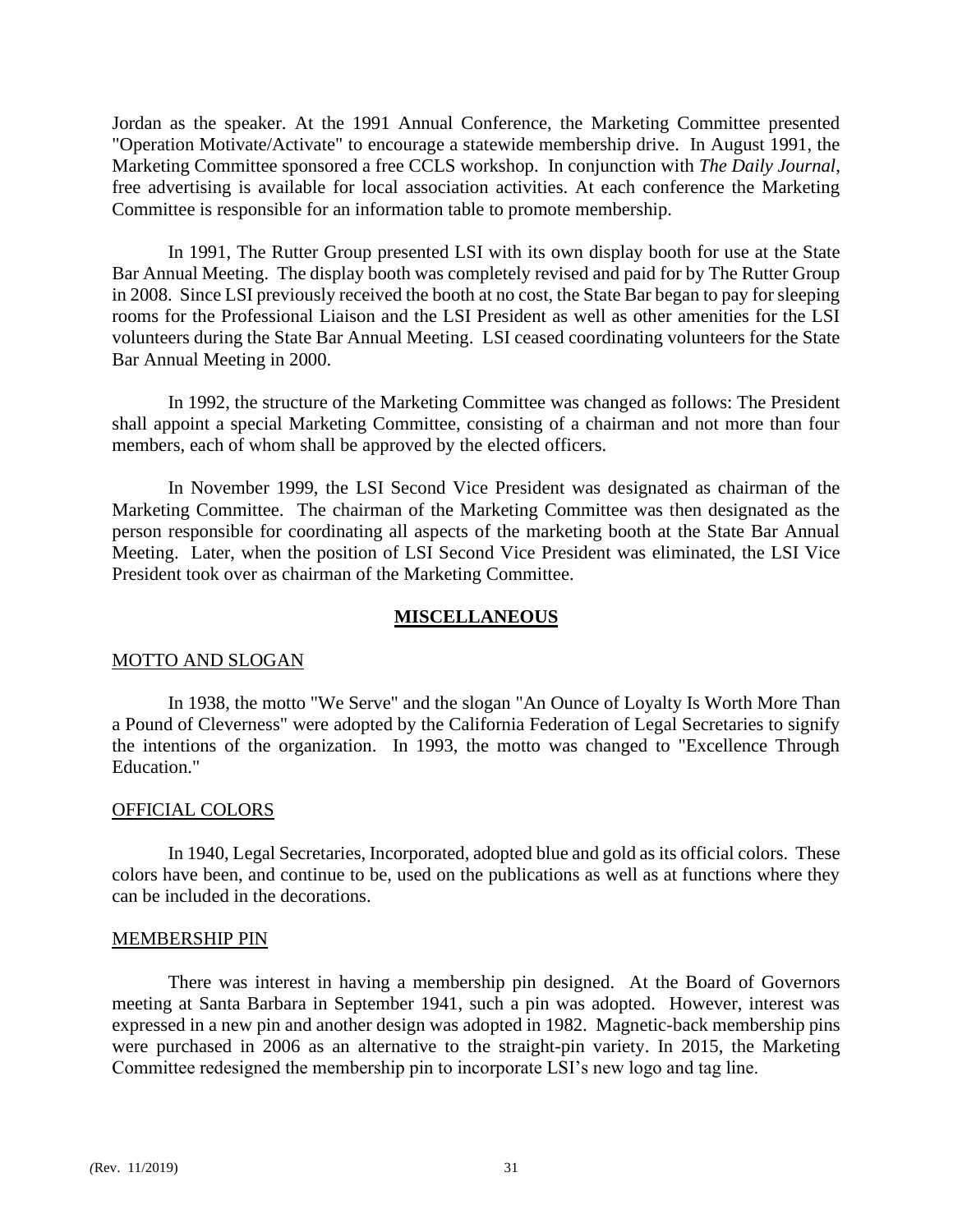#### PRESIDENT'S PIN

A president's pin is also available for the local associations to purchase. In 1989, a new design with embossed branches around the edge was made available through Corporate Office. A pendant with the same design is also available through Corporate Office. In 2009 magnetic-back president's pins were purchased as an alternative to the straight-pin variety. In 2015, the Marketing Committee redesigned the president's pin to incorporate LSI's new logo and tag line.

## GOVERNOR'S PIN

The Marketing Committee thought that the governor's should have their own pin. In May 2016, a governor's pin was made available for local associations to purchase.

#### CCLS PIN

In 1990, a CCLS pin was selected from designs prepared by Linda Duarte and Judy Wagner-Estrin both of Long Beach LSA. A supply was purchased from Jerry Webster in Santa Monica and the pins are available from Corporate Office.

#### BANNER

In 1967, a banner was designed for display by the association. It consisted of a blue background emblazoned in gold letters, with the words:

# LEGAL SECRETARIES, INCORPORATED WE SERVE Member of NATIONAL ASSOCIATION OF LEGAL SECRETARIES

 This banner was exhibited at each meeting of the Board of Governors and at Annual Conferences as well as in the association's booth at the State Bar Annual Meetings. The banner disappeared at the State Bar Annual Meeting in San Diego in 1971. Funds to replace it were generously contributed by William E. Brown, of Legal Directories Publishing Company.

Because Legal Secretaries, Incorporated, is not now affiliated with the National Association of Legal Secretaries, the banner was replaced by a wooden plaque in 1982 for use at all LSI meetings. However, the banner, with the words "NALS" removed, was used at most non-LSI functions, e.g., State Bar of California Convention, etc. until its disappearance. The wooden plaque was stolen from the car of the Professional Liaison and was never replaced.

LSI purchased an electric banner for use by the Marketing Committee at the marketing tables conducted at LSI conferences, forum events, and other opportunities for marketing presented to LSI.

The banner is no longer in use.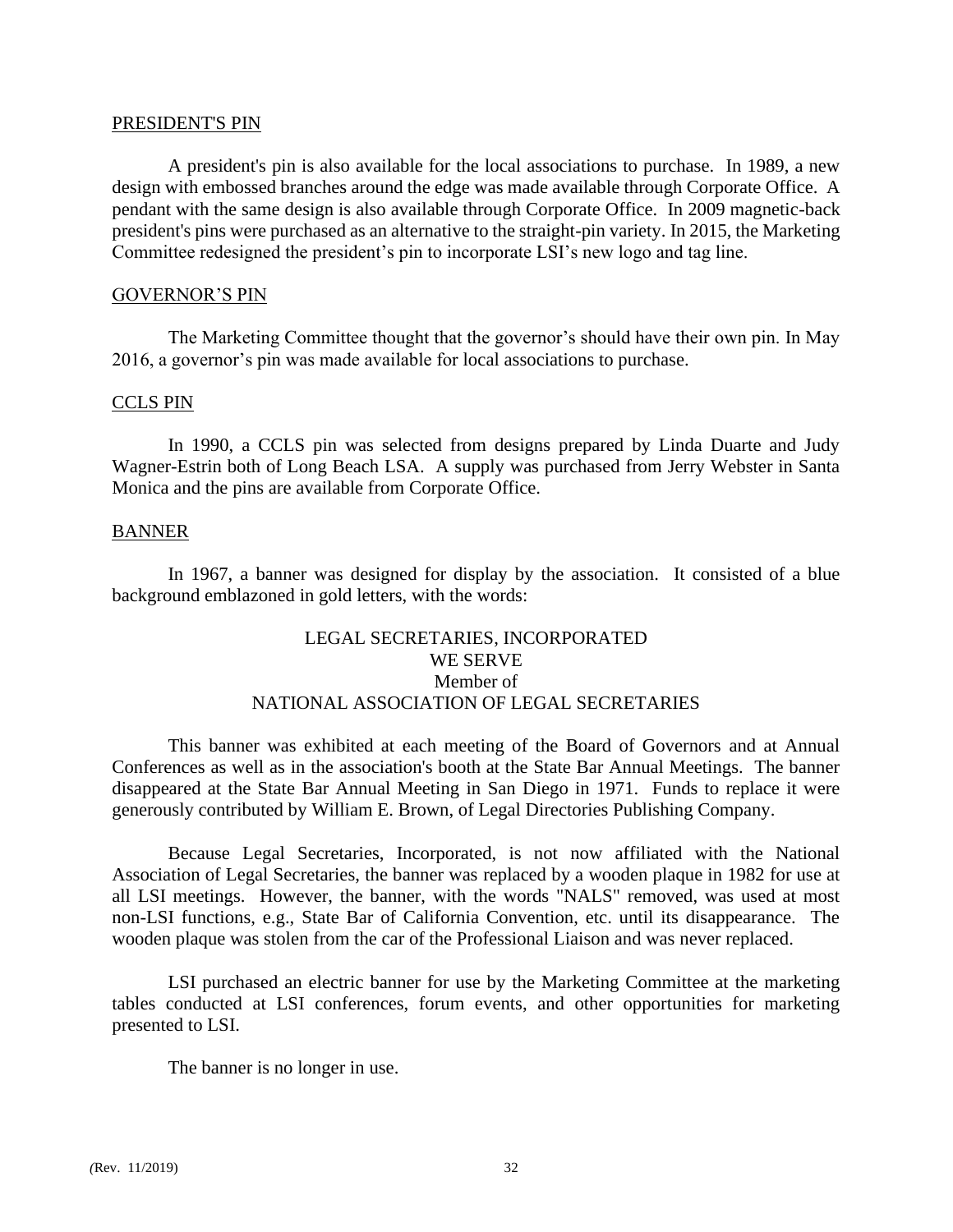## GAVEL

On May 18, 1968, San Luis Obispo Legal Secretaries Association presented to President Lucille M. Thornton a gavel carved from the wood of a tree planted by the Mission Fathers at Mission San Luis Obispo de Tolosa in 1772. This historically significant item has been, and will be, used by each succeeding LSI president.

The original Legal Secretaries, Incorporated, gavel was mounted on a plaque and presented to Eula Mae Jett, founder.

# LOGO

Originally the corporate seal consisting of two concentric circles bearing the words "Legal Secretaries, Incorporated" and "Incorporated July 8, 1940" was used as the distinguishing mark of the association.

Later a logo (from the word "logotype" meaning two or more words cast in one piece of type) which contained the outline of the state of California with the words "California" and "Organized 1934" superimposed upon it was adopted. In 1970 that was replaced by a design showing the outline of the state with the word "California" on it, the scales of justice in the lower left-hand corner and a quill pen in the upper right-hand corner.

In 1985, a License Agreement for the use of the LSI logo was prepared. At any time a local association or group wants to put the LSI logo on a product or document, LSI will enter into an agreement. If the product is to be sold, a \$10 charge will be made by LSI. This amount was increased to \$25 in 1995. In 1985, The Legal Secretary trademark was registered. The LSI mark is registered until December 25, 2014, and the registration of "The Legal Secretary" mark is renewed until June 11, 2015.

A new LSI logo was approved by the governors in February 2013. The United States Patent and Trademark Office approved usage of the new LSI logo in September 2014. Use of the new logo commenced at the beginning of the 2014-2015 fiscal year.

## EULA MAE JETT PERPETUAL PRESIDENTS' CUP

In memory of Eula Mae Jett a silver cup inscribed with the name of each president was donated by Stuart F. Cooper Company. It is known as the "Eula Mae Jett Perpetual Presidents' Cup" and is intended to be held by each president during the president's term of office. The initial presentation was made in 1975 to President Dee Downs (Buzzard). In 2003 when the cup had almost reached its capacity to accommodate names of presidents, Stuart F. Cooper Company had a base added to the cup to accommodate more names.

## HOSPITALITY SUITE

In November 2000 the first LSI sponsored Hospitality Suite was hosted by then President Yvonne Waldron-Robinson, CCLS. The purpose of the Hospitality Suite was to give the members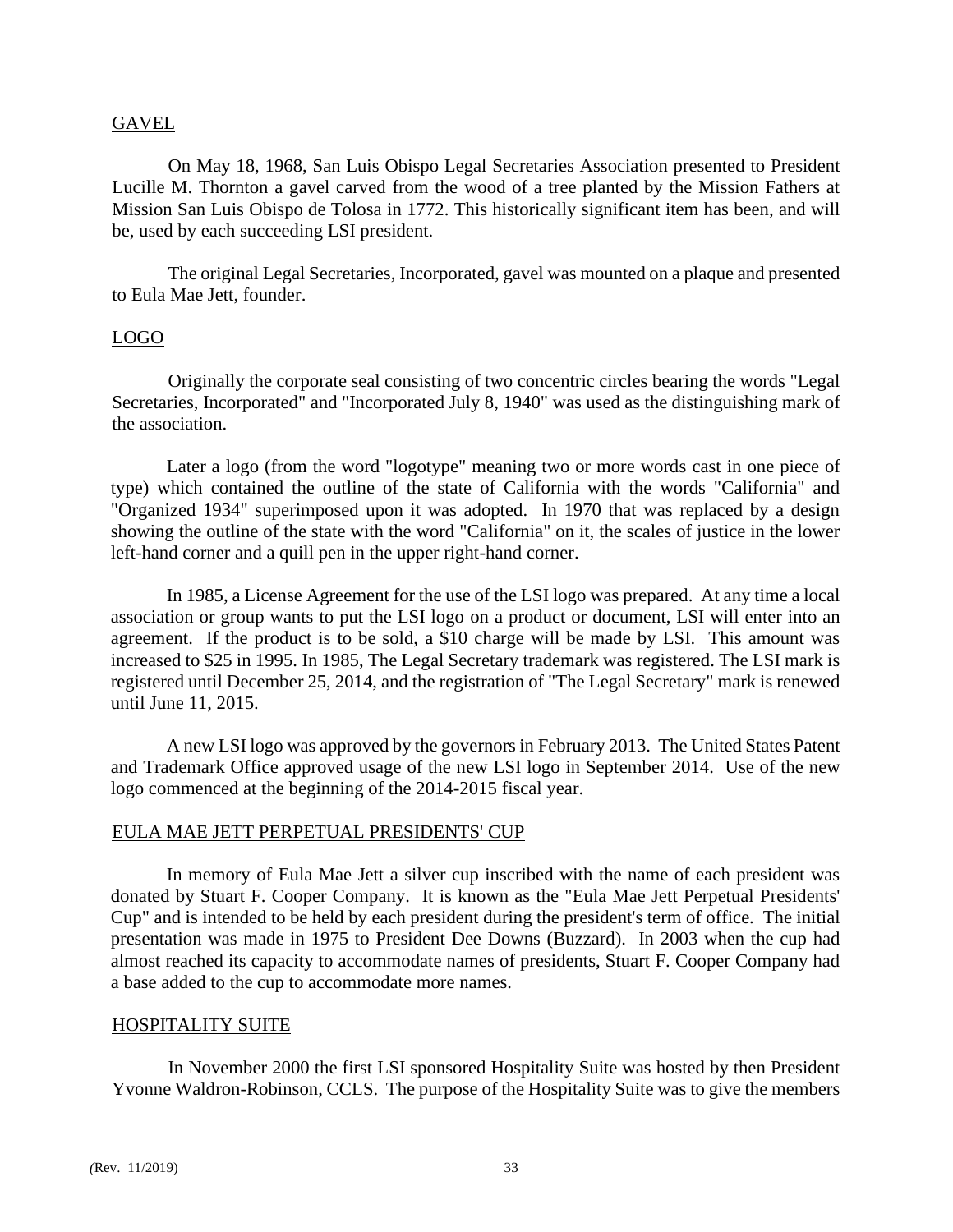a place to gather between meetings and educational workshops at Annual Conferences and Quarterly Conferences to network with officers, chairmen, past presidents and members of other associations. LSI Past Presidents served as hostesses from 2000 to 2002. After that time, the hosting association arranged the hospitality suite with the assistance of LSI Past Presidents. In August 2006, Don Lee, a member of Merced County LPA became the official host of the hospitality suite.

# **STUDY OF STRUCTURE COMMITTEE**

In 1975, a committee, known as Study of Structure, was appointed to study the structure and operation of Legal Secretaries, Incorporated, and to make recommendations for the simplification, improvement or elimination of certain existing procedures and the establishment of new procedures. Various proposals were brought before the Board of Governors and acted upon. This committee functioned under the chairmanships of Lois Kittle, PLS, Santa Clara County Legal Secretaries Association, and Phyllis R. Hirsh, Beverly Hills Legal Secretaries Association, until it was terminated in 1979.

# **AD HOC COMMITTEE TO EVALUATE CHANGE OF CORPORATE NAME**

In 2006, an ad hoc committee was appointed to evaluate the items affected and potential expense involved in changing the name of the corporation. The members of the committee were: LSI Executive Advisor, Mary S. Rocca, CCLS, Continuing Education Council Coordinator, Cheryl Ewing, and Advertising Chairman, Cindy Gajkowski, CCLS. After a thorough investigation, the Ad Hoc Committee=s recommendation was issued. It read as follows:

There seems to be a general consensus of the membership that a change is necessary; however, that change does not necessarily extend to changing our name. In the interest of compromise, the Ad Hoc Committee recommends that Legal Secretaries, Incorporated utilize the acronym ALSI@ with a tag line that adequately describes and markets our association and all the benefits it provides to the legal community.We further recommend that LSI explore more innovative methods of marketing our association**,** updating our website, and assisting our local associations in their marketing efforts.

The Ad Hoc Committee recommendation was accepted and approved, and the tagline: "LSI - Educating California's Legal Professionals" was used as a marketing tool at the beginning of the 2007-2008 fiscal year.

At the November 2011 Quarterly Conference, a motion was made to change the name of the corporation. LSI President Brooke Atherton, CCLS appointed an ad hoc committee consisting of Christa Davis, Chair, of Livermore-Amador Valley LPA, Laurelyn Bergfeld, CCLS of San Fernando Valley LSA, Heather Czuleger-Nowak of Orange County LSA, Kristi Edwards, CCLS of Marin County LPA, and Rachel Malerbi of Placer County LPA. The motion to change the name of the corporation was tabled to the May 2012 Annual Conference, to allow the ad hoc committee to investigate the matter and prepare a recommendation.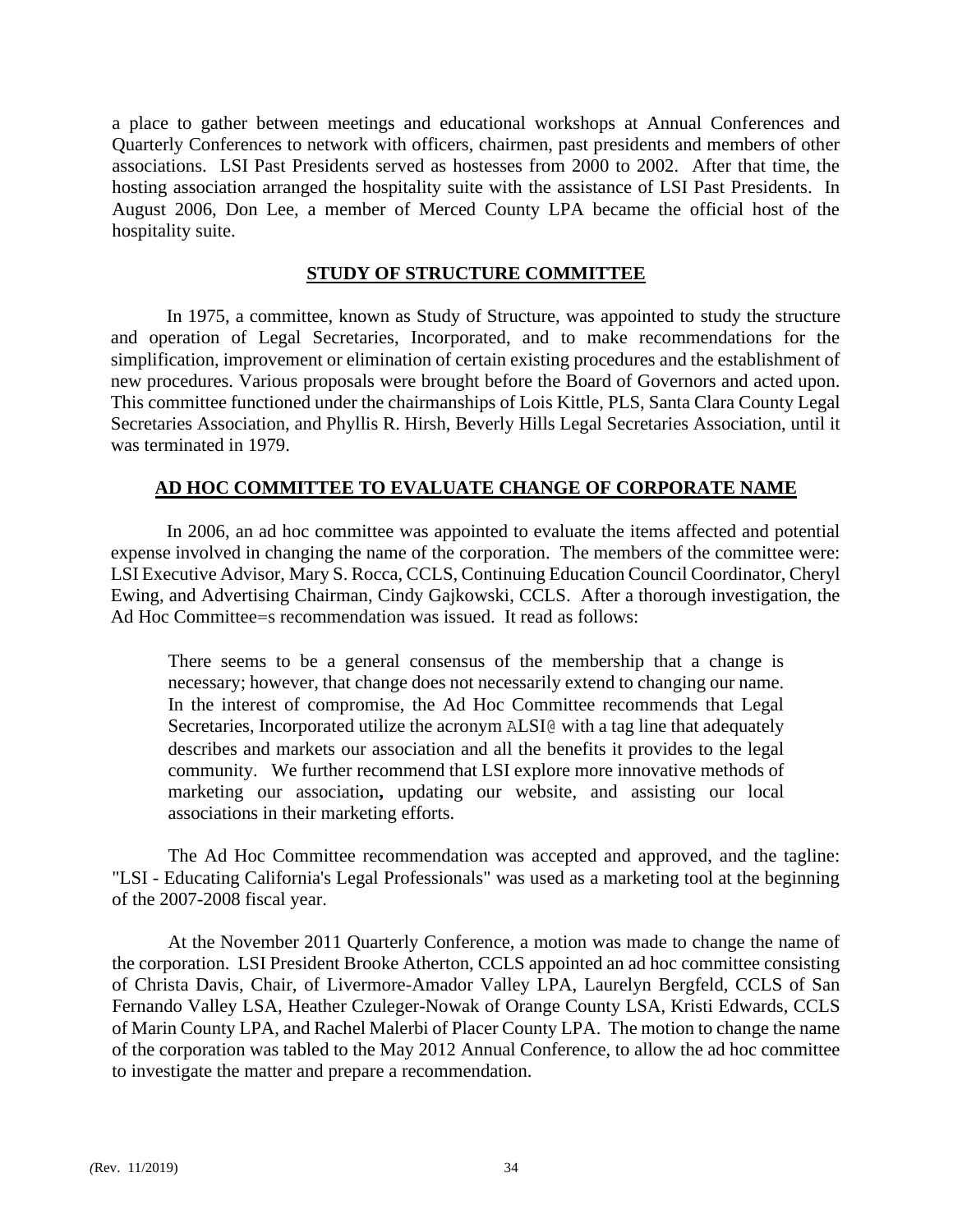At the February 2012 Quarterly Conference, the Ad Hoc Committee made the following recommendation which was passed:

- 1. Change or modify LSI's name.
- 2. Hire Jeremy Durant, MBA, of Business Principal/Bop Design to perform the following duties, including, but not limited to:
	- a. Assist with the name change or modification;
	- b. Revamp LSI's logo and brand development;
	- c. Redesign and develop LSI's website;
	- d. Redesign all marketing materials;
	- e. Design a four-page membership recruitment brochure, an email newsletter, and direct mail recruitment
	- f. Develop marketing strategies for the local associations in accordance with the changes and modernization of LSI;
	- g. Assist with ongoing marketing strategies.
- 3. Hire attorney Dale Stern of Stern, Van Vleck & McCarron, LLP, located in Sacramento to assist with the legalities involved in the name change or modification.

Once the marketing expert and attorney have been retained, the Ad Hoc Committee recommends that the LSI Executive Committee, in conjunction with the LSI Marketing Committee, select a committee of four LSI members to work directly with Mr. Durant and Mr. Stern to assist in all areas of this project.

The recommendation was adopted and LSI entered into contract with Business/Principal BOP Design.

# **AD HOC COMMITTEE TO INVESTIGATE ADDING STUDENT MEMBERSHIP CATEGORY**

In November 2016 LSI President Jennifer L. Page, CCLS appointed the following to the special ad hoc committee to investigate the possibility of adding a student membership category.

| Chair: | Kristi L. Edwards, CCLS, Marin County                    |
|--------|----------------------------------------------------------|
|        | Committee Member: Cyndee Sauceda, Alameda County         |
|        | Committee Member: Mae Chester, CCLS, San Fernando Valley |

In August 2017 the committee presented their recommendations and the Board of Governors voted to add student and associate membership categories.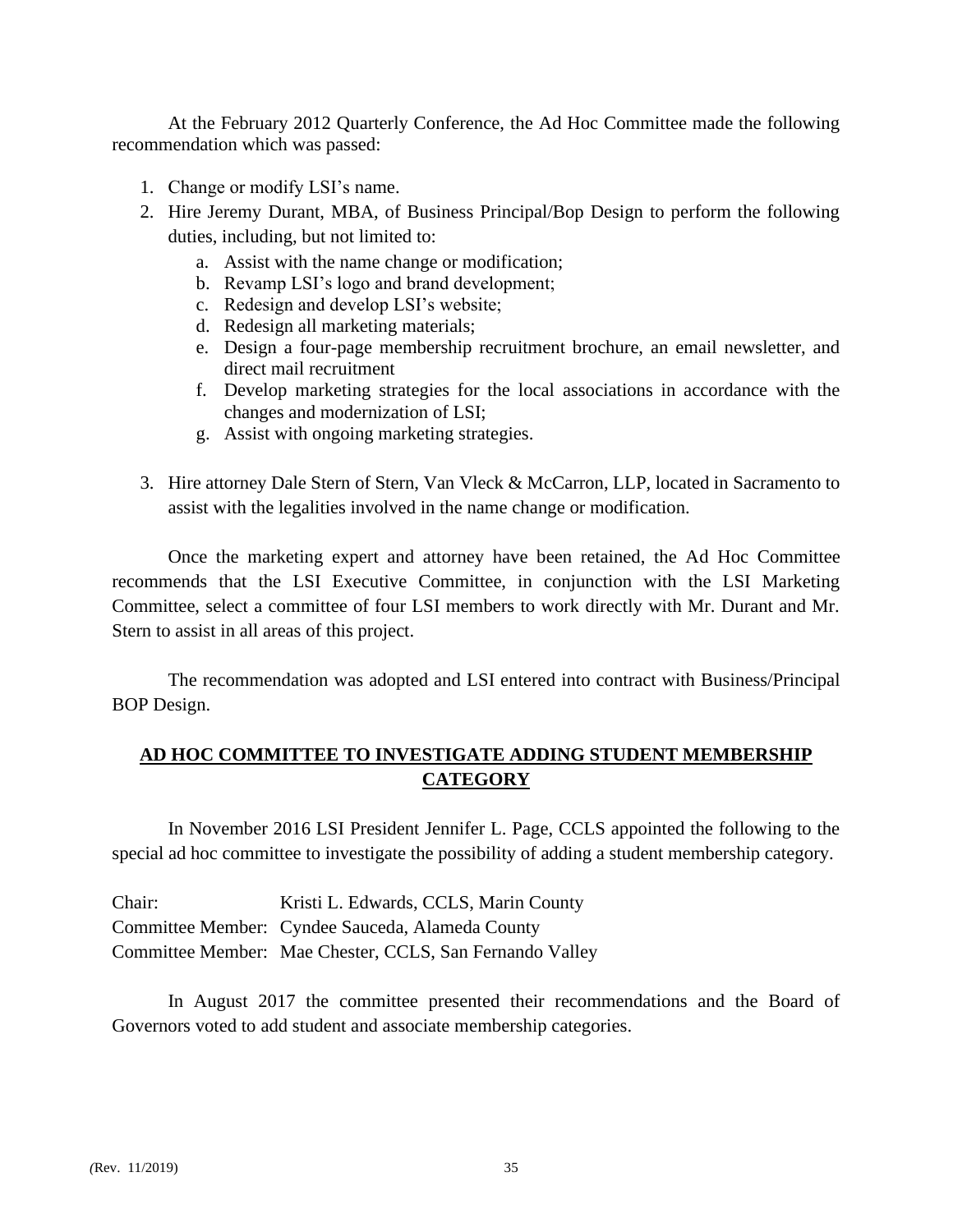#### **WAYS AND MEANS**

In order to finance various projects, over the years members of Legal Secretaries, Incorporated, have engaged in a variety of fund-raising activities, one of the most successful of which was the preparation and sale of a cookbook entitled "*AND THEY CAN COOK, TOO*." Drawings for a \$100 bill were held at conventions for many years. Other items sold include attorney interview sheets, Stenocreme, letter openers, carbon paper, stationery, tote bags, garment bags and LSI stationary.

The Ways and Means chairmanship was terminated after the association was able to maintain a balance sufficient to meet the expense of the projects it undertook.

All ways and means projects are coordinated through the Executive Advisor. In the past few years, various projects were encouraged such as day books from Charles Bragg, the book drive with The Rutter Group, totes, wall clocks and note cards from Jack Lamp Graphics. Most projects were arranged merely to encourage local associations to do fundraising, not to generate money for LSI.

#### **WEBSITE**

In 1996, the Board of Governors approved the implementation of the LSI website: www.lsi.org.

Dennis Caughran, J.D., of Taren Systems designed the website and has served as LSI's webmaster since its inception with his contract being renewed annually. Taren Systems merged with Boston Reed in 2000 and Boston Reed served as LSI's webmaster through 2001. In January 2002 Steve Amerige of Extends Internet became the LSI webmaster, and in 2003 Robert Delp became LSI webmaster. In 2008, Scott Herman of Webb Editor Design Services, Incorporated, took over as the LSI webmaster, redesigning and updating the site to a more professional, user-friendly resource for our members, and a great marketing tool for LSI.

In 2007 advertising space on the website was sold to professional legal services in order to generate revenue for LSI. Janney & Janney was the first company to place an ad on the LSI website. In 2014 the LSI website is currently being revamped.

#### **WEBSITE EDITOR**

In August 2012, a new chair position titled "Website Editor" was added. The Chair is responsible for keeping all the information on the LSI website current. In 2013, the title of the chair was changed to "Social Media".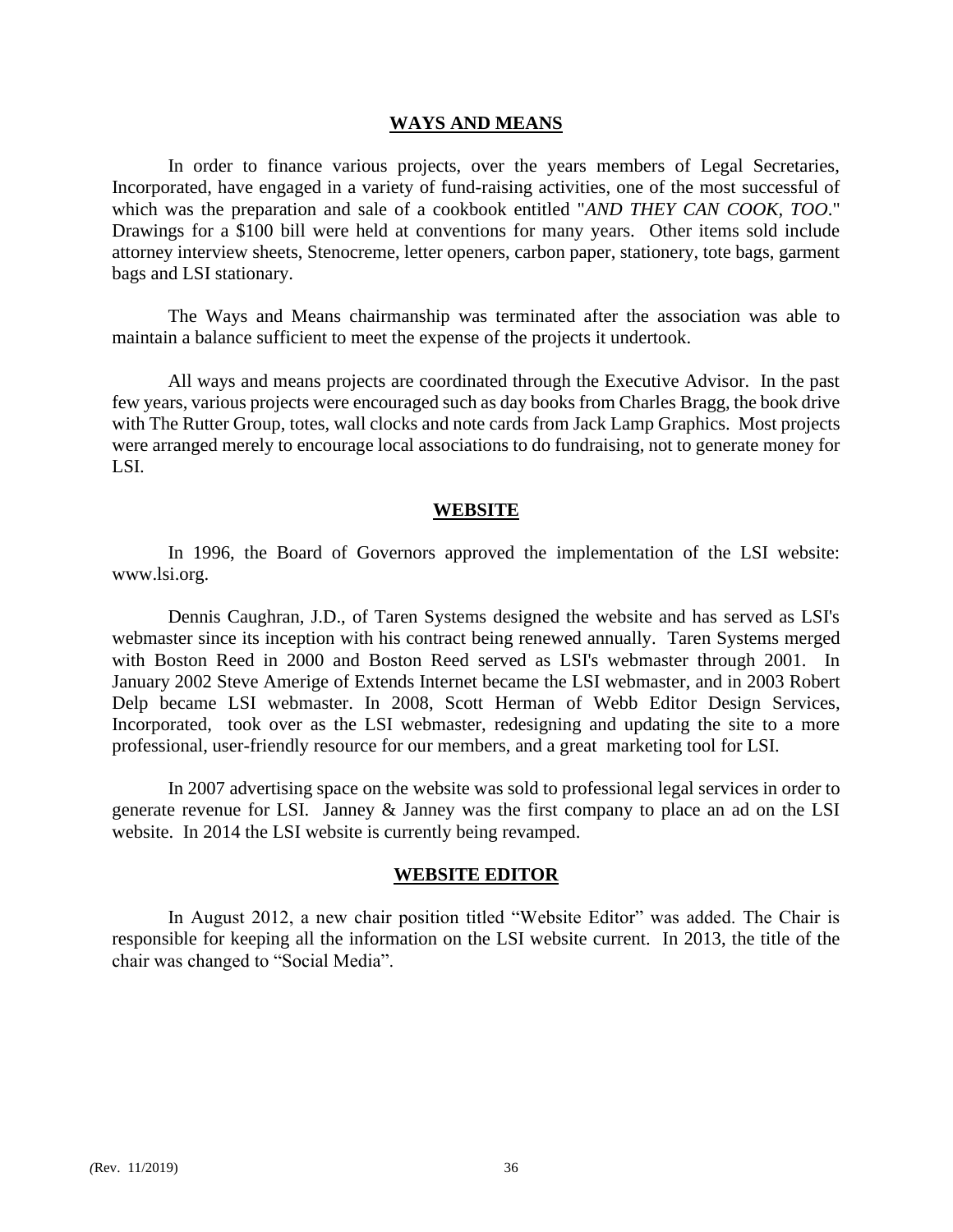#### **OFFICIAL CLOSING SONG**

In May 1947, Elsie Riner, General Chairman of the convention held in Bakersfield, introduced a song which she had composed to the tune of "Til We Meet Again." It was so well received that at the meeting of the Board of Governors in September of that year, it was adopted as the official song for closing each convention/annual conference.

## 'TIL WE MEET AGAIN

Now the time has come when we must part, Happiness we hope will fill each heart, As we bid you fond farewell May some pleasant memories dwell, With each one as you go on your way, Sunshine follow you through every day And your hearts be light and gay 'Til we meet again.

Adios, Aloha and Goodbye, Let a smile erase each little sigh, May success lie just ahead On each path your footsteps tread, Good luck in each task that you pursue And may every dream you dream come true That's the wish we wish for you 'Til we meet again.

## **OPEN FORUM**

In 1999, Legal Secretaries, Incorporated, held its first Open Forum on Membership at the August Quarterly Conference in Lancaster, California. LSI Past President Deanna A. Pepe, CCLS, PLS, was the moderator. Members were encouraged to discuss their concerns regarding membership issues, local association issues, and the future of LSI and the local associations. The program was well received and very productive.

Again, at the August 2004 Quarterly Conference in Ventura, California, LSI President, Mary S. Rocca, CCLS, reinstituted the Open Forum program with LSI Past President, Deanna A. Pepe, CCLS, PLS as the moderator. After that time, during the 2004 - 2006 term, several miniopen forums moderated by the president and members of the Executive Committee were held at the conclusion of the business portion of the Board of Governors meetings.

### **PRESIDENT'S AWARD**

In 1979, Suzanne Allen, as president of LSI, instituted a tradition of giving a President's Award to an LSI member who, during the course of the previous year, had made a significant contribution, in the president's opinion alone, to the president, to LSI or both. The criteria was to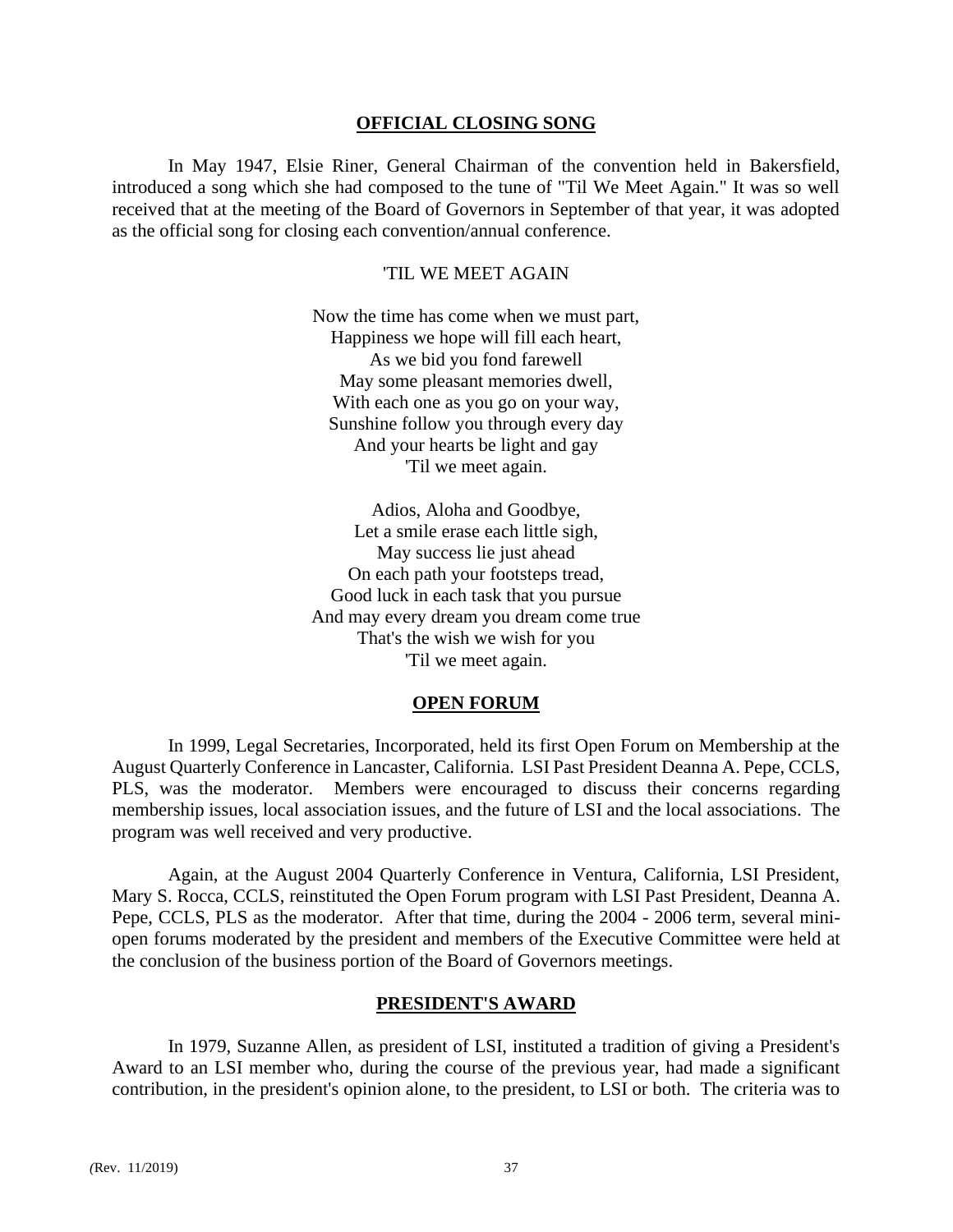give the award to someone other than an LSI elected officer since the elected officers' obligations to LSI are mandated by virtue of their office.

The first honoree was Marian Freeman, Editor of the *Legal Secretary's Handbook*, from Stockton-San Joaquin County LSA, followed by:

| 1980  | Faye Lee (Bresler), PLS, Historian, San Francisco LSA                                |
|-------|--------------------------------------------------------------------------------------|
| 1981* | Ellen K. Molick, PLS, CEC Coordinator, San Francisco LSA                             |
| 1982* | Gay Mullins, PLS, Editor, The Legal Secretary, Southern Alameda County LSA           |
| 1983  | Clara Sirex, PLS, Parliamentarian, San Mateo County LSA                              |
| 1984  | Millie Valdez, Member, San Diego LSA                                                 |
| 1985  | Members of the Continuing Education Council:                                         |
|       | Kay J. Bliss, PLS, CCLS; Marve Breech, CCLS; Linda Duarte; Gloria Jones, PLS;        |
|       | Loretta Rieb, PLS, CCLS; Kay Thornburg; Dorothy Witt, PLS; and Member-of-the-        |
|       | Year, Trudy Rasmussen, PLS, CAA                                                      |
| 1986* | Rhoda C. Spencer, PLS, CCLS, San Diego LSA                                           |
| 1987  | Susan Morse, Member, Santa Clara County LSA                                          |
| 1988  | Patricia E. Miller, PLS, PLS Chairman, Santa Cruz County LSA                         |
| 1989  | Christine Durbin, Parliamentarian, San Mateo County LSA                              |
| 1990  | Janet de Laive, CCLS, Editor-in-Chief, Santa Cruz County LSA                         |
| 1991* | Patricia Parson, Executive Advisor, LSI Past President 1988-1990, Alameda County LSA |
| 1992  | Jack Lamp, Jack Lamp Graphics, Honorary Member                                       |
| 1993* | Rosa I. Frank, CCLS, Beverly Hills/Century City LSA                                  |
| 1994  | Suzanne M. Allen, PLS, CCLS, LSI Past President 1978-1980, Santa Barbara             |
|       | <b>County LSA</b>                                                                    |
| 1995  | Kay J. Thornburg, Continuing Education Council Coordinator                           |
| 1996  | Marve Breech, CCLS, Legal Specialization Sections Coordinator, Sacramento LSA        |
| 1997  | Marge Burglund, PLS, CCLS, Editor-in-Chief, San Diego LSA                            |
| 1998  | Sue Ellen Wagstaff, PLS, LSI Parliamentarian, San Diego LSA                          |
| 1999  | Members of the Legal Specialization Sections: Kay J. Bliss, PLS, CCLS,               |
|       | Coordinator; Sandra Jimenez, CCLS; Lori Young, CCLS; Carol Cuzner; Michele           |
|       | Ross; Dee Woline-Johnson; Lynn Memolo/Maria Hoff*                                    |
| 2000  | Deanna A. Pepe, CCLS, PLS, LSI Executive Advisor, LSI Past President 1996-           |
|       | 1998, Beverly Hill/Century City LSA                                                  |
| 2001  | Loretta K. Rieb, PLS, CCLS, Editor-in-Chief, Stanislaus County LSA                   |
| 2002  | Joyce I. Seymour, PLS, CCLS, LSI Past President 1986-1988, San Francisco LPA         |
| 2003  | Deborah Rickert, CCLS, Editor, The Legal Secretary, Orange County LSA                |
| 2004  | Beverly Miller, CCLS, LSI Parliamentarian, Mt. Diablo LSA and Yvonne                 |
|       | Waldron-Robinson, CCLS, LSI Past President 2000-2002, San Francisco LPA              |
| 2005  | Kay Bliss, CCLS, Continuing Education Council Coordinator, Riverside LPA             |
| 2006  | Heather Edwards, Legal Specialization Sections Coordinator, San Fernando Valley      |
|       | <b>LSA</b>                                                                           |
| 2007  | Mary S. Rocca, CCLS, Executive Advisor, LSI Past President 2004-2006, Alameda        |
|       | County LSA                                                                           |
| 2008  | Jennifer L. Page, CCLS, Legal Specialization Sections Coordinator, Marin County      |
|       | <b>LPA</b>                                                                           |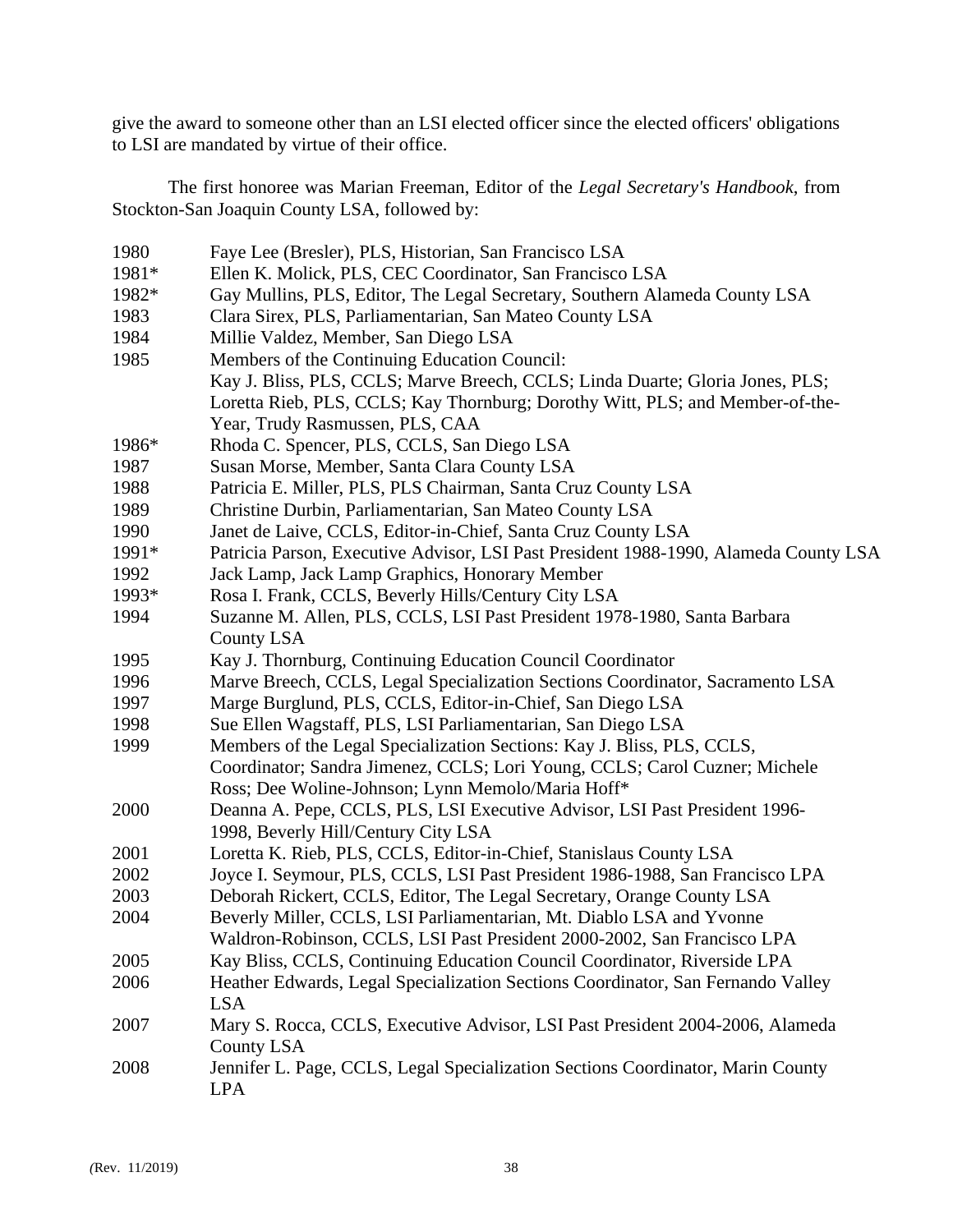| 2009 | Astrid Watterson, CCLS, CCLS Chair, Sacramento LSA                            |
|------|-------------------------------------------------------------------------------|
| 2010 | Lugene Borba, CCLS, Editor-in Chief, Stanislaus County LPA                    |
| 2011 | Deborah Rickert, CCLS, Editor, The Legal Secretary, Orange County LSA         |
| 2012 | Christa Davis, Executive Advisor, LSI Past President 2008-2010, Livermore-    |
|      | Amador Valley LPA and Rod Cardinale Jr., Legal Procedures Chairman, Santa     |
|      | Clara County LPA                                                              |
| 2013 | Astrid B. Watterson, CCLS, LSI Parliamentarian, Sacramento LSA                |
| 2014 | Terrie Quinton CCLS, CCLS Chair, San Diego LSA and Shaylene Cortez, CCLS,     |
|      | Legal Secretarial Training, Riverside LPA                                     |
| 2015 | Maria Bishop, CCLS, Editor-In-Chief, Mt. Diablo LPA                           |
| 2016 | Dawn R. Forgeur, CCLS, Legal Specialization Sections Coordinator, Sacramento  |
|      | <b>LSA</b>                                                                    |
| 2017 | Diane Mecca, CP, CPA, Transactional Law Section Leader, Stanislaus County LPA |
| 2018 | J. Cori Mandy, CCLS, Educational Program Coordinator, San Diego LSA           |
|      | Kristi L. Edwards, CCLS, Parliamentarian, Marin County LPA                    |

\*Deceased

# **PRESIDENTS' ROUNDTABLE**

To provide an opportunity for local association presidents to become acquainted with each other and with the aims and purposes of Legal Secretaries, Incorporated, the Presidents' Roundtable was established. It was approved by the Board of Governors in 1968 during Bette Barton's term. In 1970, the first such roundtable was held at the convention in Bakersfield and since that time a half day at each Annual Conference has been set aside for it.

It is intended as a forum for both outgoing and incoming local presidents so that they can exchange ideas with respect to goals and accomplishments as well as possible solutions to problems. A Past President of Legal Secretaries, Incorporated, usually acts as moderator. In addition, the moderator can counsel the presidents about assistance which is available from chairmen on the state level.

## **GOVERNORS' WORKSHOP**

To provide an opportunity for local association governors to become better acquainted with their duties, it was decided that the Governors' Luncheon held at Annual Conference did not provide adequate time, so in 2009 a Governors' Workshop, moderated by Executive Advisor, Christa Davis, was offered for the first time as part of the Officer Chairman Workshop seminars.

#### **OFFICER/CHAIRMEN TRAINING**

The first Officer/Chairmen Training Luncheon is held in August 2012. The purpose is to train officers and chairmen on their duties and to provide an overview of goals and expectations for the coming year.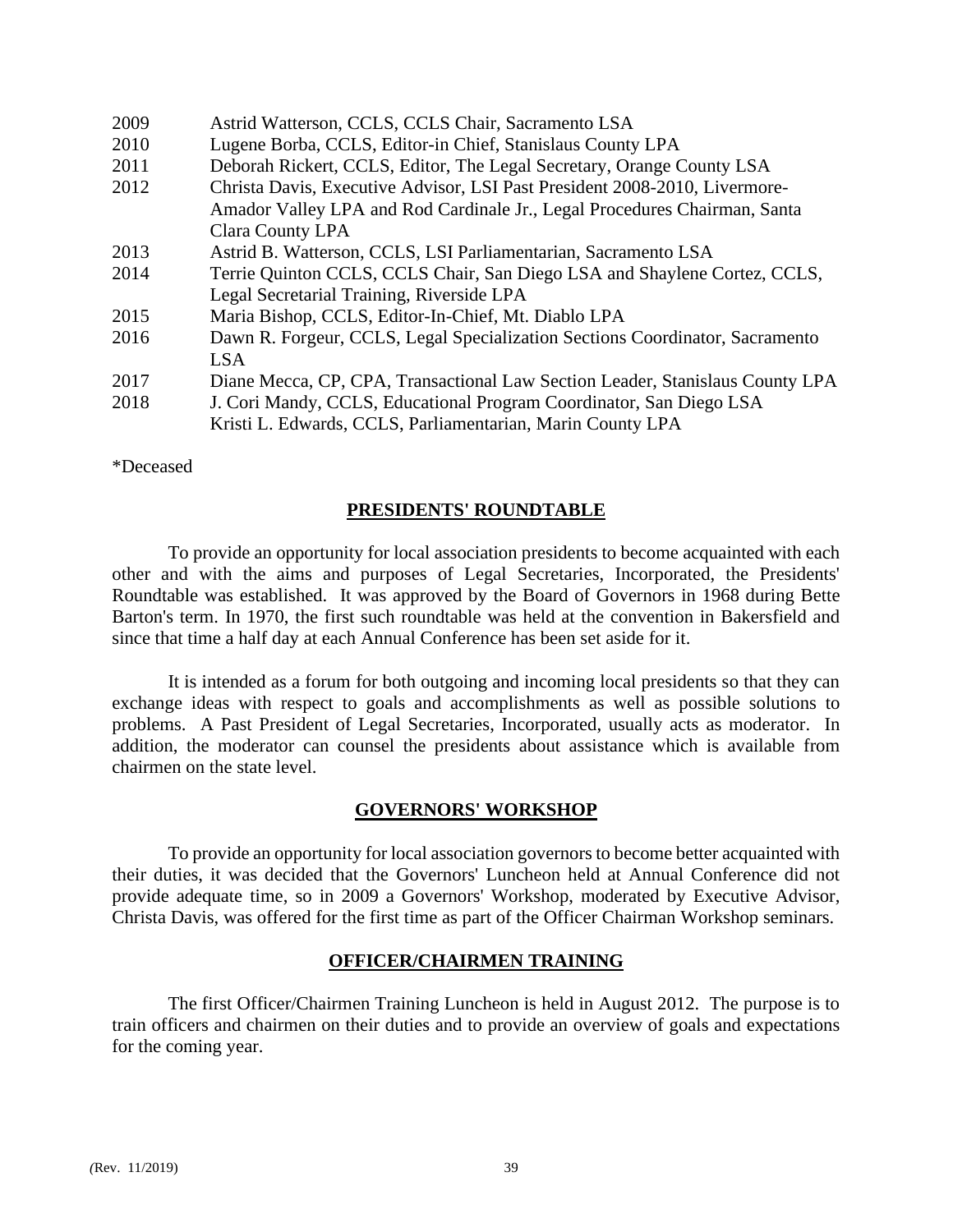# **PROCEDURAL MANUAL**

To enable the association officers and chairmen to function in an efficient and consistent way, a *Handbook of Suggestions to Committee Chairmen* prepared by Evelyn Atwood was adopted in 1946.

In 1960, a Handbook for Officers and Committee Chairmen, written by Evelyn Atwood and published by Stuart F. Cooper Company, was made available to the local associations for their guidance. It contained information as to the duties of each officer and chairman and was widely used.

In 1961 this "Gray Book," as it was known, was changed to the *Manual of Policy and Procedure of Legal Secretaries, Incorporated*. This manual was in a different format and was more comprehensive, containing a copy of the Articles of Incorporation and Bylaws of Legal Secretaries, Incorporated, along with the duties of the state and local officers and chairmen. This manual was revised over the years to reflect changes which occurred in the organization's bylaws and structure and was last updated in August 1989. The materials covered in the manual is now set forth separately in the LSI History, Articles of Incorporation, Bylaws and Standing Rules.

*Brass Tacks, A Protocol Booklet*, was prepared in 1969 by Orange County Harbor Area Legal Secretaries Association. It was intended especially for use by new associations as it covered everything from officer and committee set-up to how to bid for a Board meeting and convention. A first revision was completed in 1979. The title was changed to *Local Chapter Procedural Guide*, but changed back to *Brass Tacks* in 1982. This publication replaced the *Procedural Manual*.

It is the Vice President's duty to keep *Brass Tacks* updated regularly.

# **PROFESSIONAL LEGAL SECRETARY PROGRAM**

Legal Secretaries, Incorporated, came into existence because of a desire to upgrade the knowledge and skills of the legal secretary so the idea of attainment of professional status for its members was considered from the outset. The possibility of establishing a program for certification was discussed at Board of Governors meetings and in 1955 a committee was appointed to prepare a plan of certification. Contact was made with the State Bar of California and the Institute for Certifying Secretaries in an effort to determine how such a plan could be implemented.

It was apparent that such a program should be developed on the national level so in 1956 this committee was discharged and the matter of certification was referred to the National Association of Legal Secretaries for action. By 1958 a plan had been adopted which involved a comprehensive, two-day examination to be administered at designated testing centers.

Legal Secretaries, Incorporated, appointed a committee to work with the National PLS Chairman in an effort to encourage California members to participate. This committee prepared a "cram test" which was made available to local association study groups to assist members to prepare for the examination.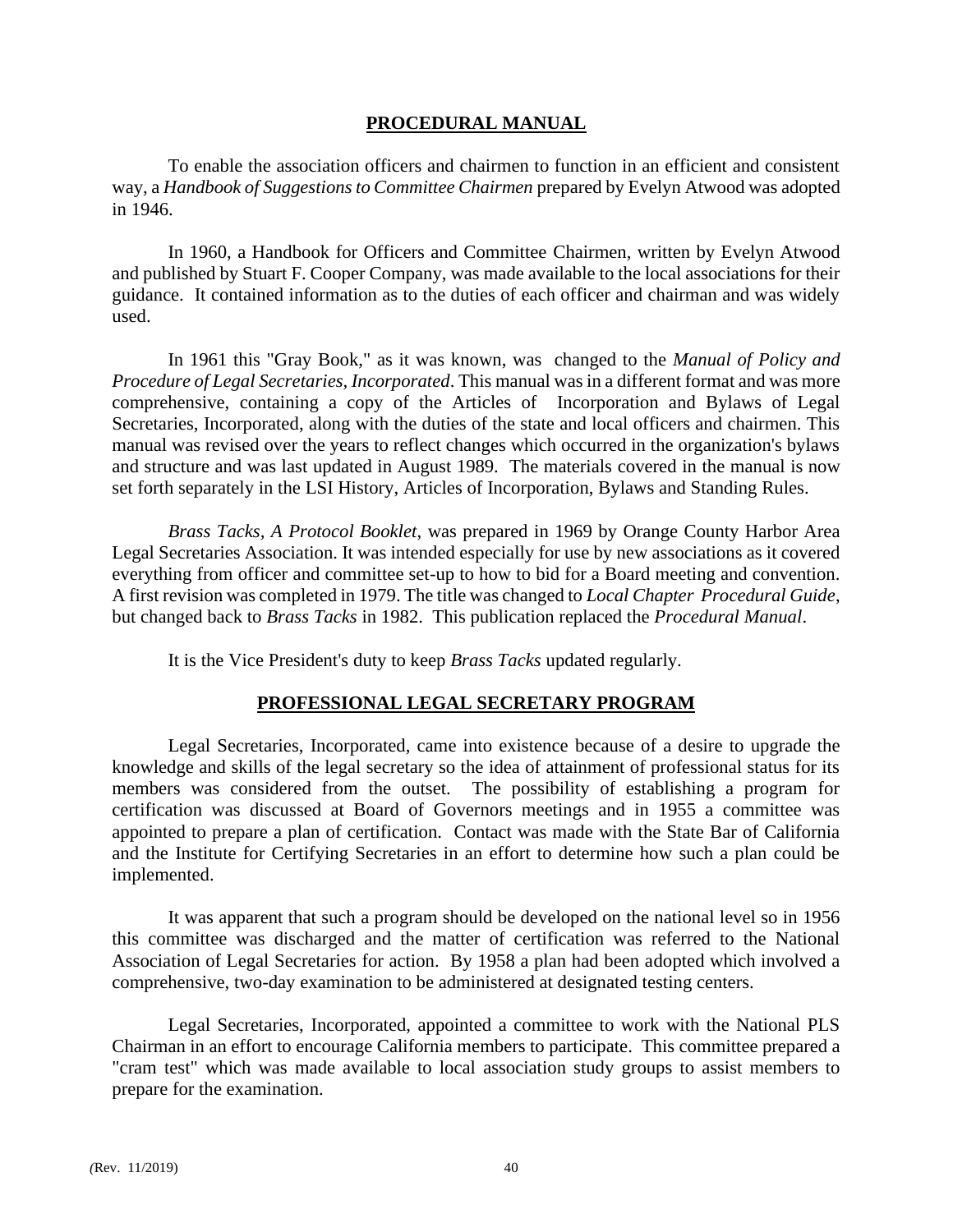In 1960, a testing center was established in San Francisco and 12 LSI members from throughout the state gathered to take the first PLS examination ever given. Virginia G. Haines and Catharine Ryan, both of San Francisco, and Bernice M. Tabbert, of Stanislaus County, successfully completed all parts and thus attained certification.

Legal Secretaries, Incorporated, continued to promote this program by holding seminars throughout the state, workshops at convention and the development of a Mock PLS Examination. The program has flourished and as of May 1982 there were 252 secretaries in California entitled to use the coveted PLS designation.

Since 1988, the program sponsored by LSI for California legal secretaries is the California Certified Legal Secretary (CCLS).

# **PROFESSIONAL LIAISON**

From the earliest days of this association, attempts were made to establish a cordial relationship with members of the Bar so that they would become acquainted with the aims and objectives of this organization. A considerable amount of support and recognition has been received. For instance, in 1951 the California District Attorneys Association adopted a resolution endorsing the objectives of Legal Secretaries, Incorporated, and encouraging formation of local associations. In 1952, Jean Hecker represented Legal Secretaries, Incorporated, as a participant in a panel discussion at the State Bar of California convention in Los Angeles and at the American Bar Association convention in San Francisco.

In 1962, a State Bar Liaison Committee was established, the name of which was changed to Professional Liaison in 1976.

Since 1963, members of Legal Secretaries, Incorporated, have staffed booths at the State Bar Annual Meeting. By exhibiting copies of the *Legal Secretary's Handbook*, the *Legal Secretary's Resource, The Legal Secretary* and membership brochures, many attorneys have become acquainted with the association's professional and educational aims. Newer publications have replaced the old and material on the California Certified Legal Secretary program has also been added for display.

Members of Legal Secretaries, Incorporated, have participated in seminars at various locations, including one sponsored by the Century City Bar Association, the Economics of Law Practice of the State Bar of California, Legal Secretaries, Incorporated, and the

Association of Legal Administrators at Century City in 1980. This was repeated at the State Bar Annual Meeting that year and in 1981 Legal Secretaries, Incorporated, conducted a workshop at the State Bar Annual Meeting.

LSI has worked with the California Young Lawyers in sponsoring continuing education seminars, and in 1985, was asked to be an exhibitor at the first CEB Educational Fair in Los Angeles.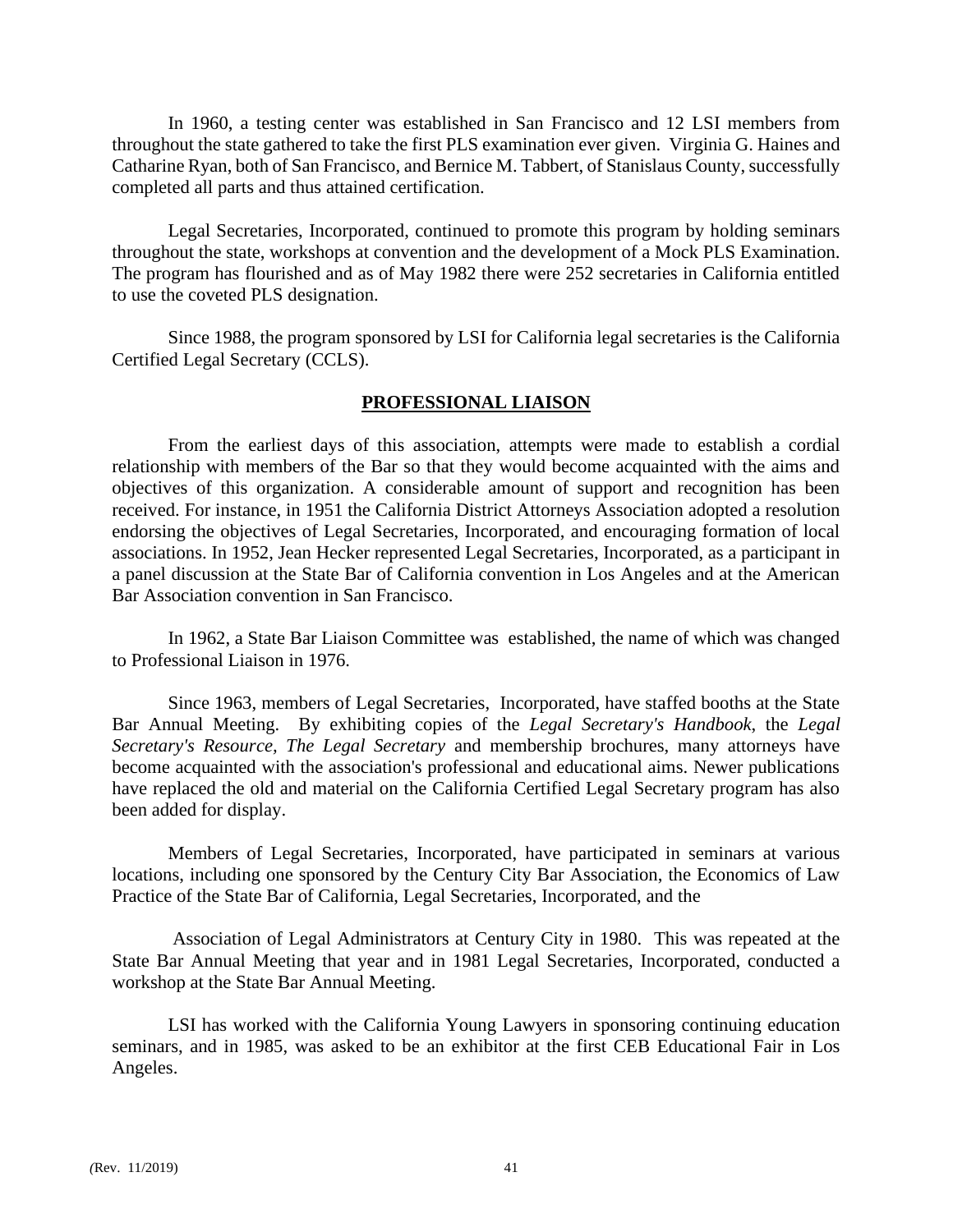In 1974, the Advisory Council on Legal Forms was created by the Judicial Council of the State of California to design and recommend forms used in the state courts. Legal Secretaries, Incorporated, was asked to appoint a representative to serve on the Committee on Legal Forms. The responsibility of attending Judicial Council meetings was transferred from the Professional Liaison to the Legal Procedure Chairman in 1992.

In 1984, the Law Office Products & Management Chairman coordinated seminars to be presented with the Law Office Management Section of the State Bar of California on April 13 in Orange County; April 27 in San Jose; May 4 in Berkeley and May 11 in San Diego. Other joint seminars were proposed for two locations simultaneously using the syllabus prepared by the CEC in August 1983. Another joint seminar was planned for March 1987. In 1989, a joint seminar was held with the Law Practice Management Section during the 1989 Annual Meeting. LSI eliminated the chairmanship of Law Office Products & Management in 1992, but a special advisor to the Law Practice Management Section of the State Bar of California was appointed by the LSI President.

Many members have become attorneys and one, Mary S. Parker, PLS, Los Angeles Legal Secretaries Association, is a Judge of the Workers Compensation Board. Others include Barbara Brandis, Lois Kittle, Lois Norton, Mary M. Connolly, all PLSs from Santa Clara County LSA; Dorothy Wolfe, San Mateo County LSA; Mary L. Wright, PLS, and Kim Gibbins, Long Beach LSA; Patricia S. Brady, PLS, Beverly Hills/Century City LSA; Neoma Knitter, Indio Desert Oasis LSA; Diana L. Penny, Sacramento LSA; Connie Sheehan, Southern Alameda County LSA and Faye Lee Bresler, San Francisco LSA.

Members have served in various capacities. Patricia A. Greene, Past President of Legal Secretaries, Incorporated, served as a public member Board of Governors of the State Bar of California; V. Sue Hanson, Santa Barbara Legal Secretaries Association, served a three-year term as a committee member on the Judicial Council; Rosa Frank, PLS, CCLS, Beverly Hills/Century City LSA, and Caroline E. Van de Pol, PLS, CLA, CCLS, Santa Clara County LSA served three-year terms on the Consortium for Lawyering Performance and Education of the State Bar.

From 1975 to 1999, Legal Secretaries, Incorporated under the direction of the Professional Liaison Chair has provided volunteers to assist the State Bar during their Annual Meeting. In exchange for our assistance, LSI was offered two or three free rooms at the hotel for its members' use. Availability was on a "first come, first serve" basis. In 1996, that number increased to four rooms with the LSI President deciding who will use the rooms. In 2000, Legal Secretaries, Incorporated determined that it was no longer cost effective or beneficial to LSI to continue to provide volunteers to the State Bar for their Annual Meeting.

Effective in fiscal year 2000-2001, the Professional Liaison Chairmanship was combined with the Day-in-Court Chairmanship, and the Professional Liaison was no longer a member of the Continuing Education Council.

## **PUBLICATIONS REVISION COMMITTEE**

In November 1985, the Publications Revision Committee ("PRC") was formed. It was restructured in 1990. The Governors adopted the following provisions: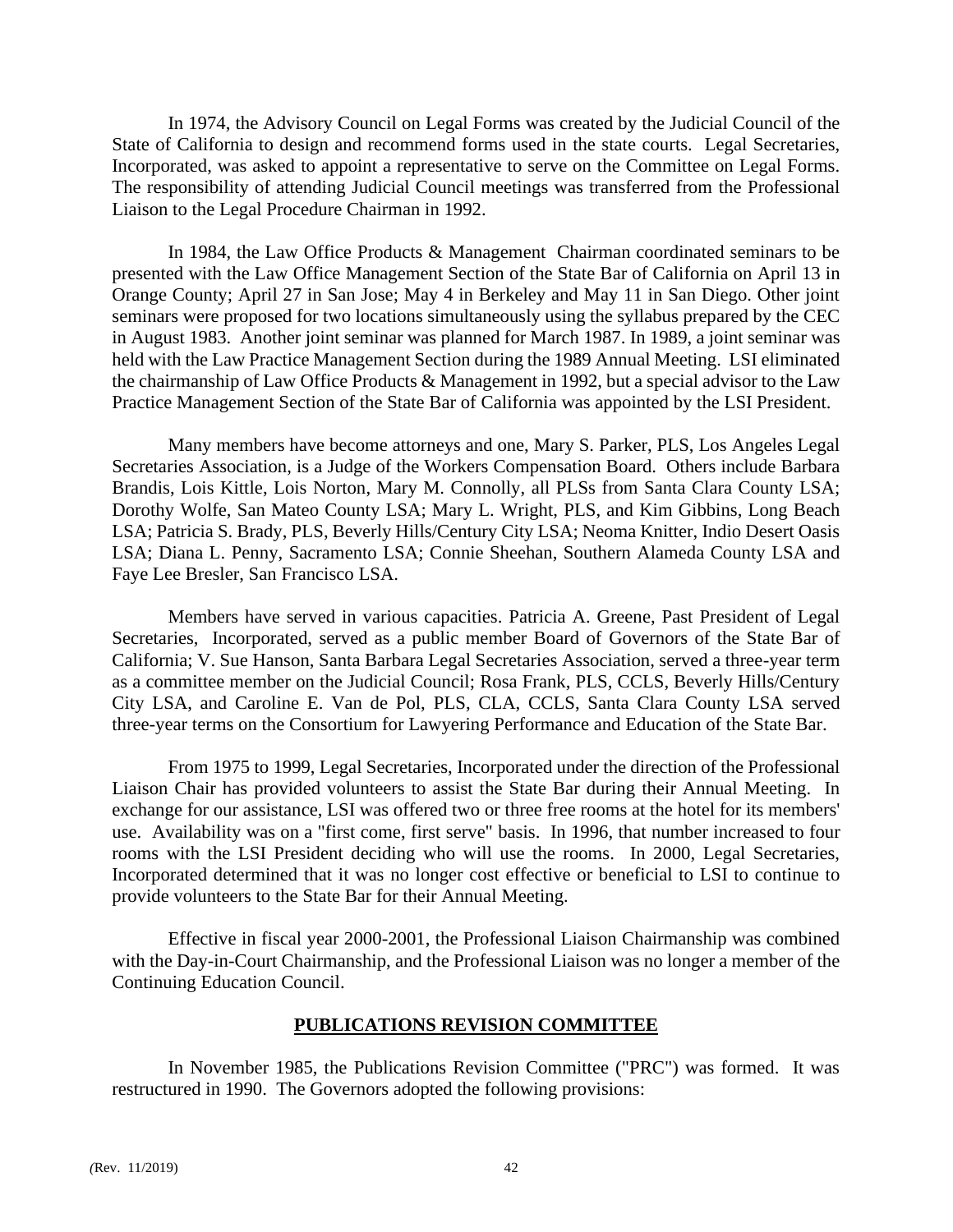"This committee shall consist of the Editor of the *Legal Secretary's Handbook* [LSH], the Editor of the *Legal Secretary's Resource* [LSR] and three members. At the expiration of each term, at least three existing PRC members shall be retained for the ensuing year. The President shall appoint the Editor of the *Legal Secretary's Handbook* or the Editor of the *Legal Secretary's Resource* from among the retained members. In the event of the resignation of either Editor, the President shall appoint a successor Editor from within the PRC and appoint a new member to complete the committee. The PRC shall be co-chaired by the Editor of the *Legal Secretary's Handbook* and the Editor of the *Legal Secretary's Resource*. These co-chairmen shall be members of the CEC. The PRC shall be responsible for revising the LSH and the LSR annually, semi-annually or more frequently as required by changes in legislation and/or Judicial Council forms. The Editor of the LSH shall be responsible for coordinating the revision of the LSH. The Editor of the LSR shall be responsible for coordinating the revisions of the LSR. The co-chairmen shall be familiar with the publication of the material generated by the PRC members and the publisher's requirements to produce the revisions on a timely basis. The cochairmen shall: (I) supervise the activities of the committee to eliminate duplication of effort, (ii) obtain from the Judicial Council its newly revised, adopted, or approved forms for use by the committee and (iii) serve as the publisher's contacts. The three members shall assist the Editors in their duties, as directed by the Editors. Each PRC member, other than the Editors, shall be called to one Quarterly Board of Governors Meeting and to Annual Conference of each year, or more frequently at the discretion of the Executive Committee."

In August 1987, the PRC developed guidelines for itself and in November 1988, it prepared the *Operating Manual*.

An Editor-in-Chief position was developed to head the PRC and Susan Morse of Santa Clara County LSA was the first Editor-in-Chief. Since both Editors were on the CEC, they were removed and the Editor-in-Chief was added to the CEC.

In 1990, the structure of the PRC was changed to make the terms staggered. Commencing with the 1990-1991 PRC, two members were appointed for one year, two members were appointed for two years and two were appointed for three years. All future appointments would be for threeyear terms. This way the President would appoint two new members to the PRC each year which would guarantee continuity in observing the guidelines and learning the *Operating Manual*.

In 2012, another Assistant Editor position was added to the PRC, making it a committee of nine.

# **RISING STAR AWARD**

In 2017, Jennifer L. Page, CCLS, as president of LSI, instituted a tradition of giving a Rising Star Award to an LSI member who shows great promise in becoming a bigger part of LSI. Someone who has taken a position with enthusiasm, commitment and dedication to doing a job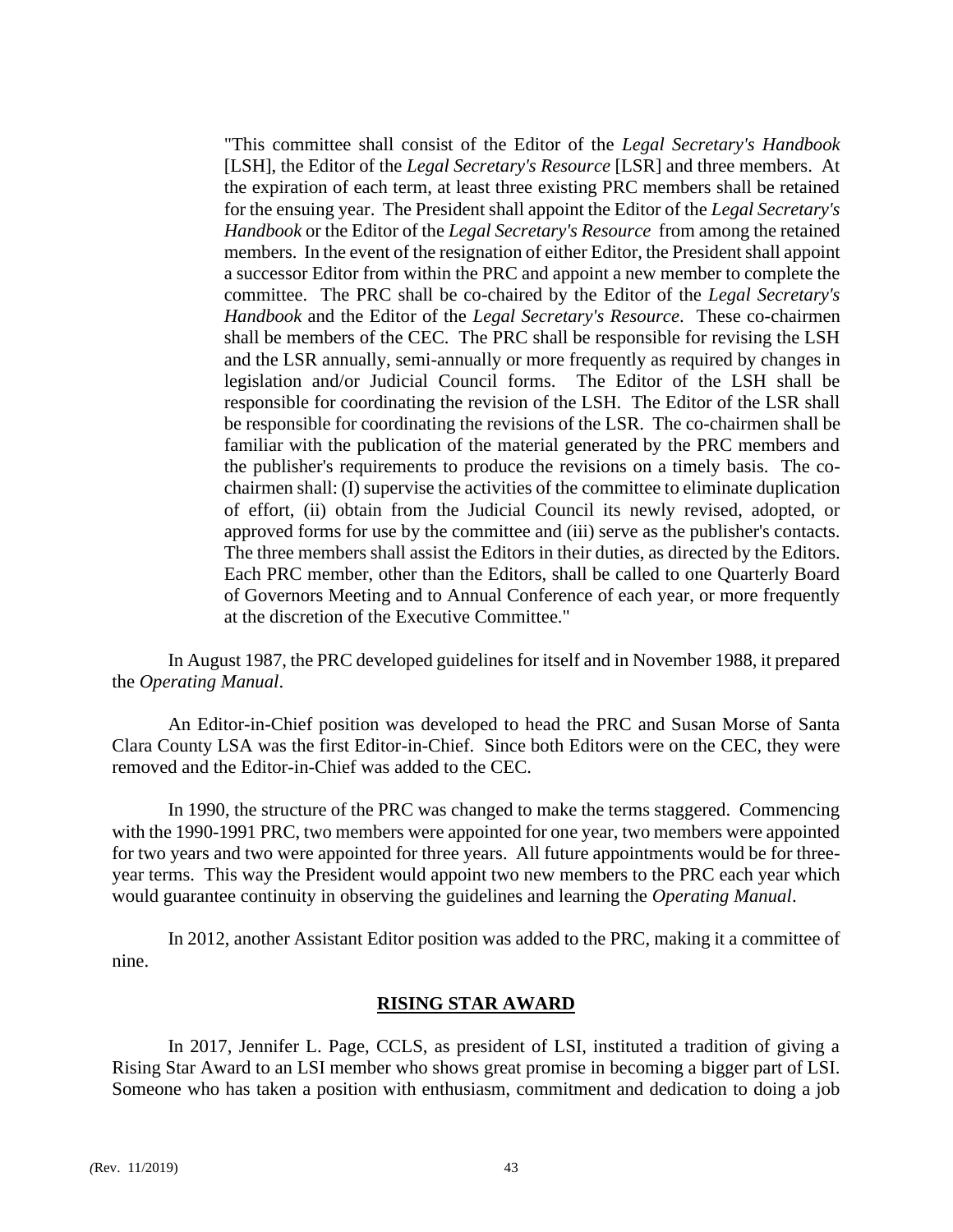well.

The first recipient was Erika Garduno, Social Media Chair from Desert Palm LPA, followed by:

2018 Renee Evans, CCLS, Webinar Coordinator, San Diego, LSA

# **SCHOLARSHIP PROGRAM**

Over the years interest was expressed in giving scholarships and in 1963 a scholarship program was adopted as the state project of Legal Secretaries, Incorporated. A committee was appointed to formulate the plan for such a program and the following year it was decided to sponsor a scholarship contest, with entrants nominated by local associations and judges appointed by Legal Secretaries, Incorporated. Rules were adopted and it was agreed that the winner from among second-year women college students who desired to enter the field of law would receive \$250, second place \$100 and third place \$75.

This program, which since 1974 has been known as the Eula Mae Jett Scholarship Fund, has continued with the rules as well as the amounts to be awarded changing from time to time. The rules were also changed to include male entrants. In recent years the scholarships have been given to students enrolled in legal secretarial courses at college as well as to high school seniors who are interested in pursuing careers as legal secretaries.

In 1984, a third category was added to the Plan of Administration. Plan A was changed to offer five awards of \$500; Plan B was changed to offer five awards of \$300; and Plan C (the re-entry plan) was instituted offering four awards of \$300 each. In 1992, the Eula Mae Jett Plan of Administration increased the amount of the LSI scholarships offered in each category to \$1,000, but decreased Plan A to three awards, Plan B to three awards and Plan C to two awards, for a total of \$8,000. In addition, "court reporters", "legal assistants" and legal administrators were allowed to apply. In 1992, the Career Promotion and Scholarship chairmanships were combined.

In 2002 the program was revised to offer two awards under Plan B and three awards under Plan C.

# **STATE PROJECTS**

## REVOLVING FUND

At the 1946 convention the delegates voted to adopt a state project known as a "Revolving Fund." Proceeds derived from various sources, such as the sale of the framed Code of Ethics, were used to create and maintain this fund. It was intended as a source of loans to members who were faced with an emergency. An amount of up to \$200 could be borrowed, secured by an interest-free promissory note, with repayment to be made, in monthly installments. A committee was appointed to administer this fund, which continued in existence until 1961. The current Corporations Code, however, now indicates the corporation cannot benefit a member.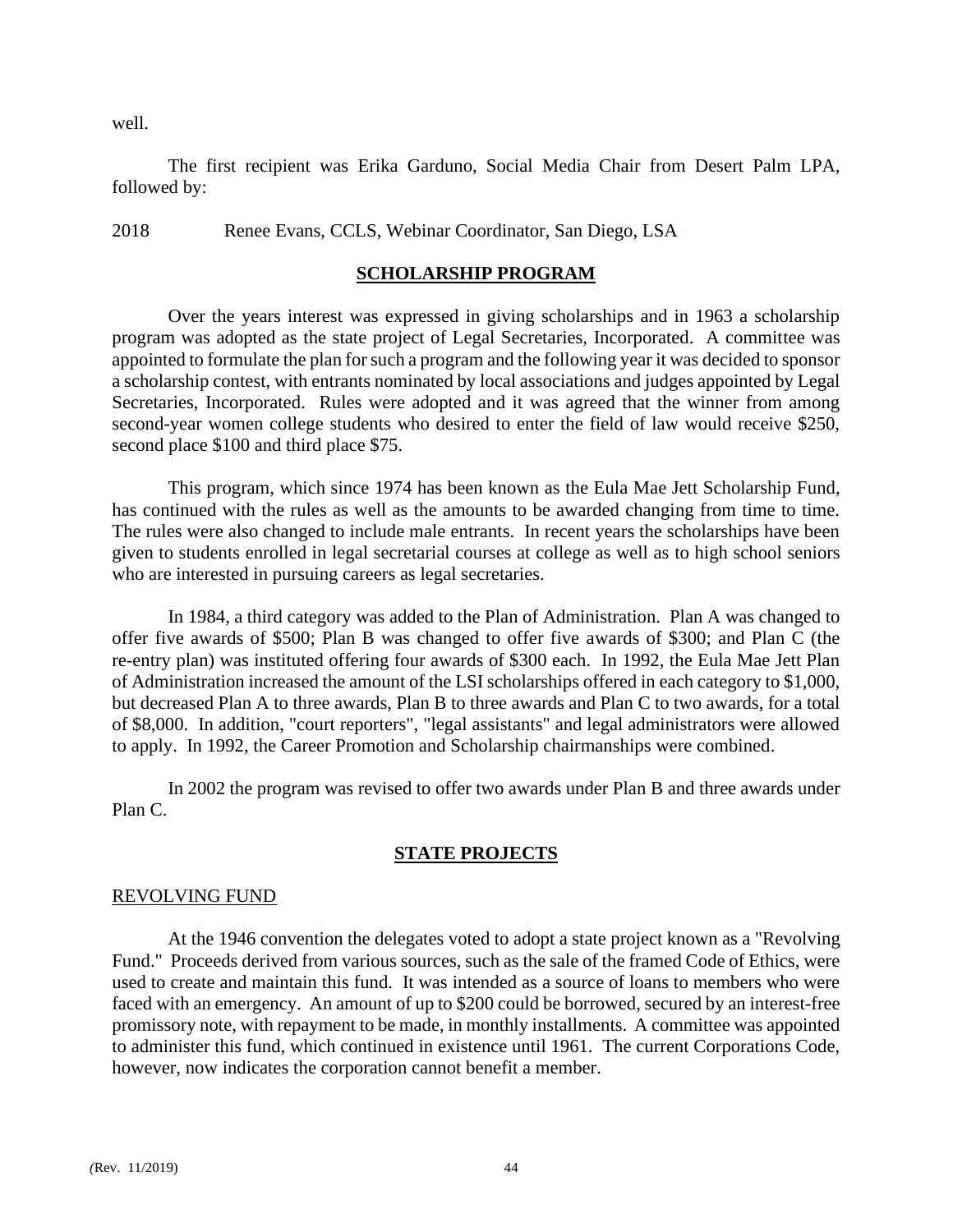#### GIRLS' TOWN OF AMERICA

In 1953 a new state project was adopted which involved aid to a school for under-privileged girls and girls from broken homes. This school, located in Riverside County, was known as "Girls' Town of America," and its residents came from throughout California. In 1956 a dental clinic was established at the school and the association provided dental care for those unable to pay for it. Until this project was terminated in 1967, contributions from Legal Secretaries, Incorporated, included TV sets, food, shoes, clothing and cash.

# *THE LEGAL SECRETARY*

*The Legal Secretarial* and *The California Secretarian* were the names given to the official publication of the California Federation of Legal Secretaries in the early years of the organization. At the 1936 convention it was decided that a contest would be held to select a name for this publication which would more clearly reflect the association's aims and purposes. The Honorable Walter Desmond, Judge of the Long Beach Superior Court, won the contest with the name *The Legal Secretary* which he suggested to give "public recognition to the legal secretarial profession".

For a time this magazine was published every month but in 1945 it became a quarterly publication. During the war years a shortage of paper existed and problems were encountered in getting it published. In 1945 the convention issue was made possible only because the Los Angeles Legal Secretaries Association omitted one issue of its bulletin and the Los Angeles Daily Journal donated the stock. For some time the Los Angeles Daily Journal printed this paper without charge.

Over the years the magazine changed in appearance and content. In 1963, the convention issue was printed on glossy paper for the first time and since 1965 all editions have been on glossy paper. In 1964 the Board of Governors authorized advertising in The Legal Secretary. The editor is an appointed officer and in 1967 an Advertising Manager was appointed. In 1968, the Board authorized mailing the magazine to the governors for distribution to the local members, which eliminated the need for the governors to carry the magazines home from Board meetings and convention. For some years Parker & Son, Inc., did the printing and the magazine was mailed directly to each member by use of that company's postal permit.

In addition to providing the membership with timely and interesting articles, since 1975 the magazine has served as a medium for giving notice of proposed bylaw amendments.

In 1988, Jack Lamp left Parker & Son and formed his own business--Jack Lamp/Graphics. Jack Lamp/Graphics was awarded the printing job for the magazine. They were responsible for printing the magazine and sending it to the members each quarter. Jack Lamp continued to work closely with LSI on the promotion of its programs. In 1996 Jack Lamp retired from Jack Lamp/Graphics and the magazine continued to be printed by his company led by his son Tom Lamp.

In 1997, the Editor of the magazine obtained new bids for printing the magazine. It was determined at the 1997 Annual Conference that a new printer would save the corporation over 40% on publication costs.